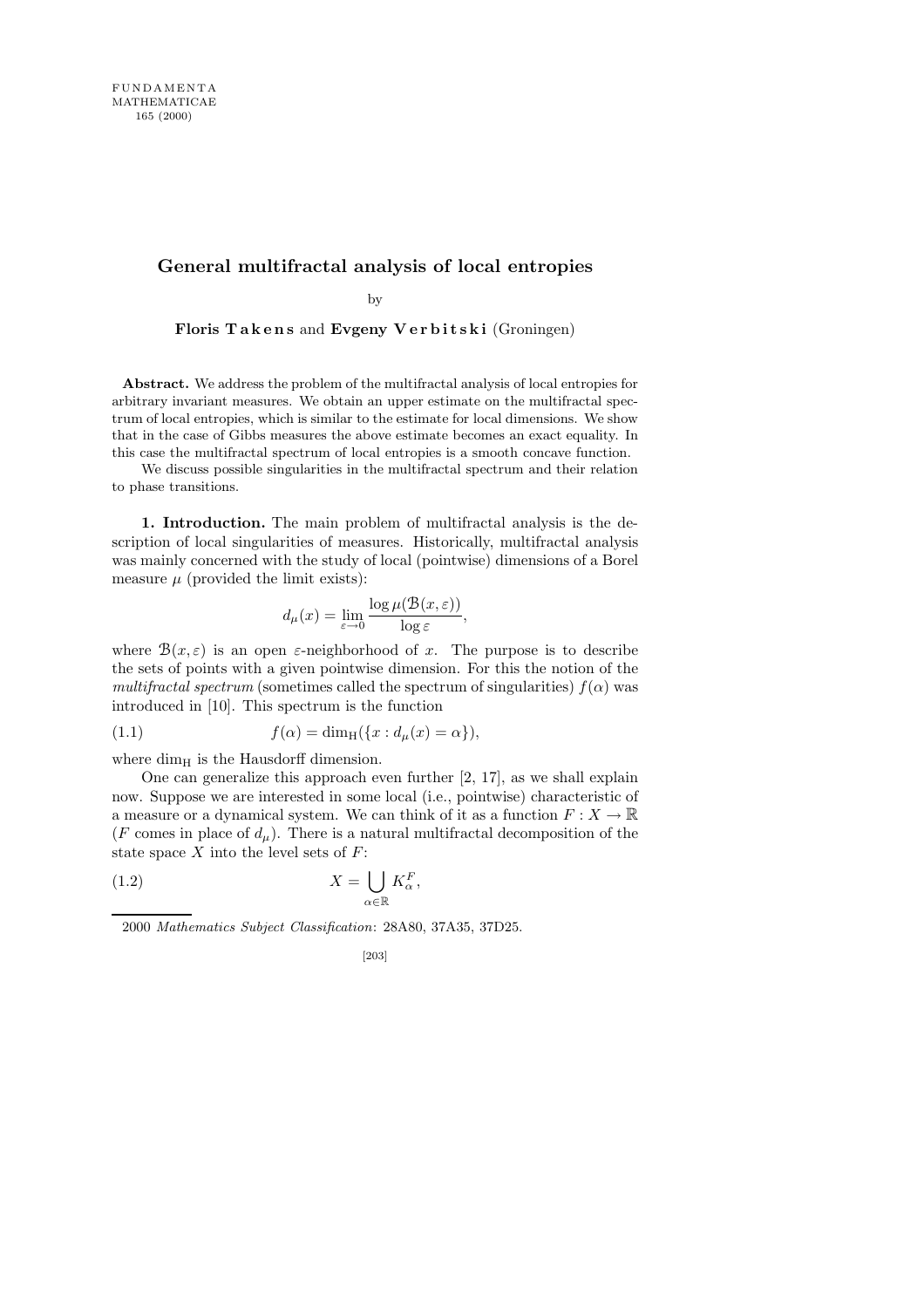where  $K_{\alpha}^{F} = \{x \in X : F(x) = \alpha\}$ . We may even allow the situation where  $F$  is not defined everywhere in  $X$ . Then we have to add to the multifractal decomposition (1.2) the set

$$
K^F = \{ x \in X : F(x) \text{ is not defined} \}.
$$

A multifractal spectrum  $\mathcal E$  is by definition a function which assigns "sizes" to the level sets:

$$
\mathcal{E}(\alpha) = \mathcal{F}(K_{\alpha}^{F}), \quad \alpha \in \mathbb{R},
$$

where  $\mathcal F$  is some set function, i.e.,  $\mathcal F$  is defined on subsets of X, and has the property that  $\mathcal{F}(Z_1) \leq \mathcal{F}(Z_2)$  for  $Z_1 \subseteq Z_2$ . The set function  $\mathcal{F}$  plays the role of the Hausdorff dimension in (1.1).

So such a multifractal spectrum is a real function on R depending on a pair  $(F, \mathcal{F})$  as introduced above. Therefore, the multifractal spectrum defined by (1.1) is the multifractal spectrum for local (pointwise) dimensions and the Hausdorff dimension, abbreviated to the multifractal spectrum for local dimensions.

There are a few local characteristics, relevant from the dynamical point of view: local dimension (discussed above), local entropies, Lyapunov exponents. There is also a choice of set functions: Hausdorff dimension, packing dimension [7], topological entropy for non-compact sets [4, 17]. All these multifractal spectra provide a description of various aspects of dynamical systems (chaoticity, sensitive dependence, etc.). These spectra are invariant under smooth conjugations (even under homeomorphisms with bounded distortion). This is very important in relation to the notion of multifractal rigidity, introduced in [2].

In the present paper we study the multifractal spectrum for local entropies. Consider a topological dynamical system  $(X, f, \mu)$ , where X is a compact metric space and  $f: X \to X$  is a continuous map preserving the Borel probability measure  $\mu$ . Define the *local entropy* at a point x as follows:

$$
h_{\mu}(f,x) = \lim_{\varepsilon \to 0} \lim_{n \to 0} -\frac{1}{n} \log \mu(\mathcal{B}_n(x,\varepsilon)),
$$

where  $\mathcal{B}_n(x,\varepsilon) = \{y \in X : d(f^i(x), f^i(y)) < \varepsilon \text{ for } i = 0,\ldots,n-1\}, \varepsilon > 0.$  We define the multifractal spectrum for local entropies and the topological entropy of non-compact sets as

$$
\mathcal{E}(\alpha) = h_{\text{top}}(f, \{x : h_{\mu}(f, x) = \alpha\}),
$$

where  $h_{\text{top}}(f, Z)$  is the topological entropy of Z. We abbreviate this to the multifractal spectrum for local entropies. The precise definition is given below, but for the time being one could think of  $h_{top}(f, Z)$  as a dynamical analogue of the Hausdorff dimension.

The two multifractal spectra, namely, for local dimensions and for local entropies, contain complementary information about the invariant measure  $\mu$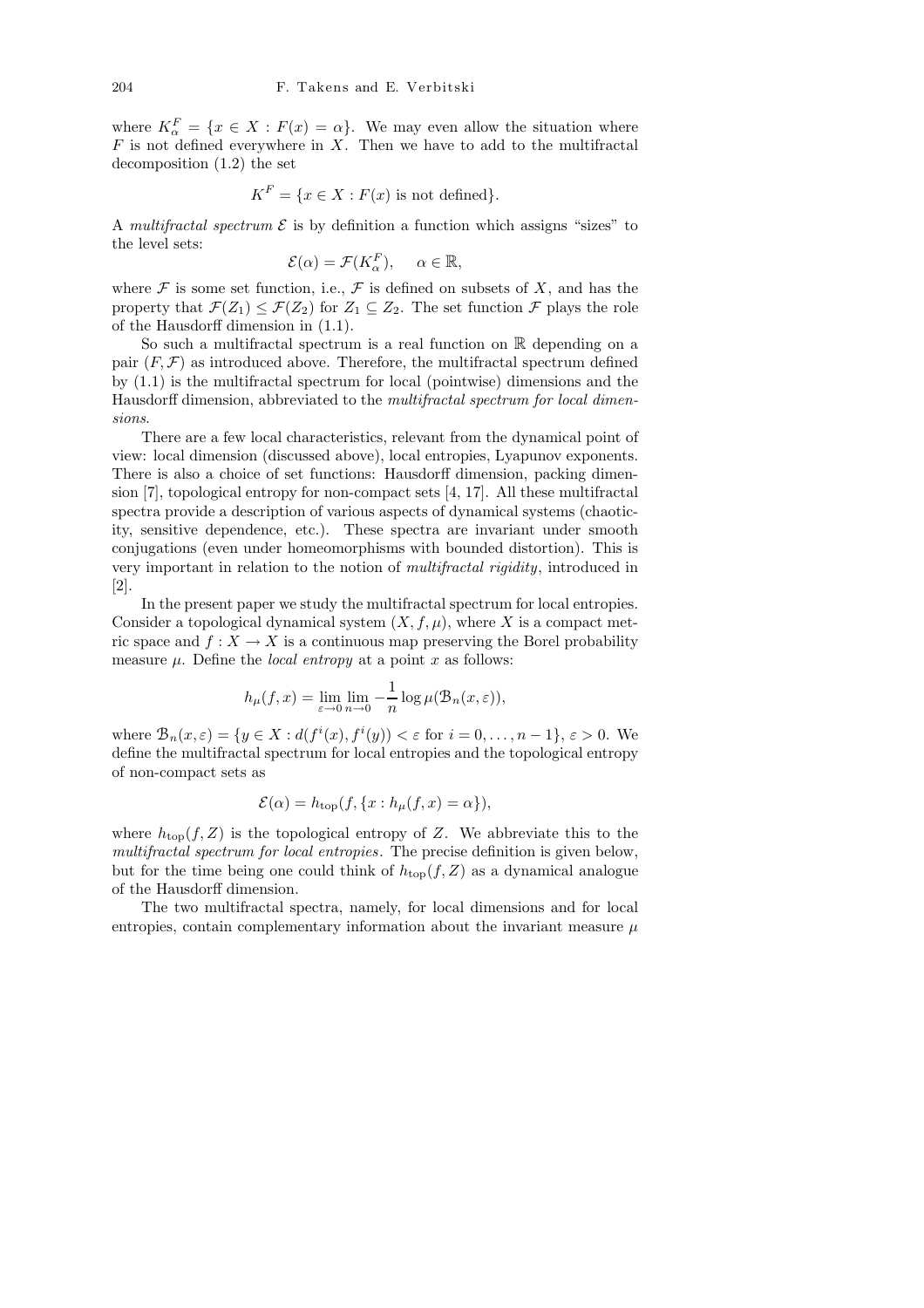and the dynamical system  $f$ , as one can see in the example of a skew tent map: for  $p \in (0,1)$ , put

$$
f_p(x) = \begin{cases} x/p & \text{for } x \in [0, p), \\ (1-x)/(1-p) & \text{for } x \in [p, 1]. \end{cases}
$$

For the Lebesgue measure, which is invariant, the dimension spectrum is trivial, since  $d_u(x) = 1$  for all  $x \in [0, 1]$ . However, for  $p \neq 1/2$ , the Lebesgue measure has a non-trivial spectrum for local entropies. This will follow from later considerations.

Apart from pointwise dimensions and entropies also global dimensions and entropies are defined. There are a few known characteristics of such type: Rényi dimensions, Hentschel–Procaccia dimension, correlation entropies. For  $q \neq 1$ they are given by the following formulas:

1) Generalized Rényi dimensions:

$$
D_q = \frac{1}{q-1} \lim_{\varepsilon \to 0} \frac{1}{\log \varepsilon} \log \sum_i p_i^q,
$$

where  $p_i = \mu(i$ th cell of a partition by cubes of size  $\varepsilon$ );

2) Hentschel–Procaccia dimensions:

$$
\widetilde{D}_q = \frac{1}{q-1} \lim_{\varepsilon \to 0} \frac{1}{\log \varepsilon} \log \left( \mu(\mathcal{B}(x,\varepsilon))^{q-1} d\mu(x) \right)
$$

3) Correlation entropies:

$$
H_{\mu}(f,q) = \lim_{\varepsilon \to 0} \lim_{n \to \infty} -\frac{1}{(q-1)n} \log \int \mu(\mathcal{B}_n(x,\varepsilon))^{q-1} d\mu.
$$

The corresponding definitions for  $q = 1$  are obtained by the continuity of the pre-limit quantities. Under quite mild assumptions, the R´enyi and Hentschel– Procaccia dimensions coincide [9, 17].

So we consider the generalized dimensions (entropies) of a measure space  $(X, \mu)$  (resp. dynamical system  $(X, f, \mu)$ ) as functions which assign to every  $q \in \mathbb{R}$  the dimension (entropy)  $D_q$  (resp.  $H_q$ ).

The standard ("folklore" according to [16]) result of multifractal analysis establishes that, under some conditions, a multifractal spectrum for dimensions is a smooth concave function on a certain interval and is equal to the Legendre transform of the generalized dimensions. In this case we say that the multifractal formalism is valid. However, it is not always the case. There are numerous examples when the multifractal formalism fails.

It has been shown in [16] that even in the case when the multifractal formalism for local dimensions is not valid, one obtains an upper estimate on the multifractal spectrum by taking the Legendre transform of the generalized dimensions.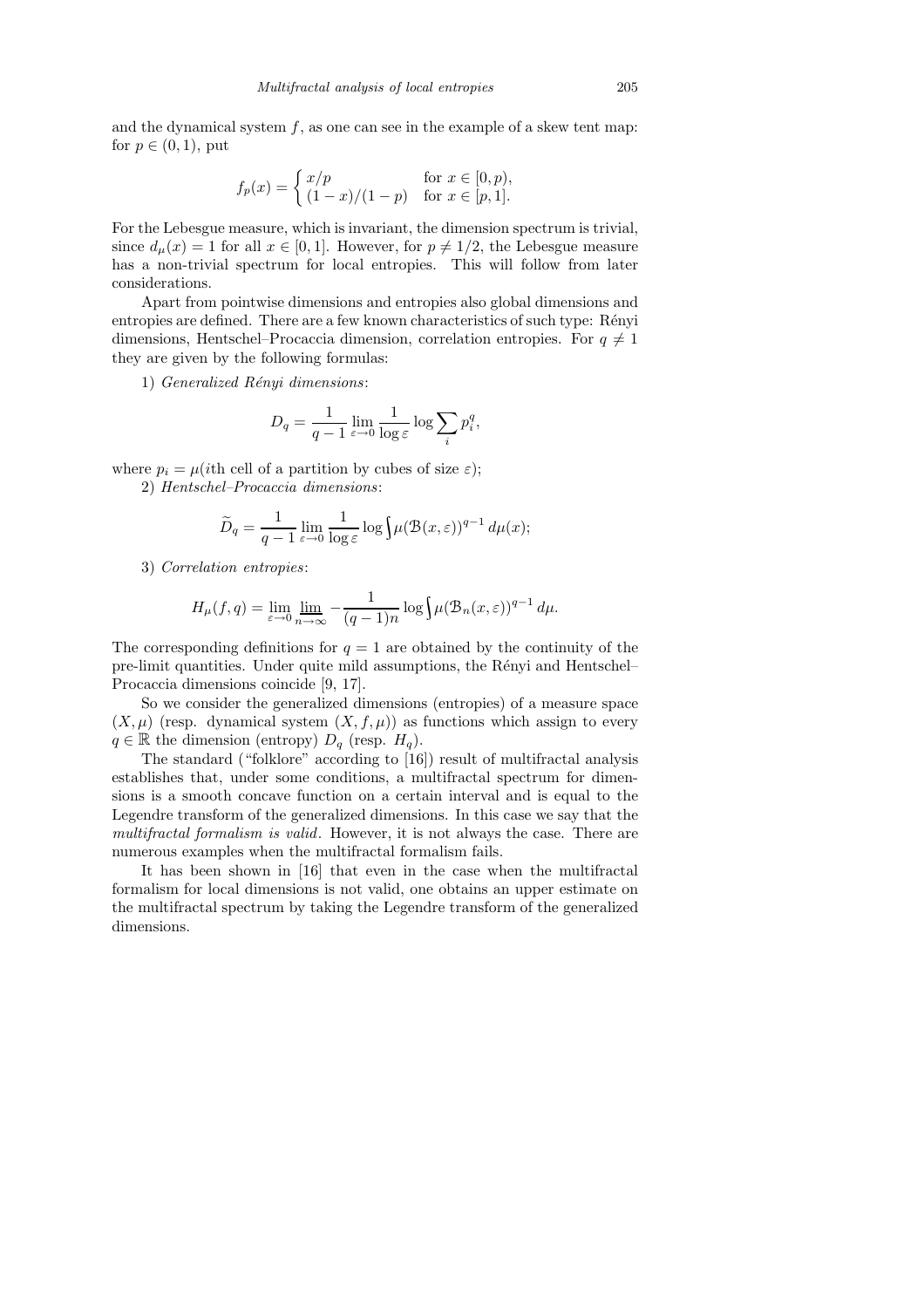In the present paper we obtain similar results for the multifractal analysis of local (pointwise) entropies. In our case, the spectrum of correlation entropies plays the role of Hentschel–Procaccia and Rényi spectra of dimensions.

Finally, we present examples of chaotic dynamical systems for which the methods developed give a complete or partial description of the multifractal spectrum of local entropies.

2. Local entropy, Brin–Katok formula. Consider a compact metric space  $(X, d)$ . Let  $f : X \to X$  be a continuous map and  $\mu$  an invariant nonatomic Borel measure. Without loss of generality we may assume that  $\mu$  is positive on open sets. In this case we define the *lower* (resp. upper) local (pointwise) entropies as follows:

(2.1) 
$$
\underline{h}_{\mu}(f,x) = \lim_{\varepsilon \to 0} \lim_{n \to \infty} -\frac{1}{n} \log \mu(\mathcal{B}_n(x,\varepsilon)),
$$

(2.2) 
$$
\overline{h}_{\mu}(f,x) = \lim_{\varepsilon \to 0} \overline{\lim}_{n \to \infty} -\frac{1}{n} \log \mu(\mathcal{B}_n(x,\varepsilon)),
$$

where  $\mathcal{B}_n(x,\varepsilon) = \{y \in X : d(f^i(x), f^i(y)) < \varepsilon \text{ for } i = 0,\ldots, n-1\}.$  Note that the limits in  $\varepsilon$  exist by monotonicity.

We say that the *local entropy exists at x* if

(2.3) 
$$
\underline{h}_{\mu}(f,x) = \overline{h}_{\mu}(f,x).
$$

In this case the common value will be denoted by  $h_{\mu}(f, x)$ .

The following well-known result establishes the existence of local entropies.

THEOREM 2.1 (Brin–Katok formula, [6]). Let  $f: X \to X$  be a continuous map on a compact metric space  $(X, d)$  preserving a non-atomic Borel measure  $\mu$ . Then

(1) for  $\mu$ -a.e.  $x \in X$  the local entropy exists, i.e.,

$$
h_{\mu}(f,x) = \underline{h}_{\mu}(f,x) = \overline{h}_{\mu}(f,x);
$$

(2)  $h_{\mu}(f, x)$  is an f-invariant function of x, and

$$
\int h_{\mu}(f,x) d\mu = h_{\mu}(f),
$$

where  $h_{\mu}(f)$  is the measure-theoretic entropy of f.

REMARK. If  $\mu$  is ergodic then  $h_{\mu}(f, x) = h_{\mu}(f)$  for  $\mu$ -a.e.  $x \in X$ .

In this paper we study the multifractal spectrum of local entropies. For every  $\alpha \geq 0$  consider the level set of local entropies:

$$
K_{\alpha} = \{ x \in X : h_{\mu}(f, x) = \alpha \}.
$$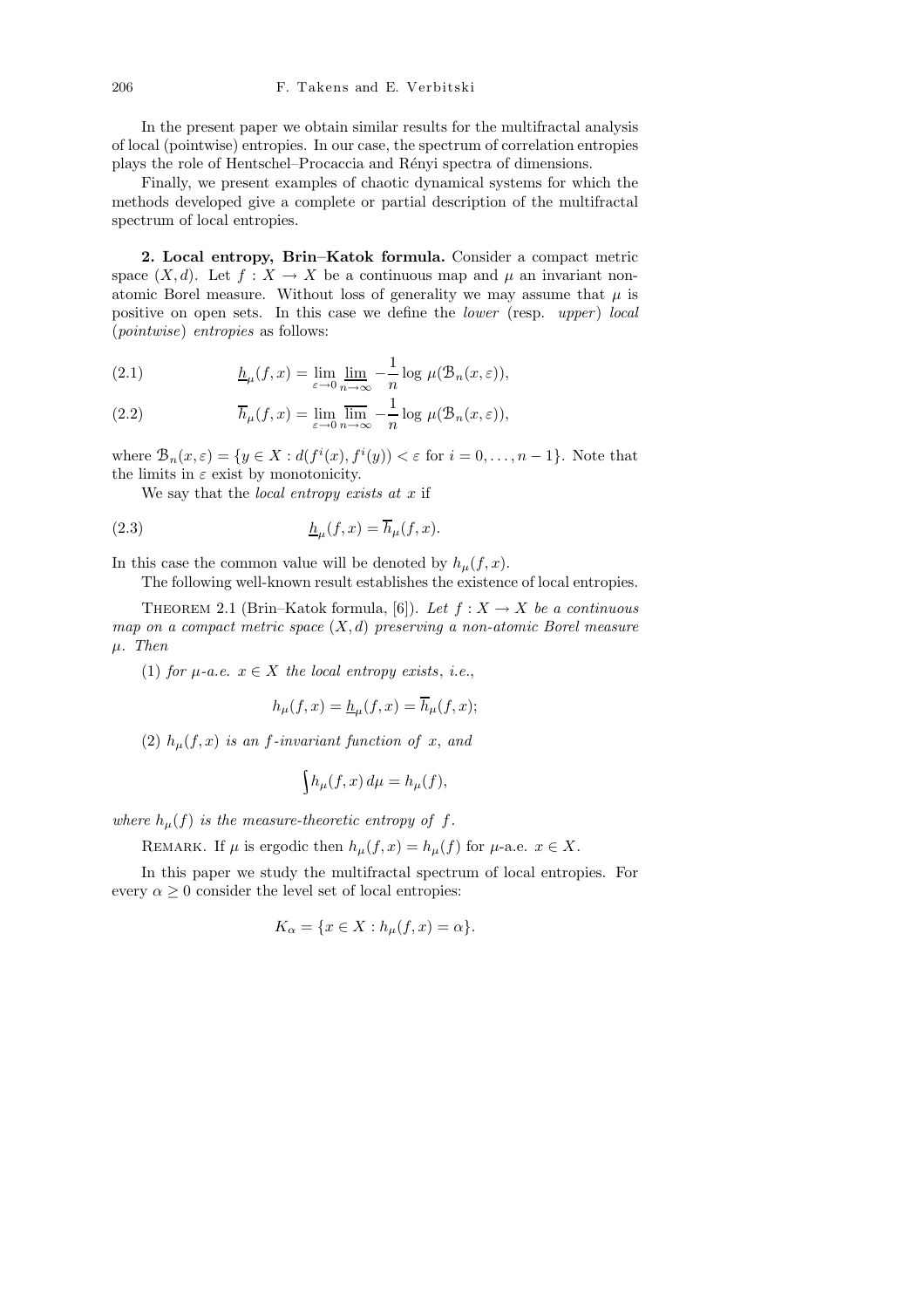We define the *multifractal spectrum of local entropies* by

$$
\mathcal{E}(\alpha) = h_{\text{top}}(f, K_{\alpha}),
$$

where  $h_{\text{top}}(f, K_{\alpha})$  is the topological entropy of f restricted to  $K_{\alpha}$  (or simply, the topological entropy of  $K_{\alpha}$ ). The precise definition and basic facts are given in the next section.

3. Topological entropy of non-compact sets. The notion of topological entropy of non-compact or non-invariant sets has been introduced by R. Bowen in [4]. In this section we recall an equivalent definition due to Ya. B. Pesin and B. S. Pitskel' [18] (see also [17]).

Suppose  $f: X \to X$  is a continuous map of a compact metric space  $(X, d)$ . Let  $\mathcal{U} = \{U_1, \ldots, U_M\}$  be a finite open cover of X. By definition, a string **U** is a sequence  $U_{i_1} \ldots U_{i_n}$  with  $i_k \in \{1, \ldots, M\}$ ; its length *n* is denoted by  $n(\mathbf{U})$ . The collection of all strings of length n is denoted by  $W_n(\mathcal{U})$ , and  $W_{\geq n}(\mathcal{U}) = \bigcup_{k \geq n} W_k(\mathcal{U})$ . For each  $\mathbf{U} \in W_n(\mathcal{U})$  define

$$
X(\mathbf{U}) = U_{i_1} \cap f^{-1} U_{i_2} \cap \ldots \cap f^{-n+1} U_{i_n}
$$
  
=  $\{x \in X : f^{k-1} x \in U_{i_k}, k = 1, \ldots, n\}.$ 

We say that a collection  $\Gamma$  of strings covers a set  $Z \subseteq X$  if  $Z \subseteq$  $\bigcup_{\mathbf{U}\in\varGamma}X(\mathbf{U}).$ 

For any real number s and every collection  $\Gamma$  of strings we introduce the free energy as follows:

$$
F(\Gamma, s) = \sum_{\mathbf{U} \in \Gamma} \exp(-n(\mathbf{U})s).
$$

For a given Z consider the infimum of free energies over all collections  $\Gamma \subseteq W_{\geq n}$ which cover  $Z$ :

(3.1) 
$$
M(Z, \mathcal{U}, s, n) = \inf_{\Gamma \text{ covers } Z} F(\Gamma, s),
$$

and put

$$
M(Z, \mathcal{U}, s) = \lim_{n \to \infty} M(Z, \mathcal{U}, s, n).
$$

There exists a unique value  $\hat{s}$  such that  $M(Z, \cdot, \mathcal{U})$  jumps from  $+\infty$  to 0:

(3.2) 
$$
h(Z, U) := \hat{s} = \sup\{s : M(Z, U, s) = +\infty\} \\
= \inf\{s : M(Z, U, s) = 0\}.
$$

Finally, one can show [17] that the following limit exists:

(3.3) 
$$
h_{\text{top}}(f, Z) := \lim_{\text{diam}(\mathcal{U}) \to 0} h(Z, \mathcal{U}).
$$

DEFINITION 3.1. The number  $h_{\text{top}}(f, Z)$  is called the topological entropy of f restricted to the set  $Z$ , or, simply, the topological entropy of  $Z$ .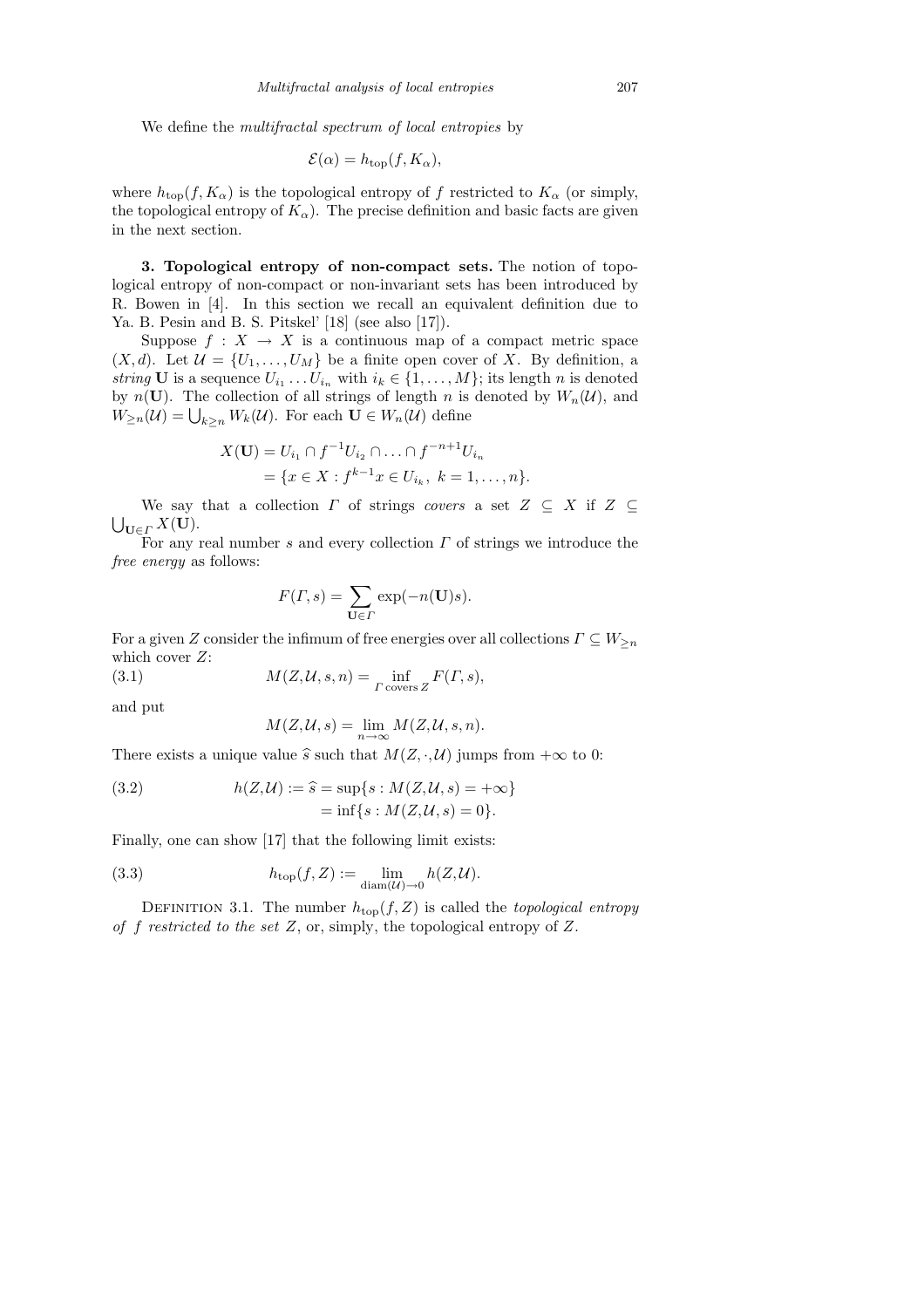This definition of topological entropy is similar to the definition of Hausdorff dimension (the diameters of the covering open sets are replaced by  $exp(-n(U))$ , which could be understood as a "dynamical diameter" of  $X(U)$ ). Indeed, these definitions are particular cases of the so-called Carathéodory construction [17] and, therefore, have similar properties.

THEOREM 3.2 (see [17]). The topological entropy as defined above has the following properties:

(1)  $h_{\text{top}}(f, Z_1) \leq h_{\text{top}}(f, Z_2)$  for any  $Z_1 \subseteq Z_2 \subseteq X$ ; (2)  $h_{\text{top}}(f, Z) = \sup_i h_{\text{top}}(f, Z_i)$  where  $Z = \bigcup_{i=1}^{\infty} Z_i, Z_i \subseteq X;$ 

(3) if  $\mu$  is an invariant measure such that  $\mu(Z) = 1$  then  $h_{\text{top}}(f, Z)$  $h_\mu(f)$ .

4.  $(q, \mu)$ -entropy of non-compact or non-invariant sets. Entropy doubling condition. In this section following the ideas of [16] and a formalism from [17] we introduce the entropy-related dimension characteristic  $h<sub>\mu</sub>(f, q, Z)$ , which we call the  $(q, \mu)$ -entropy of f restricted to Z, or simply, the  $(q, \mu)$ -entropy of Z, when there is no confusion about the dynamics f.

This definition requires a few steps and goes along the lines of the definition of topological entropy from the previous section.

For any at most countable collection  $\mathcal{G} = \{ \mathcal{B}_{n_i}(x_i, \varepsilon) \}_i$  and any  $q, t \in \mathbb{R}$ define the  $(q, t)$ -free energy of  $\mathcal G$  by

$$
F_{\mu}(\mathcal{G},q,t) = \sum_{i} \mu(\mathcal{B}_{n_i}(x_i,\varepsilon))^q \exp(-tn_i).
$$

For any given set  $Z \subseteq X$ ,  $Z \neq \emptyset$ , and numbers  $q, t \in \mathbb{R}$ ,  $\varepsilon > 0$ ,  $N \in \mathbb{N}$  put

(4.1) 
$$
M_{\mu}^{c}(Z, q, t, \varepsilon, N) = \inf_{\mathcal{G}} F_{\mu}(\mathcal{G}, q, t)
$$

where the infimum is taken over all finite or countable collections  $\mathcal{G}$  =  $\{\mathcal{B}_{n_i}(x_i,\varepsilon)\}\$ i with  $x_i \in Z$  and  $n_i \geq N$  such that  $Z \subseteq \bigcup_i \mathcal{B}_{n_i}(x_i,\varepsilon)$ . To complete the definition we put

$$
M^c_\mu(\emptyset,q,t,\varepsilon,N)=0
$$

for any  $q, t, \varepsilon$  and N.

The quantities  $M^c_\mu(Z, q, t, \varepsilon, N)$  are non-decreasing in N, hence the following limit exists:

$$
M^c_\mu(Z,q,t,\varepsilon)=\lim_{N\to\infty}M^c_\mu(Z,q,t,\varepsilon,N)=\sup_{N>1}M^c_\mu(Z,q,t,\varepsilon,N).
$$

Since we consider covers with centers in a given set, the quantities  $M_{\mu}^{c}(Z, q, t, \varepsilon)$  are not necessarily monotonic with respect to the set Z. We enforce monotonicity by putting

$$
M_{\mu}(Z,q,t,\varepsilon) = \sup_{Z' \subseteq Z} M_{\mu}^c(Z',q,t,\varepsilon).
$$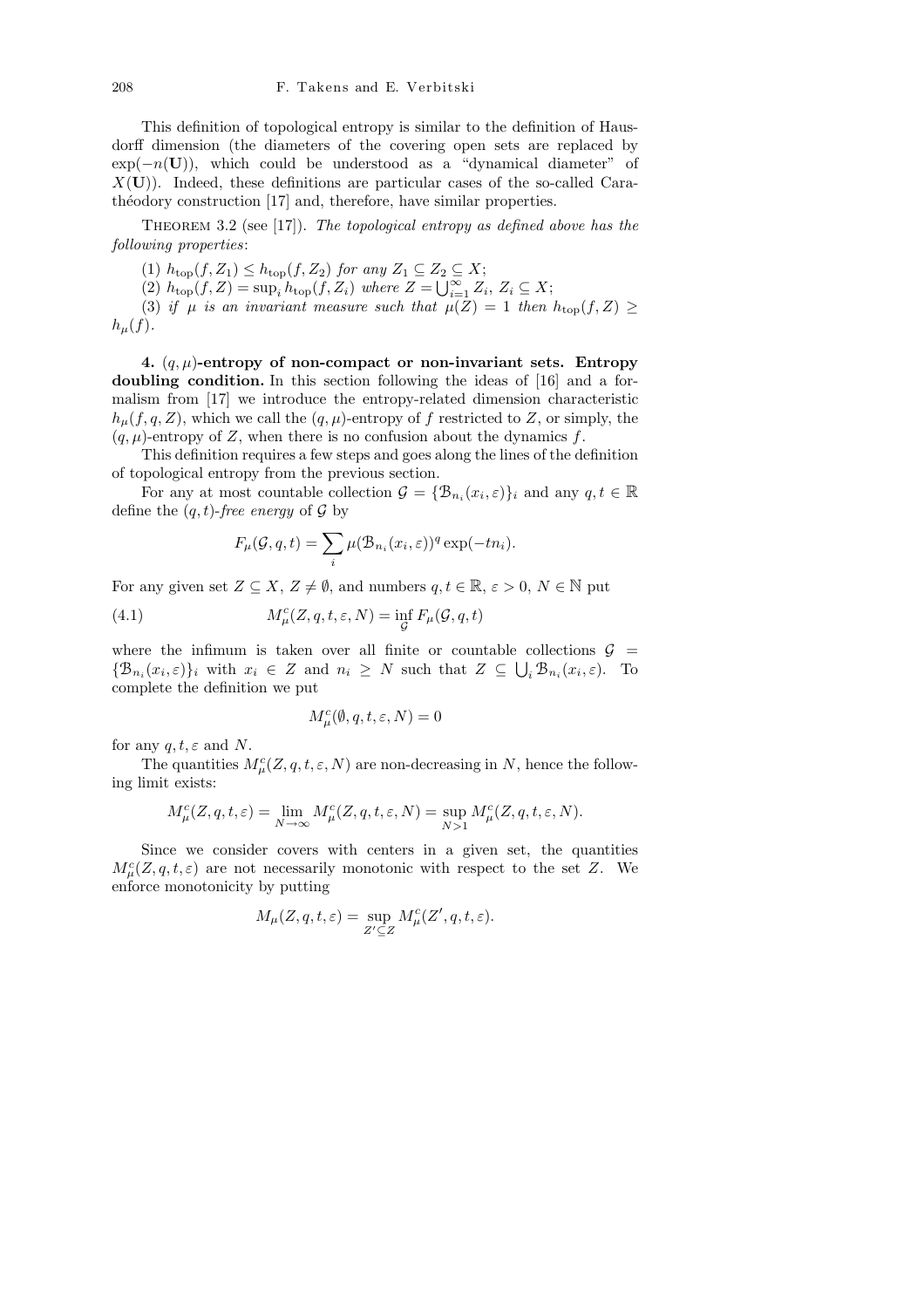LEMMA 4.1. For any  $t \in \mathbb{R}$  the set function  $M_{\mu}(\cdot, q, t, \varepsilon)$  has the following properties:

- (i)  $M_{\mu}(\emptyset, q, t, \varepsilon) = 0;$
- (ii)  $M_{\mu}(Z_1, q, t, \varepsilon) \leq M_{\mu}(Z_2, q, t, \varepsilon)$  for any  $Z_1 \subseteq Z_2$ ;
- (iii)  $M_\mu(\bigcup_i Z_i, q, t, \varepsilon) \leq \sum_i M_\mu(Z_i, q, t, \varepsilon)$  for any  $Z_i \subseteq X$ .

REMARK. In other words,  $M(\cdot, q, t, \varepsilon)$  is an outer measure [17]. The role of  $M(Z, q, t, \varepsilon)$  is similar to that of the s-dimensional Hausdorff measure in the definition of Hausdorff dimension.

LEMMA 4.2. There exists a critical value  $h_{\mu}(f, q, Z, \varepsilon) \in [-\infty, +\infty]$  such that

$$
M_{\mu}(Z, q, t, \varepsilon) = \begin{cases} \infty, & t < h_{\mu}(f, q, Z, \varepsilon), \\ 0, & t > h_{\mu}(f, q, Z, \varepsilon). \end{cases}
$$

Proof. The statement is a simple consequence of the following standard observation. If  $M_\mu(Z, q, \hat{t}, \varepsilon) < \infty$  for some  $\hat{t}$ , then  $M_\mu(Z, q, t, \varepsilon) = 0$  for all  $t > \hat{t}$ . If  $M_{\mu}(Z, q, \hat{t}, \varepsilon) > 0$  for some  $\hat{t}$ , then  $M_{\mu}(Z, q, t, \varepsilon) = \infty$  for all  $t < \hat{t}$ .

Lemma 4.3. The following holds:

(i)  $h_{\mu}(f, q, \emptyset, \varepsilon) = -\infty;$ (ii)  $h_{\mu}(f, q, Z_1, \varepsilon) \leq h_{\mu}(f, q, Z_2, \varepsilon)$  for  $Z_1 \subseteq Z_2$ ; (iii)  $h_{\mu}(f, q, \bigcup_i Z_i, \varepsilon) = \sup_i h_{\mu}(f, q, Z_i, \varepsilon),$  where  $Z_i \subseteq X, i = 1, 2, ...$ 

P r o o f. The first statement follows from the fact that  $M_u(\emptyset, q, t, \varepsilon) = 0$ for any  $q, t$ . The second statement is a direct consequence of the corresponding statement from the previous lemma.

Note that from (ii) one concludes that  $h_{\mu}(f, q, \bigcup_i Z_i, \varepsilon) \geq h_{\mu}(f, q, Z_i, \varepsilon)$ for every *i*. Hence  $h_{\mu}(f, q, \bigcup_{i} Z_i, \varepsilon) \ge \sup_i h_{\mu}(f, q, Z_i, \varepsilon)$ . On the other hand, suppose that  $h_\mu(f,q,Z_i,\varepsilon) < t$  for all i. Thus  $M_\mu(Z_i,q,t,\varepsilon) = 0$  for every *i* and therefore from the previous lemma one has  $M_{\mu}(\bigcup_{i} Z_i, q, t, \varepsilon) = 0$ . This means that  $h_\mu(f,q,\bigcup_i Z_i,\varepsilon) \leq t$ . Hence, one obtains  $h_\mu(f,q,\bigcup_i Z_i,\varepsilon)$  $\leq$  sup<sub>i</sub>  $h_{\mu}(f, q, Z_i, \varepsilon)$ , and the result follows.

We are interested in the asymptotic behavior of local entropies as  $\varepsilon \to 0$ .

DEFINITION 4.4. The  $(q, \mu)$ -entropy of Z is

(4.2) 
$$
h_{\mu}(f,q,Z) = \overline{\lim}_{\varepsilon \to 0} h_{\mu}(f,q,Z,\varepsilon).
$$

Let us discuss the existence of the limit with respect to  $\varepsilon$  in the definition above.

If  $q \leq 0$ , then for  $\varepsilon_1 > \varepsilon_2 > 0$  one has  $h_\mu(f, q, Z, \varepsilon_1) \geq h_\mu(f, q, Z, \varepsilon_2)$  and the limit in (4.2) exists.

Indeed, let  $\mathcal{G} = \{ \mathcal{B}_{n_i}(x_i, \varepsilon_2) \}$  be a centered cover of Z. Then obviously  $\mathcal{G}' = \{ \mathcal{B}_{n_i}(x_i, \varepsilon_1) \}$  is a cover of Z as well and  $F_\mu(\mathcal{G}, q, t) \geq F_\mu(\mathcal{G}', q, t)$ . Therefore  $M_{\mu}(Z, q, t, \varepsilon_2) \geq M_{\mu}(Z, q, t, \varepsilon_1)$ , and hence the limit in (4.2) exists.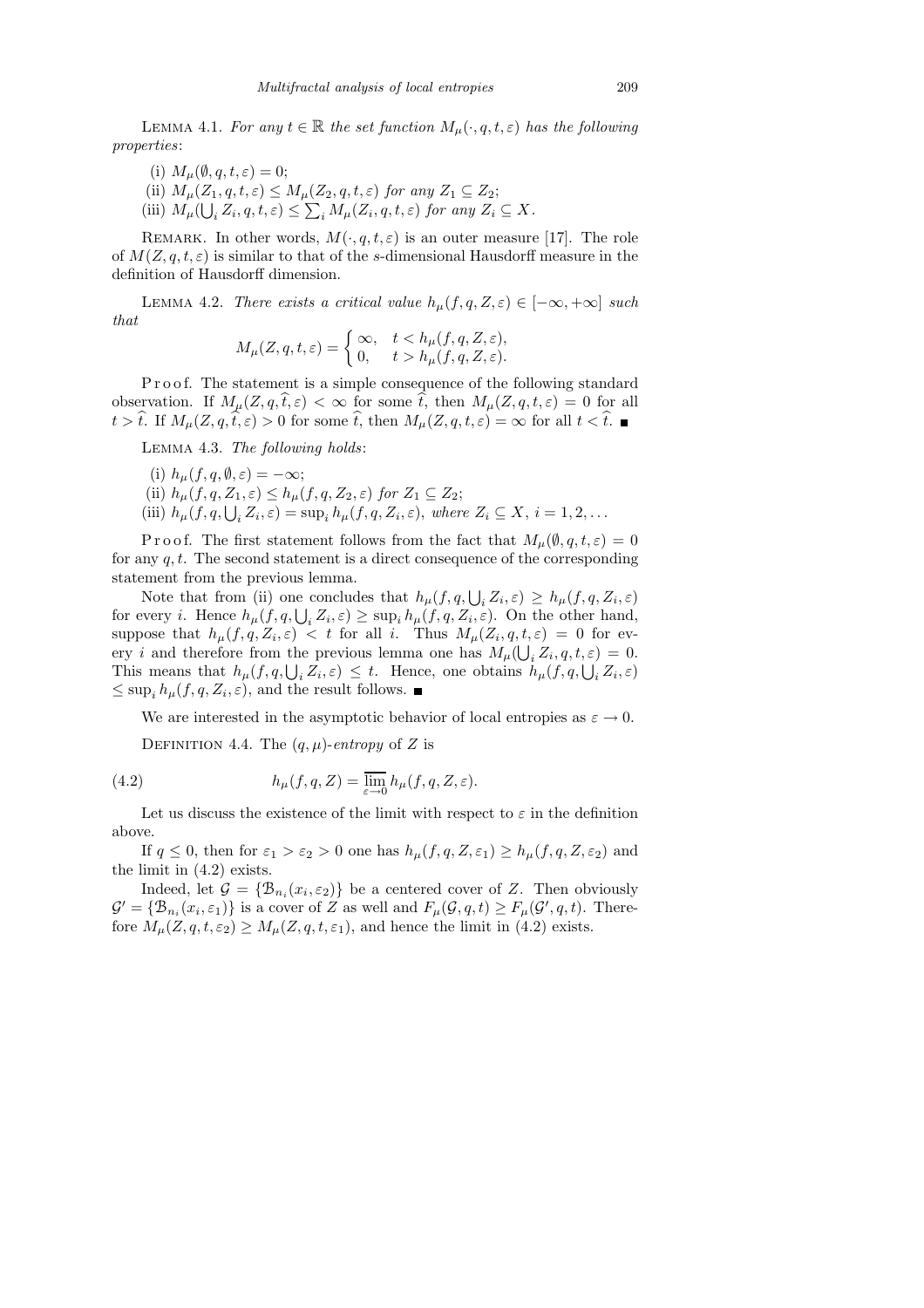In general, for  $q > 0$  there is no monotonicity with respect to  $\varepsilon$ . However, under an additional assumption on the invariant measure  $\mu$  one obtains the monotonic behavior with respect to  $\varepsilon$ . We formulate this property in the following definition.

DEFINITION 4.5. We say that an invariant measure  $\mu$  satisfies the *entropy* doubling condition if for every sufficiently small  $\varepsilon > 0$ ,

(4.3) 
$$
C(\varepsilon) := \sup_{n} \sup_{x} \frac{\mu(\mathcal{B}_n(x,\varepsilon))}{\mu(\mathcal{B}_n(x,\varepsilon/2))} < \infty.
$$

REMARK. The constant  $1/2$  in the previous definition is not crucial. It is easy to see that if a measure  $\mu$  satisfies the entropy doubling condition, then

$$
\sup_n \sup_x \frac{\mu(\mathcal{B}_n(x,\varepsilon))}{\mu(\mathcal{B}_n(x,\varepsilon/a))} < \infty
$$

for any  $a > 1$  and all sufficiently small  $\varepsilon > 0$ .

Now we show the existence of the limit in (4.2) for measures satisfying the entropy doubling condition.

Indeed, assume that  $\mu$  satisfies the entropy doubling condition for all  $\varepsilon \in (0, \varepsilon_0)$ . Take some  $\varepsilon_1, \varepsilon_2 \in (0, \varepsilon_0)$  and let  $a = \varepsilon_1/\varepsilon_2 > 1$ . From the previous remark we conclude that there exists  $\widetilde{C} = \widetilde{C}(a) < \infty$  such that

$$
\frac{\mu(\mathcal{B}_n(x,\varepsilon_1))}{\mu(\mathcal{B}_n(x,\varepsilon_1/a))} = \frac{\mu(\mathcal{B}_n(x,\varepsilon_1))}{\mu(\mathcal{B}_n(x,\varepsilon_2))} < \widetilde{C}(a)
$$

for all *n*. Now let  $G = {\mathcal{B}_{n_i}(x_i, \varepsilon_2)}$  be a centered cover of Z. Then  $G' =$  $\{\mathcal{B}_{n_i}(x_i,\varepsilon_1)\}\$ is a centered cover of Z as well and  $F_\mu(\mathcal{G},q,t) \geq \widetilde{C}^{-q}F_\mu(\mathcal{G}',q,t)$ . Thus  $M_\mu(Z, q, t, \varepsilon_2) \geq \tilde{C}^{-q} M_\mu(Z, q, t, \varepsilon_1)$ , and therefore  $h_\mu(f, q, Z, \varepsilon_2) \geq$  $h<sub>u</sub>(f, q, Z, \varepsilon_1)$ . Hence, the limit in (4.2) exists.

Finally, note that all the statements of Lemma 4.3 remain true for  $h_{\mu}(f, Z, q)$  as well.

5. Coincidence of the topological entropy and  $(0, \mu)$ -entropy. We begin by making a simple observation which we will often exploit later.

Let U be a finite open cover of a compact metric space  $(X, d)$ . Then there exists a positive number  $\delta(\mathcal{U})$ , which is called a *Lebesgue number* of  $\mathcal{U}$ , such that for any open set  $V \subseteq X$  with  $\text{diam}(V) < \delta(U)$  there exists an element U of  $U$  containing  $V$ .

Suppose now that  $\varepsilon_1 < \delta(\mathcal{U})/2$ . Then for any  $x \in X$  and each  $n \in \mathbb{N}$ , there exists a string  $U_x = U_{i_1} \dots U_{i_n}$  of length n such that

(5.1) 
$$
\mathcal{B}_n(x,\varepsilon_1) \subseteq X(\mathbf{U}_x).
$$

We can obtain this string by choosing some  $U_{i_k}$  from  $\mathcal{U}$ , which contains  $\mathcal{B}(f^{k-1}x, \varepsilon_1)$ . This is possible because  $\varepsilon_1 < \delta(\mathcal{U})/2$ .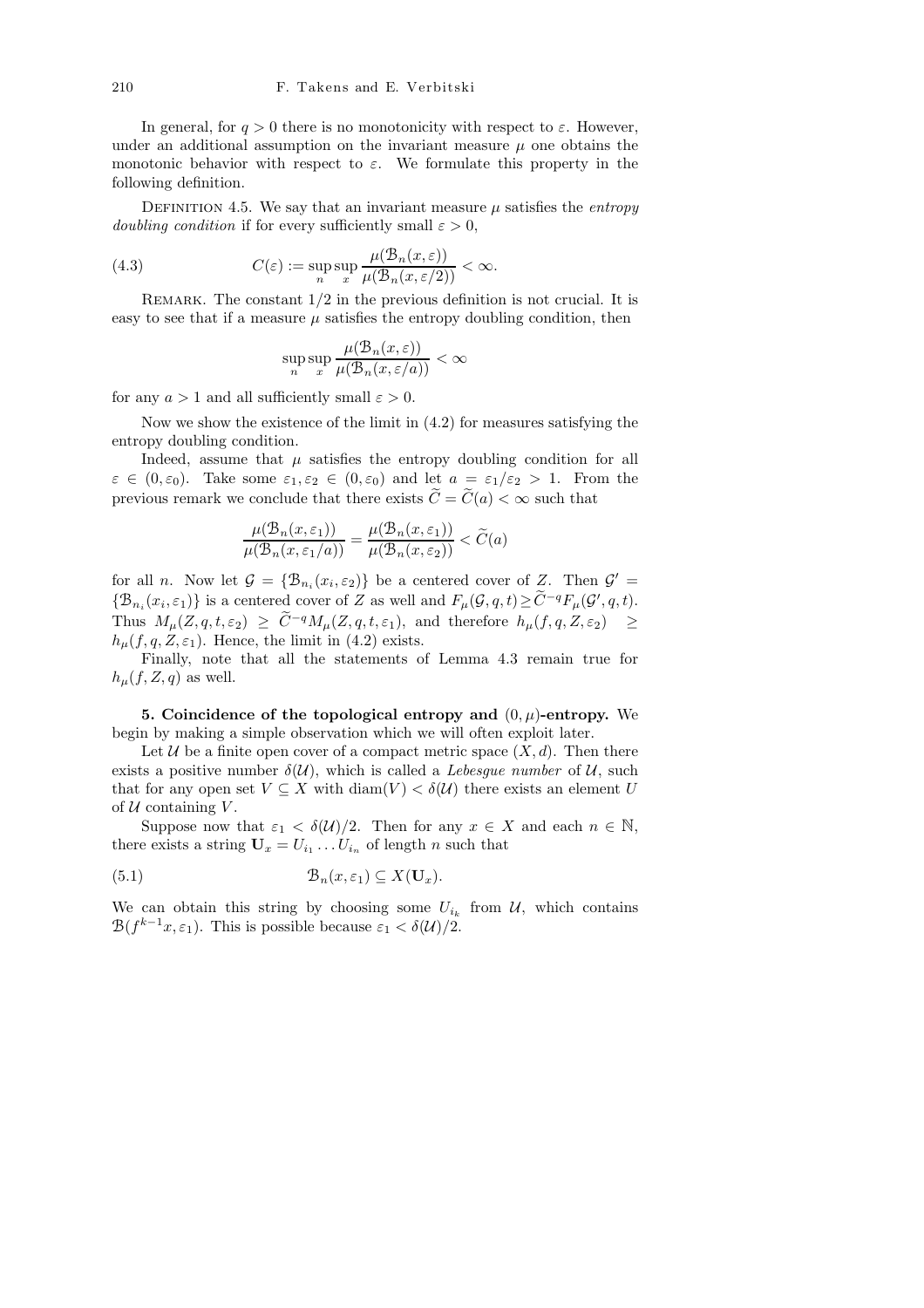For an arbitrary string  $\mathbf{U} = U_{i_1} \dots U_{i_n}$  take some  $x \in X(\mathbf{U}) = U_{i_1} \cap$  $f^{-1}U_{i_2} \cap \ldots \cap f^{-n+1}U_{i_n}$ . Then

(5.2)  $X(\mathbf{U}) \subseteq \mathcal{B}_{n(\mathbf{U})}(x, \varepsilon_2)$ 

for any  $\varepsilon_2 > 2 \text{ diam}(\mathcal{U})$ .

The measure  $\mu$  does not actually participate in the definition of  $h_{\mu}(f, q, Z)$  in the case of  $q = 0$ . This leads to the following fact.

LEMMA 5.1. For any set  $Z \subseteq X$  one has  $h_{\mu}(f, 0, Z) = h_{\text{top}}(f, Z)$ .

P r o o f. If  $Z = \emptyset$  the statement is obvious, since both sides are equal to  $-\infty$ . Suppose now that  $Z \neq \emptyset$ . We start by showing  $h_{\text{top}}(f, Z) \leq h_{\mu}(f, 0, Z)$ . Let U be an arbitrary finite open cover of X and  $\varepsilon < \delta(\mathcal{U})/2$ . Consider an arbitrary collection  $\mathcal{G} = \{ \mathcal{B}_{\setminus}(\hat{\S}, \varepsilon) \}$  such that  $x_i \in Z$  and  $Z \subseteq \bigcup_i \mathcal{B}_{n_i}(x_i, \varepsilon)$ .

For any i, using (5.1), we choose some string  $U(i)$  of length  $n(U(i)) = n_i$ such that  $\mathcal{B}_{n_i}(x_i, \varepsilon) \subseteq X(\mathbf{U}(i))$ . Let  $\Gamma_{\mathcal{G}} = {\{\mathbf{U}(i)\}}$ . Obviously,  $\Gamma_{\mathcal{G}}$  covers Z and

$$
F_{\mu}(\mathcal{G}, 0, t) = \sum_{i} \exp(-tn_i) = \sum_{\mathbf{U} \in \Gamma_{\mathcal{G}}} \exp(-tn(\mathbf{U})) = F(\Gamma, t).
$$

Since  $\mathcal G$  is an arbitrary covering we conclude that

$$
M^c_{\mu}(Z,0,t,\varepsilon,n) = \inf_{\mathcal{G} \text{ covers } Z} F_{\mu}(\mathcal{G},0,t) \ge \inf_{\Gamma \text{ covers } Z} F(\Gamma,t) = M(Z,\mathcal{U},t,n).
$$

Taking limits as  $n \to \infty$  we conclude that

$$
M(Z, \mathcal{U}, t) \le M_{\mu}^{c}(Z, 0, t, \varepsilon) \le M_{\mu}(Z, 0, t, \varepsilon).
$$

Therefore,  $h(Z, U) \leq h_{\mu}(f, 0, Z, \varepsilon)$  for any  $\varepsilon < \delta(U)/2$ . Since

$$
h_{\text{top}}(f, Z) = \lim_{\text{diam}(\mathcal{U}) \to 0} h(Z, \mathcal{U})
$$

we conclude that  $h_{\text{top}}(f, Z) \leq \overline{\lim}_{\varepsilon \to 0} h_{\mu}(f, 0, Z, \varepsilon) = h_{\mu}(f, 0, Z).$ 

Let us now show the opposite inequality. Assume  $h_{\mu}(f, 0, Z) - h_{\text{top}}(f, Z)$  $> 3\gamma > 0$ . Then there exists  $\varepsilon > 0$  such that

$$
h_{\mu}(f, 0, Z, \varepsilon) - h_{\text{top}}(f, Z) > 2\gamma.
$$

Since  $h_{\text{top}}(f, Z) = \lim_{\text{diam}(\mathcal{U}) \to 0} h(Z, \mathcal{U})$  there exists a finite open cover  $\mathcal U$  with sufficiently small diameter (in particular, diam( $\mathcal{U}$ )  $\lt \varepsilon/2$ ) such that

(5.3) 
$$
h_{\mu}(f,0,Z,\varepsilon)-h(Z,\mathcal{U})>\gamma>0.
$$

Let  $Z'$  be an arbitrary subset of  $Z$  and  $\Gamma$  an arbitrary collection of strings covering Z'. We may assume that  $X(U) \cap Z' \neq \emptyset$  for any  $U \in \Gamma$ . Otherwise we just delete those strings and obtain a smaller collection of strings, which still covers  $Z'$ .

For any  $U \in \Gamma$  choose an arbitrary  $x(U) \in X(U) \cap Z'$ . Then by (5.2) we get

$$
X(\mathbf{U}) \subseteq \mathcal{B}_{n(\mathbf{U})}(x(\mathbf{U}), \varepsilon).
$$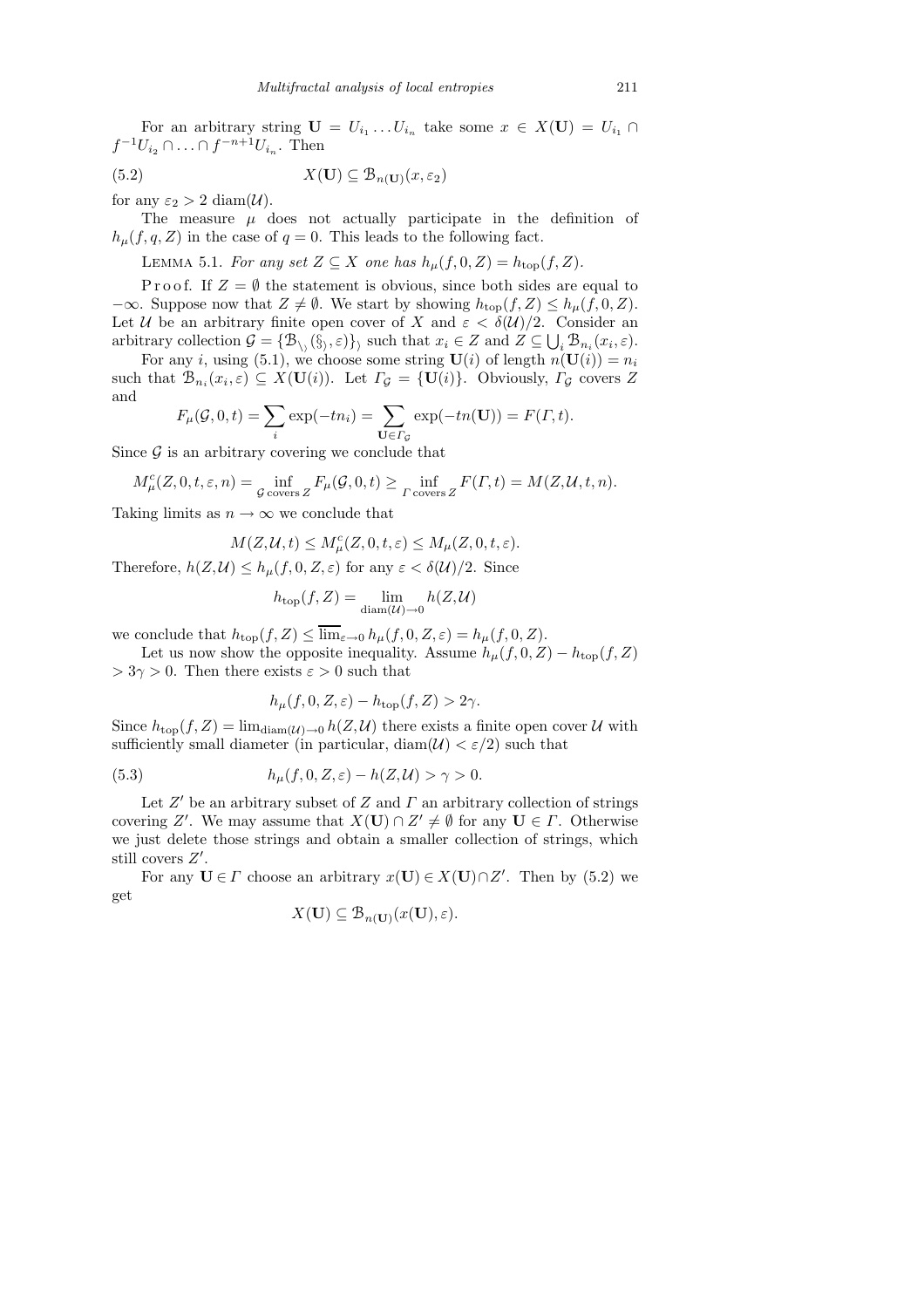Therefore, the collection  $\mathcal{G} = {\mathcal{B}_n(\mathbf{U})}(x(\mathbf{U}), \varepsilon)$  is a centered cover of Z'. Since their free energies  $F(\Gamma, s)$  and  $F_{\mu}(\mathcal{G}, 0, s)$  are the same we obtain

$$
M^c_{\mu}(Z', 0, s, \varepsilon) \le M(Z', \mathcal{U}, s) \le M(Z, \mathcal{U}, s).
$$

The last inequality holds due to the monotonicity of  $M(\cdot, \mathcal{U}, s)$  with respect to the first argument. As a result we obtain

$$
M_{\mu}(Z,0,s,\varepsilon) = \sup_{Z' \subseteq Z} M_{\mu}^c(Z',0,s,\varepsilon) \le M(Z,\mathcal{U},s).
$$

This implies  $h_{\mu}(f, 0, Z, \varepsilon) \leq h(Z, \mathcal{U})$ , contradicting (5.3) and hence the assumption  $h_{\mu}(f, 0, Z) > h_{\text{top}}(f, Z)$  as well.

6. Relation between the topological and  $(q, \mu)$ -entropies of the level sets  $K_{\alpha}$ . In this section we are going to establish that actually for any  $\alpha \geq 0$  and every  $q \in \mathbb{R}$  one has

(6.1) 
$$
h_{\text{top}}(f, K_{\alpha}) = q\alpha + h_{\mu}(f, q, K_{\alpha}).
$$

On the intuitive level, one can explain the above equality as follows. Suppose  $x \in K_\alpha$ . Then for sufficiently large n and sufficiently small  $\varepsilon > 0$  one has

$$
\mu(\mathcal{B}_n(x,\varepsilon))^q \exp(-nt) \approx \exp(-n(q\alpha + t)).
$$

Using this observation for any centered covering  $\mathcal{G} = \{ \mathcal{B}_{n_i}(x_i, \varepsilon) \}$  of  $K_\alpha$  we can construct some collection of strings  $\Gamma$  such that

(6.2) 
$$
F_{\mu}(\mathcal{G}, q, t) \approx F(\Gamma, q\alpha + t).
$$

The same is true in the opposite direction: for every collection of strings Γ, we can choose a centered covering  $G$  such that (6.2) holds. This implies that the outer measures  $M(K_{\alpha}, q\alpha + t)$  and  $M_{\mu}(K_{\alpha}, q, t)$ , involved in the definition of  $h_{\text{top}}(f, K_{\alpha})$  and  $h_{\mu}(f, q, K_{\alpha})$ , are simultaneously equal to  $\infty$ or 0. As a result we obtain the corresponding relation between  $h_{\text{top}}(f, K_{\alpha})$ and  $h_{\mu}(f, q, K_{\alpha})$ . The proof is somewhat similar to the proof of the equality  $h_{\text{top}}(f, Z) = h_{\mu}(f, 0, Z)$  for all Z from the previous section. However, some additional work is required since for points with local entropy  $\alpha$ , the convergence of the corresponding limit to  $\alpha$  can be non-uniform. Therefore instead of  $K_{\alpha}$ we will consider a monotonic sequence of subsets of  $K_{\alpha}$  which exhausts  $K_{\alpha}$ and for which the convergence of  $(-\log \mu(\mathcal{B}_n(x,\varepsilon)))/n$  to  $\alpha$  is uniform. Both the topological and  $(q, \mu)$ -entropies have the following property: for any set Z and any sequence  $Z_i \subseteq Z$  such that  $Z_i \subseteq Z_{i+1}$  and  $Z = \bigcup_i Z_i$  one has

$$
h_{\text{top}}(f, Z) = \lim_{i \to \infty} h_{\text{top}}(f, Z_i), \quad h_{\mu}(f, q, Z) = \lim_{i \to \infty} h_{\mu}(f, q, Z_i).
$$

Thus, if we establish some relation (similar to  $(6.1)$ ) between  $h_{\text{top}}(f, Z_i)$  and  $h_\mu(f, q, Z_i)$ , we will obtain a similar relation for  $h_{\text{top}}(f, Z)$  and  $h_\mu(f, q, Z)$  as well.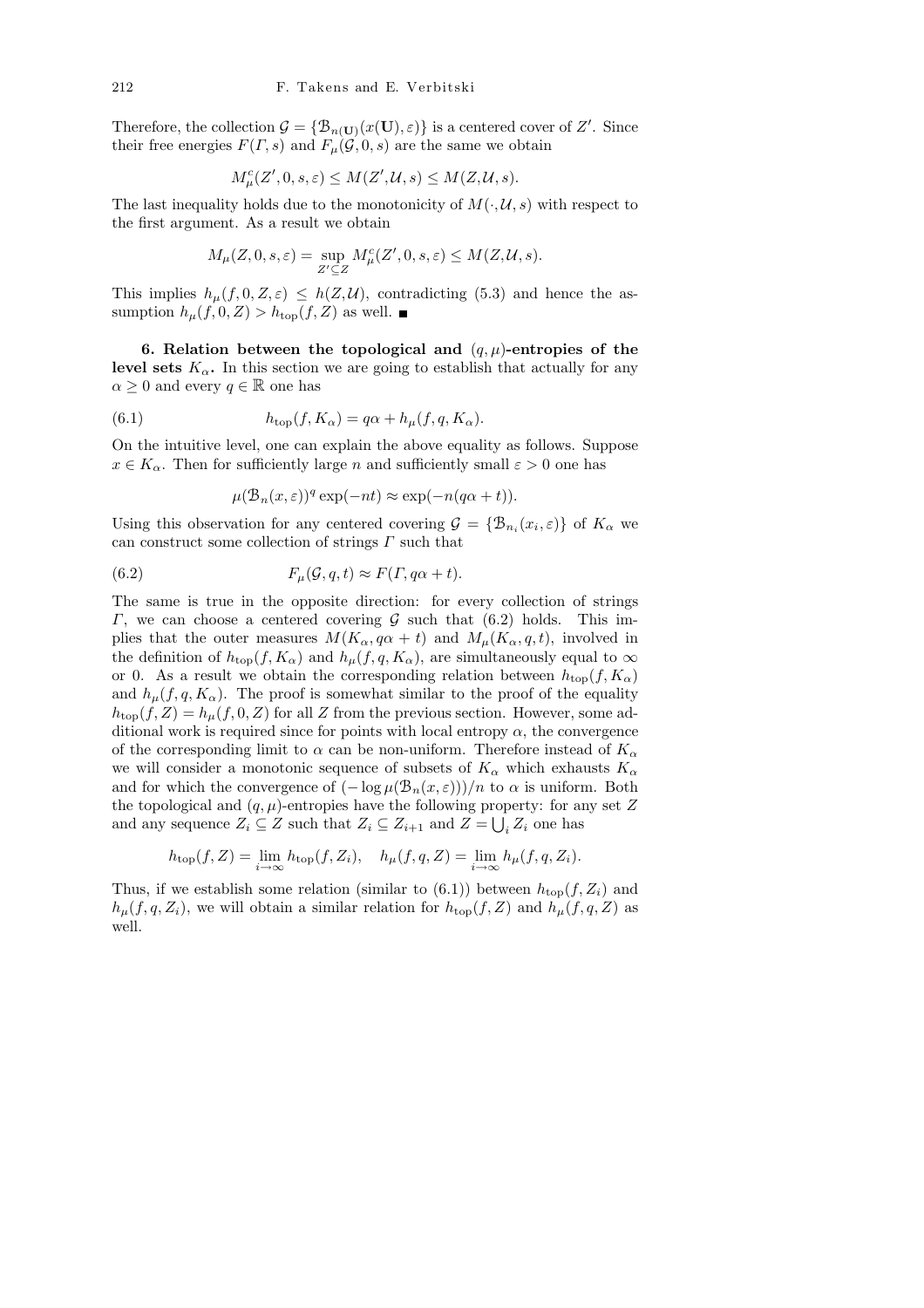Now, we make the above arguments rigorous. Consider  $\alpha \geq 0$  and the corresponding level set

$$
K_{\alpha} = \{x \in X : h_{\mu}(f, x) = \alpha\}
$$
  
= 
$$
\left\{x \in X : \lim_{\varepsilon \to 0} \lim_{n \to \infty} -\frac{1}{n} \log \mu(\mathcal{B}_{n}(x, \varepsilon))\right\}
$$
  
= 
$$
\lim_{\varepsilon \to 0} \lim_{n \to \infty} -\frac{1}{n} \log \mu(\mathcal{B}_{n}(x, \varepsilon)) = \alpha\right\}
$$

Choose some monotonic sequence  $\varepsilon_M \to 0$  as  $M \to \infty$ . This sequence will be fixed for the rest of this section. Let  $\delta > 0$  and put (we omit the  $\delta$ -dependence in the notation)

$$
K_{\alpha,M} = \left\{ x \in K_{\alpha} : \alpha - \delta < \underline{\lim}_{n \to \infty} -\frac{1}{n} \log \mu(\mathcal{B}_n(x, \varepsilon_M)) \right\}.
$$

Obviously,  $K_{\alpha,M} \subseteq K_{\alpha,M+1}$  and  $K_{\alpha} = \bigcup_{M} K_{\alpha,M}$ .

Note that due to the monotonicity of  $-\log \mu(\mathcal{B}_n(x,\varepsilon))$  in  $\varepsilon$ , for each  $x \in$  $K_{\alpha}$  and every  $\varepsilon>0$  one has

$$
\overline{\lim}_{n \to \infty} -\frac{1}{n} \log \mu(\mathcal{B}_n(x, \varepsilon)) \le \alpha.
$$

For fixed  $x \in K_{\alpha,M}$  there exists  $N_0 = N_0(x, \delta, \varepsilon_M)$  such that

$$
\alpha - \delta < -\frac{1}{n} \log \mu(\mathcal{B}_n(x, \varepsilon_M)) < \alpha + \delta
$$

for all  $n > N_0$ . Put

(6.3) 
$$
K_{\alpha,M,N} = \{x \in K_{\alpha,M} : N_0 = N_0(x,\delta,\varepsilon_M) < N\}.
$$

Again, it is easy to see that  $K_{\alpha,M,N} \subseteq K_{\alpha,M,N+1}$  and  $K_{\alpha,M} = \bigcup_N K_{\alpha,M,N}$ .

Let  $U$  be a finite open cover of X. Using the properties of topological entropy we conclude that

$$
h(K_{\alpha}, \mathcal{U}) = \lim_{M \to \infty} \lim_{N \to \infty} h(K_{\alpha, M, N}, \mathcal{U}).
$$

The following technical lemma establishes the relation between the quantities involved in the definitions of  $h(K_{\alpha,M,N}, \mathcal{U})$  and  $h_{\mu}(f, q, K_{\alpha,M,N}, q, \varepsilon)$ .

LEMMA 6.1. Suppose U is an arbitrary open cover of X. Consider  $K_{\alpha,M,N}$ for some  $M, N \in \mathbb{N}$  such that  $\varepsilon_M < \delta(\mathcal{U})/2$ , where  $\delta(\mathcal{U})$  is a Lebesgue number of U. Then for  $s \geq q\alpha + |q|\delta + t$  one has

$$
M(K_{\alpha,M,N},\mathcal{U},s) \leq M_{\mu}^{c}(K_{\alpha,M,N},q,t,\varepsilon_{M}).
$$

Proof. Suppose  $n > N$  and  $\mathcal{G} = {\mathcal{B}_{n_i}(x_i, \varepsilon_M)}_i$  is an arbitrary cover of  $K_{\alpha,M,N}$  with  $x_i \in K_{\alpha,M,N}$  such that  $n_i \geq n$  for all i.

.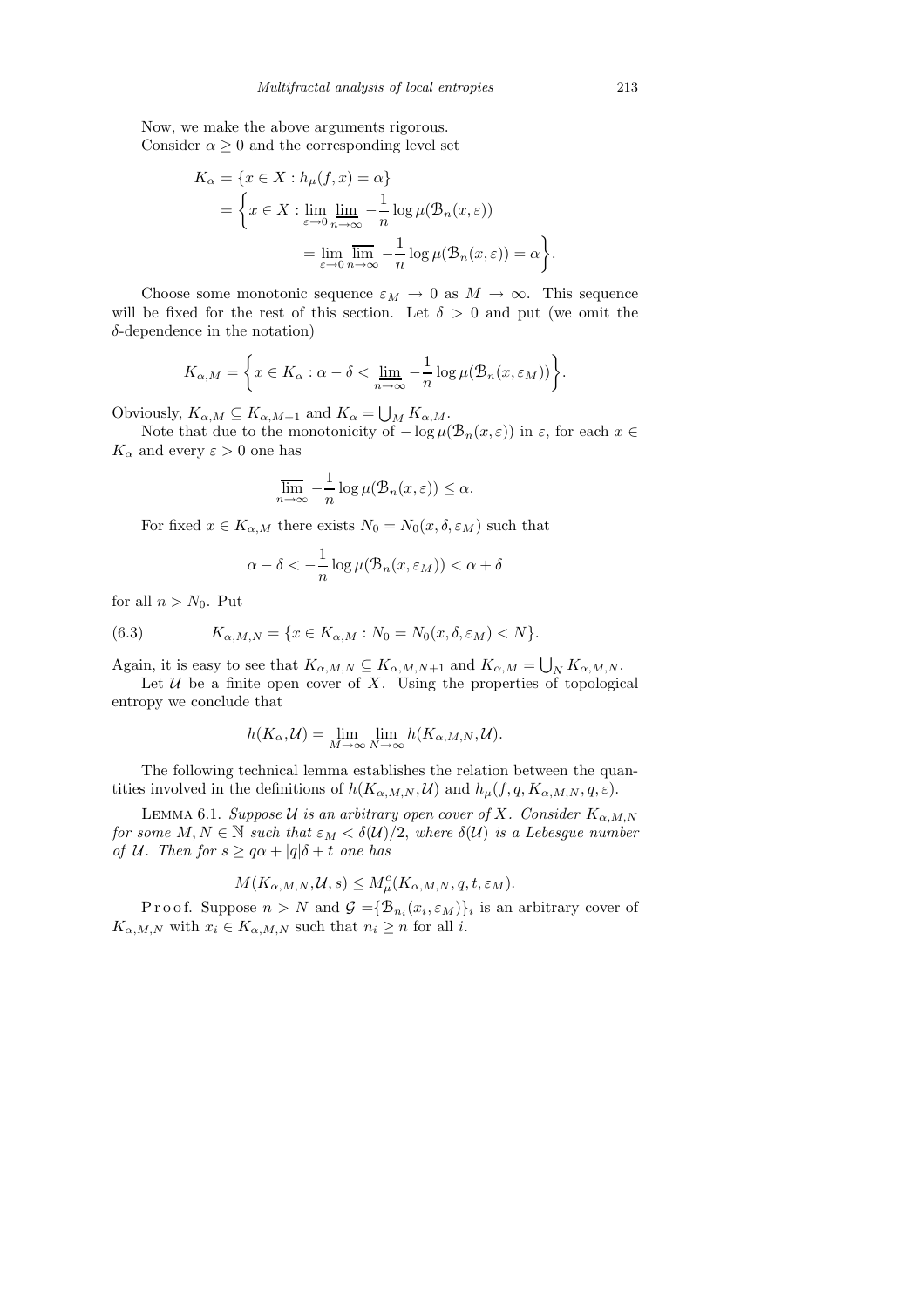By (5.1), for every  $x_i$  there exists some string  $U(i)$  with  $n(U(i)) = n_i$  such that  $\mathring{\mathcal{B}}_{n_i}(x_i, \varepsilon_M) \subseteq \mathring{X}(\mathbf{U}(i))$  and hence

$$
K_{\alpha,M,N}\subseteq \bigcup_i \mathcal{B}_{n_i}(x_i,\varepsilon_M)\subseteq \bigcup_i X(\mathbf{U}(i)).
$$

Therefore the collection  $\Gamma_{\mathcal{G}} = {\mathbf{U}(i)}$  of strings covers  $K_{\alpha,M,N}$ . Since  $x_i \in K_{\alpha, M, N}$  for all i and  $n_i \geq n > N$  we have

$$
\exp(-(\alpha + \delta)n_i) \le \mu(\mathcal{B}_{n_i}(x_i, \varepsilon_M)) \le \exp(-(\alpha - \delta)n_i).
$$

If 
$$
q \ge 0
$$
 then  $\mu(\mathcal{B}_{n_i}(x_i, \varepsilon))^q \ge \exp(-q(\alpha + \delta)n_i)$  and  
\n
$$
\sum_i \mu(\mathcal{B}_{n_i}(x_i, \varepsilon))^q \exp(-tn_i) \ge \sum_i \exp(-n_i(q\alpha + \delta + t))
$$
\n
$$
\ge \sum_{\mathbf{U} \in \Gamma_{\mathcal{G}}} \exp(-n(\mathbf{U})s)
$$
\n
$$
\ge M(K_{\alpha, M, N}, \mathcal{U}, s, n)
$$

for  $s \geq q\alpha + q\delta + t$ . Since G is an arbitrary centered covering we get

$$
M(K_{\alpha,M,N},\mathcal{U},s,n) \leq M_{\mu}^{c}(K_{\alpha,M,N},q,t,\varepsilon,n)
$$

provided  $s \geq q\alpha + q\delta + t$ .

Similarly, if  $q \leq 0$  then  $\mu(\mathcal{B}_{n_i}(x_i, \varepsilon))^q \geq \exp(-(\alpha - \delta)qn_i)$  and

$$
\sum_{i} \mu(\mathcal{B}_{n_i}(x_i, \varepsilon))^q \exp(-tn_i) \ge \sum_{i} \exp(-n_i(q\alpha - q\delta + t))
$$

$$
\ge \sum_{\mathbf{U} \in \Gamma_{\mathcal{G}}} \exp(-n(\mathbf{U})s)
$$

$$
\ge M(K_{\alpha, M, N}, \mathcal{U}, s, n)
$$

for  $s \geq q\alpha - q\delta + t$ . Again, since G is an arbitrary centered covering we conclude that

 $M(K_{\alpha,M,N},\mathcal{U},s,n) \leq M_{\mu}^{c}(K_{\alpha,M,N},q,t,\varepsilon,n) \leq M_{\mu}(K_{\alpha,M,N},q,t,\varepsilon,n).$ 

Taking limits as *n* tends to infinity we obtain the desired result.  $\blacksquare$ 

LEMMA 6.2. For any  $\alpha \geq 0$  and any  $q \in \mathbb{R}$  one has

$$
h_{\text{top}}(T, K_{\alpha}) \leq q\alpha + h_{\mu}(T, q, K_{\alpha}).
$$

P r o o f. We may assume that  $K_{\alpha} \neq \emptyset$ . Otherwise, the statement is obvious, since both sides are equal to  $-\infty$ .

Suppose that the opposite is true: there exists  $q \in \mathbb{R}$  such that

$$
\gamma = \frac{1}{4}(h_{\text{top}}(f, K_{\alpha}) - q\alpha - h_{\mu}(f, q, K_{\alpha})) > 0.
$$

Since

$$
h_{\text{top}}(T, K_{\alpha}) = \lim_{\text{diam}(\mathcal{U}) \to 0} h(K_{\alpha}, \mathcal{U})
$$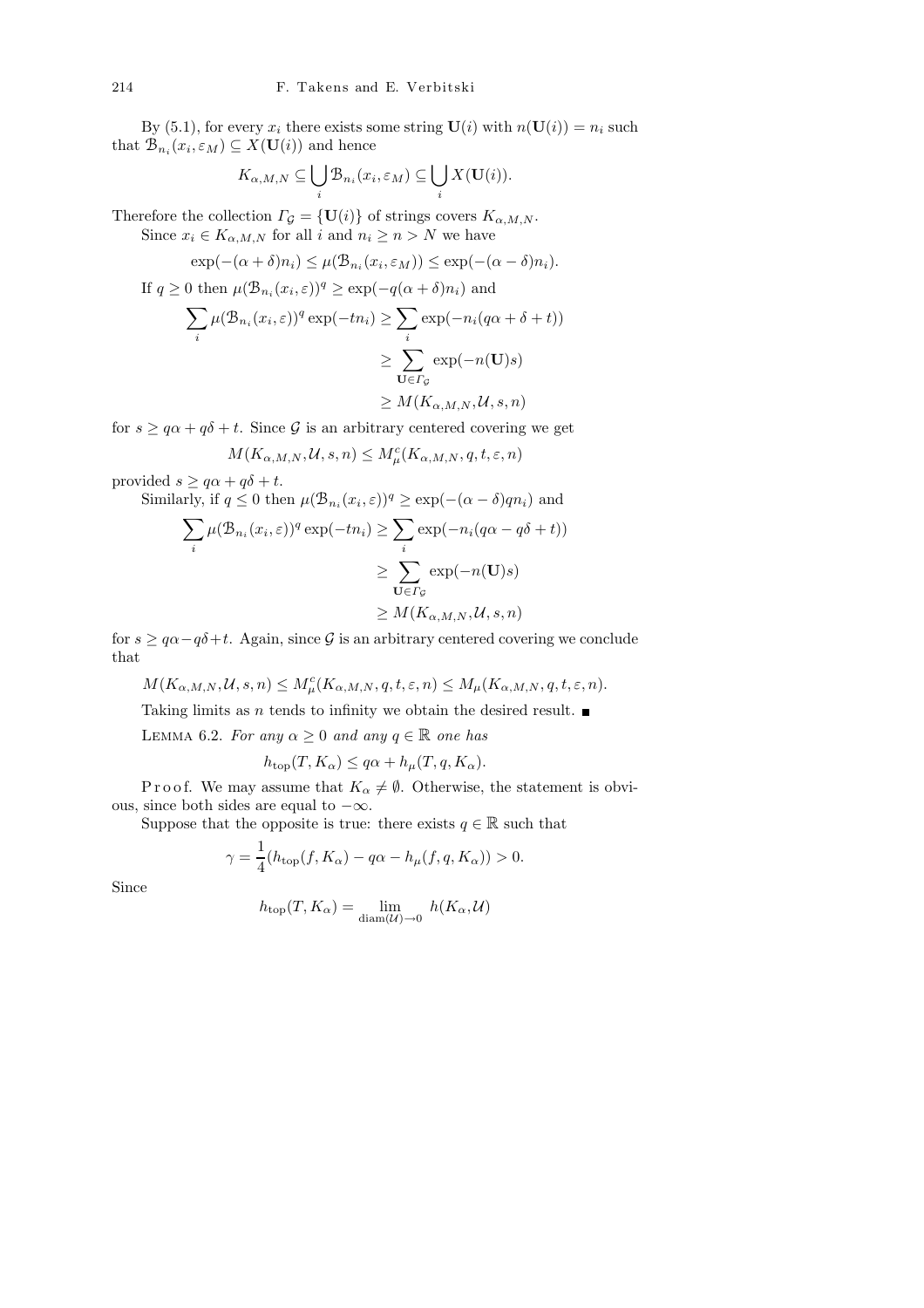one can find a finite open cover  $\mathcal U$  such that

$$
h(K_{\alpha}, \mathcal{U}) > q\alpha + h_{\mu}(T, q, K_{\alpha}) + 3\gamma.
$$

Let  $\delta$  be an arbitrary positive number if  $q = 0$ , and  $\delta = \gamma/(2|q|) > 0$  if  $|q| > 0$ . Consider  $K_{\alpha,M,N}$  defined in (6.3). Choose sufficiently large M, N such that the following three conditions are satisfied:

(6.4) 
$$
h(K_{\alpha,M,N}, \mathcal{U}) > q\alpha + h_{\mu}(f, q, K_{\alpha}) + 2\gamma,
$$

$$
\varepsilon_M < \delta(\mathcal{U})/2 \quad \text{and} \quad h_{\mu}(f, q, K_{\alpha}) + \gamma/2 > h_{\mu}(f, q, K_{\alpha}, \varepsilon_M).
$$

This is possible because  $h(K_\alpha, \mathcal{U}) = \lim_{M \to \infty} \lim_{N \to \infty} h(K_{\alpha,M,N}, \mathcal{U}), \varepsilon_M \to 0$ as  $M \to \infty$  and  $h_{\mu}(f, q, K_{\alpha}) = \overline{\lim}_{\varepsilon \to 0} h_{\mu}(f, q, K_{\alpha}, \varepsilon)$ .

By the definition of  $h(K_{\alpha,M,N}, \mathcal{U})$  the inequality (6.4) implies

$$
M(K_{\alpha,M,N},\mathcal{U},q\alpha+h_{\mu}(T,q,K_{\alpha})+2\gamma)=\infty.
$$

Using the estimates from Lemma 6.1 applied to  $s = q\alpha + h_\mu(f, q, K_\alpha) + \gamma$ and  $t = h_{\mu}(f, q, K_{\alpha}) + \gamma - |q| \delta$  we conclude that

(6.5) 
$$
M^c_\mu(K_{\alpha,M,N},q,h_\mu(f,q,K_\alpha)+\gamma-|q|\delta,\varepsilon_M)=\infty.
$$

Here we arrive at a contradiction with the assumption above. Indeed,

$$
h_{\mu}(f,q,K_{\alpha}) + \gamma - |q|\delta \ge h_{\mu}(f,q,K_{\alpha}) + \gamma/2 > h_{\mu}(f,q,K_{\alpha},\varepsilon_M)
$$
  

$$
\ge h_{\mu}(f,q,K_{\alpha,M,N},\varepsilon_M),
$$

and therefore one must have

$$
M_{\mu}(K_{\alpha,M,N},q,h_{\mu}(f,q,K_{\alpha})+\gamma-|q|\delta,\varepsilon_M)=0.\quad \blacksquare
$$

Let us prove the opposite inequality.

Fix some integers M, N and let  $Z \subseteq K_{\alpha,M,N}$ ,  $Z \neq \emptyset$ . Consider an arbitrary finite open cover U with  $\text{diam}(\mathcal{U}) < \varepsilon_M/2$ . Choose any  $n > N$  and let  $\Gamma$  be an arbitrary collection of strings covering Z with

$$
n(\Gamma) = \inf_{\mathbf{U} \in \Gamma} n(\mathbf{U}) \ge n > N.
$$

Without loss of generality we may assume that  $X(\mathbf{U}) \cap Z \neq \emptyset$  for any  $\mathbf{U} \in \Gamma$ . Let  $x(\mathbf{U})$  be an arbitrary point from this intersection. Then by (5.2) one has

$$
X(\mathbf{U}) \subseteq \mathcal{B}_{n(\mathbf{U})}(x(\mathbf{U}), \varepsilon_M)
$$

Hence the collection  $\{\mathcal{B}_{n(\mathbf{U})}(x(\mathbf{U}), \varepsilon_M)\}\)$  is a centered cover of Z. Since  $x(\mathbf{U}) \in Z \subseteq K_{\alpha,M,N}$  and  $n(\mathbf{U}) > N$ , one has

$$
(6.6) \qquad \exp(-n(\mathbf{U})(\alpha+\delta)) \le \mu(\mathcal{B}_{n(\mathbf{U})}(x(\mathbf{U}),\varepsilon)) \le \exp(-n(\mathbf{U})(\alpha-\delta)).
$$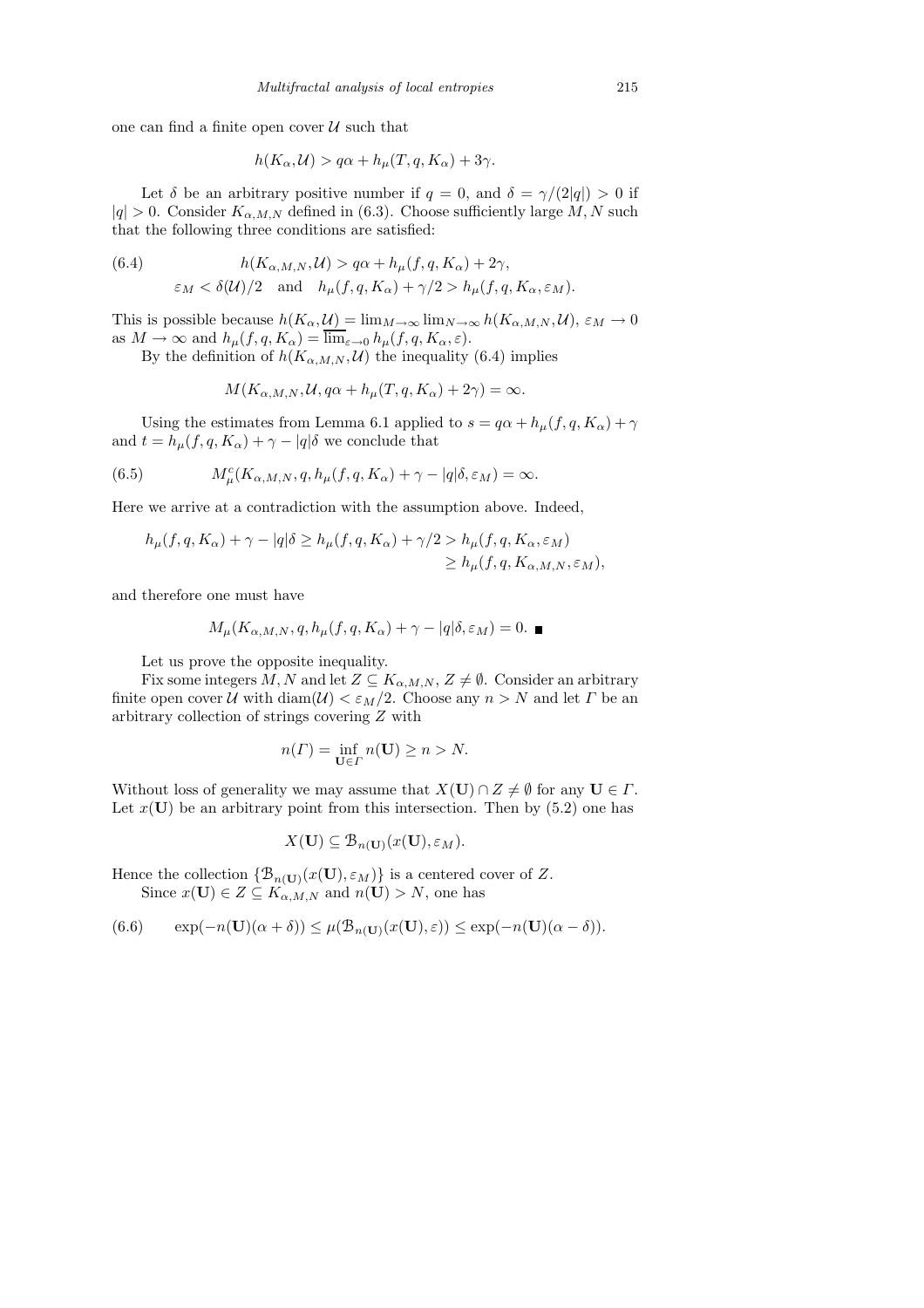Therefore for  $q \geq 0$  one has

$$
M_{\mu}^{c}(Z, q, t, \varepsilon_{M}, n) \leq \sum_{\mathbf{U} \in \Gamma} \mu(\mathcal{B}_{n(\mathbf{U})}(x(\mathbf{U}), \varepsilon))^{q} \exp(-n(\mathbf{U})t)
$$
  

$$
\leq \sum_{\mathbf{U} \in \Gamma} \exp(-n(\mathbf{U})(q\alpha - q\delta + t))
$$
  

$$
\leq \sum_{\mathbf{U} \in \Gamma} \exp(-n(\mathbf{U})s) \quad \text{for } s \leq q\alpha - q\delta + t.
$$

Since  $\Gamma$  is an arbitrary covering of  $Z$  by strings of length at least  $n$ , for  $s \leq$  $q\alpha - q\delta + t$ , we get

$$
M^c_{\mu}(Z,q,t,\varepsilon_M,n) \le M(Z,\mathcal{U},s,n).
$$

Therefore,

$$
M^c_\mu(Z,q,t,\varepsilon_M)\leq M(Z,\mathcal{U},s)\leq M(K_{\alpha,M,N},\mathcal{U},s)
$$

and

$$
M_{\mu}(K_{\alpha,M,N},q,t,\varepsilon_M)\leq M(K_{\alpha,M,N},\mathcal{U},s).
$$

For  $q \leq 0$  from (6.6) we have

$$
\mu(\mathcal{B}_{n(\mathbf{U})}(x(\mathbf{U}), \varepsilon_M))^q \le \exp(-n(\mathbf{U})q(\alpha + \delta)).
$$

Hence

$$
M_{\mu}^{c}(Z, q, t, \varepsilon_{M}, n) \leq \sum_{\mathbf{U} \in \Gamma} \mu(\mathcal{B}_{n(\mathbf{U})}(x(\mathbf{U}), \varepsilon))^{q} \exp(-n(\mathbf{U})t)
$$
  

$$
\leq \sum_{\mathbf{U} \in \Gamma} \exp(-n(\mathbf{U})(q\alpha + q\delta + t))
$$
  

$$
\leq \sum_{\mathbf{U} \in \Gamma} \exp(-n(\mathbf{U})s) \quad \text{for } s \leq q\alpha + q\delta + t.
$$

Similarly to the case  $q \geq 0$  we conclude that

$$
M_{\mu}(K_{\alpha,M,N},q,t,\varepsilon_M) \le M(K_{\alpha,M,N},\mathcal{U},s).
$$

Thus, we proved the following result.

LEMMA 6.3. Consider some  $\delta > 0$  and the corresponding set  $K_{\alpha,M,N}$  for some M, N. Let U be any finite open cover with  $\text{diam}(\mathcal{U}) < \varepsilon_M/2$ . Then for  $s \leq q\alpha - |q|\delta + t$  one has

$$
M_{\mu}(K_{\alpha,M,N},q,t,\varepsilon_M) \le M(K_{\alpha,M,N},\mathcal{U},s).
$$

Using arguments similar to the proof of Lemma 6.2, we prove the following result.

LEMMA 6.4. For any  $\alpha \geq 0$  and any  $q \in \mathbb{R}$  one has

$$
h_{\text{top}}(f, K_{\alpha}) \ge q\alpha + h_{\mu}(f, q, K_{\alpha}).
$$

Combining the results of Lemmas 6.2 and 6.4, we easily obtain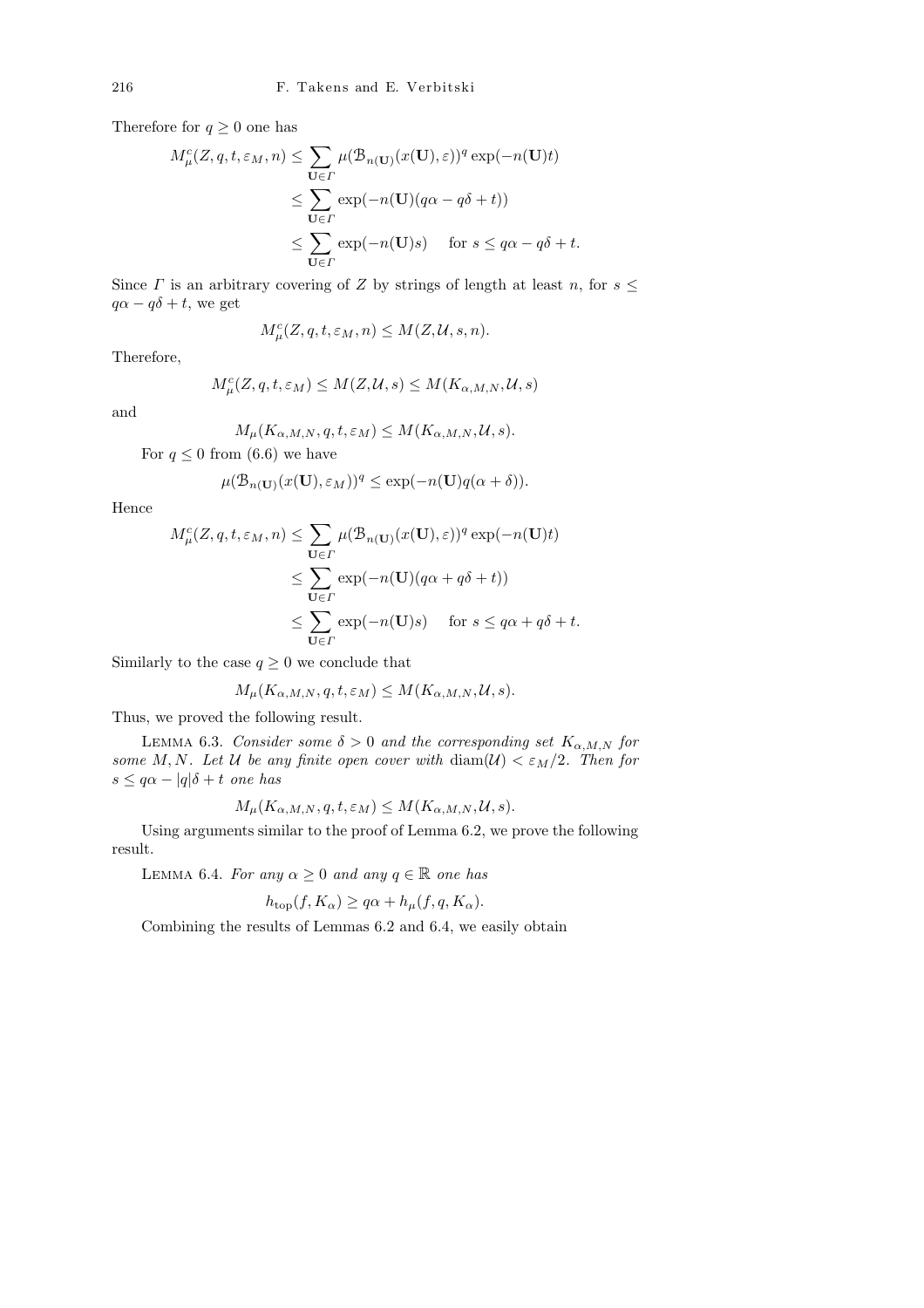COROLLARY 6.5. For any  $\alpha \geq 0$  and any  $q \in \mathbb{R}$  one has

$$
h_{\text{top}}(f, K_{\alpha}) = q\alpha + h_{\mu}(f, q, K_{\alpha}).
$$

7. Domain of the multifractal spectrum of local entropies. In this section we will first establish, in a series of inequalities, an upper estimate on the multifractal spectrum for local entropies.

For this we need the notion of the Legendre transform. Let  $g: I \to \mathbb{R}$  be a function defined on some interval  $I$ , which may be infinite or finite. We define its Legendre transform  $g^*$  (sometimes also called the conjugate of  $g$  [21]), as a function on an interval  $I^*$ , by

$$
g^*(y) = \inf_{x \in I} (xy + g(x)),
$$

where  $I^* = \{y : g^*(y) \text{ is finite}\}\.$  The interval  $I^*$  is called the *domain* of the Legendre transform  $g^*$ .

It is clear that  $g^*$  is a concave function:



Fig. 1. Legendre transform:  $g^*(y) = inf_x(yx + g(x)) = inf_x(yx - (-g(x)))$ 

Let us now relate the multifractal spectrum  $\mathcal{E}(\alpha)$  to the Legendre transform of some function. In the previous sections we have shown that for any  $\alpha$ and q one has

(7.1) 
$$
h_{\text{top}}(f, K_{\alpha}) = q\alpha + h_{\mu}(f, q, K_{\alpha}).
$$

We have not gained much new information about the multifractal spectrum of local entropies since we are still not able to compute  $h_{\mu}(f, q, K_{\alpha})$ .

Since  $K_{\alpha} \subseteq X$ , using the properties of  $(q, \mu)$ -entropy we conclude that  $h_\mu(f, q, K_\alpha) \leq h_\mu(f, q, X)$  for any  $q \in \mathbb{R}$ . We introduce the following nota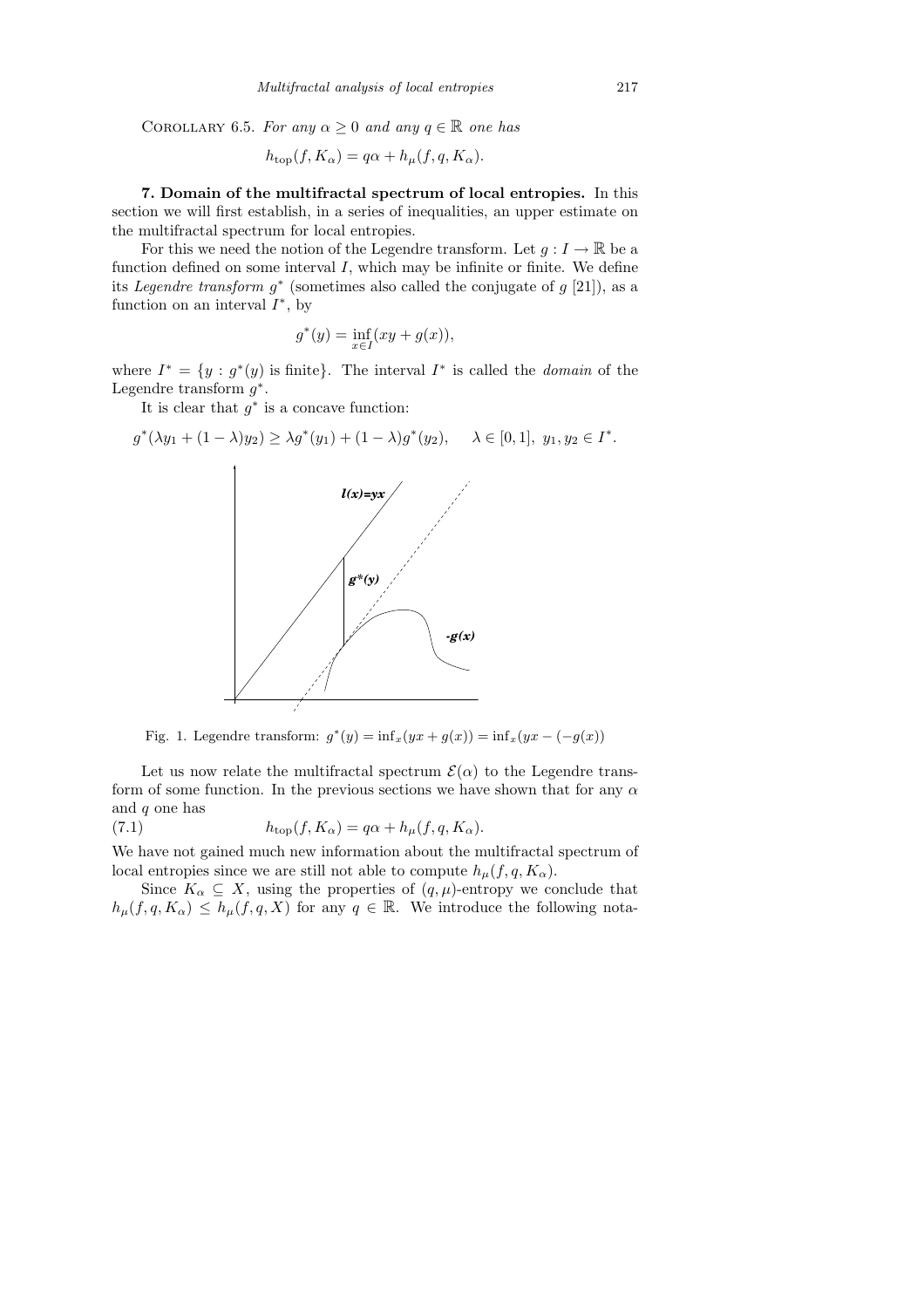tion:

$$
h(q) = h_{\mu}(f, q, X).
$$

Therefore, substituting  $h(q)$  into (7.1) we conclude that

(7.2) 
$$
h_{\text{top}}(f, K_{\alpha}) \leq q\alpha + h(q) \quad \text{for any } \alpha, q.
$$

Hence, we immediately obtain

(7.3) 
$$
\mathcal{E}(\alpha) := h_{\text{top}}(f, K_{\alpha}) \leq h^{*}(\alpha) := \inf_{q} (q\alpha + h(q)).
$$

In (7.2) we have deliberately made the estimate of  $h_{\text{top}}(f, K_{\alpha})$  weaker, in order to relate it to the Legendre transform in (7.3). In the next sections we will relate  $h(q)$  to some other characteristics of a dynamical system, namely, the spectrum of correlation entropies.

Later, we will show that in the multifractal analysis of Gibbs measures one actually has equality in (7.3). This is due to the fact that for any  $\alpha$  such that  $K_{\alpha} \neq \emptyset$  there exists a unique  $q = q(\alpha)$  such that

$$
h_{\mu}(f, q, K_{\alpha}) = h_{\mu}(f, q, X).
$$

Hence, though we replaced the exact equality (7.1) by the inequality  $h_{\text{top}}(f, K_{\alpha}) \leq q\alpha + h(q)$ , after taking the infimum over q on the right hand side we will obtain the equality

$$
h_{\text{top}}(f, K_{\alpha}) = h^*(\alpha).
$$

One has to stress that this is a rather special case, and, in general, one should not expect equality between the multifractal spectrum  $h_{\text{top}}(f, K_{\alpha})$  and the Legendre transform  $h^*(\alpha)$ .

In the present section we also study the domain of  $h^*(\alpha)$  and show that it contains the domain of the multifractal spectrum of local entropies.

We introduce the following quantities:

$$
\underline{\alpha} = \sup_{q>0} -\frac{h(q)}{q}, \quad \overline{\alpha} = \inf_{q<0} -\frac{h(q)}{q}.
$$

Obviously,  $h^*(\alpha) = \inf_q(q\alpha + h(q)) > -\infty$  for  $\alpha \in (\alpha, \overline{\alpha})$ . The next lemma shows that the interval  $[\underline{\alpha}, \overline{\alpha}]$  contains the domain of the multifractal spectrum, i.e.,  $K_{\alpha} = \emptyset$  (and hence  $h_{\text{top}}(f, K_{\alpha}) = -\infty$ )) if  $\alpha \notin [\alpha, \overline{\alpha}]$ .

Lemma 7.1. The following holds:

(7.4) 
$$
\underline{\alpha} \leq \inf_{x \in X} \overline{h}_{\mu}(f, x) \leq \sup_{x} \underline{h}_{\mu}(f, x) \leq \overline{\alpha}.
$$

Hence,  $K_{\alpha} = \emptyset$  for  $\alpha \notin [\alpha, \overline{\alpha}]$ .

P r o o f. Since there exist points  $x \in X$  such that  $\underline{h}_{\mu}(f,x) = h_{\mu}(f,x)$  the middle inequality is obvious.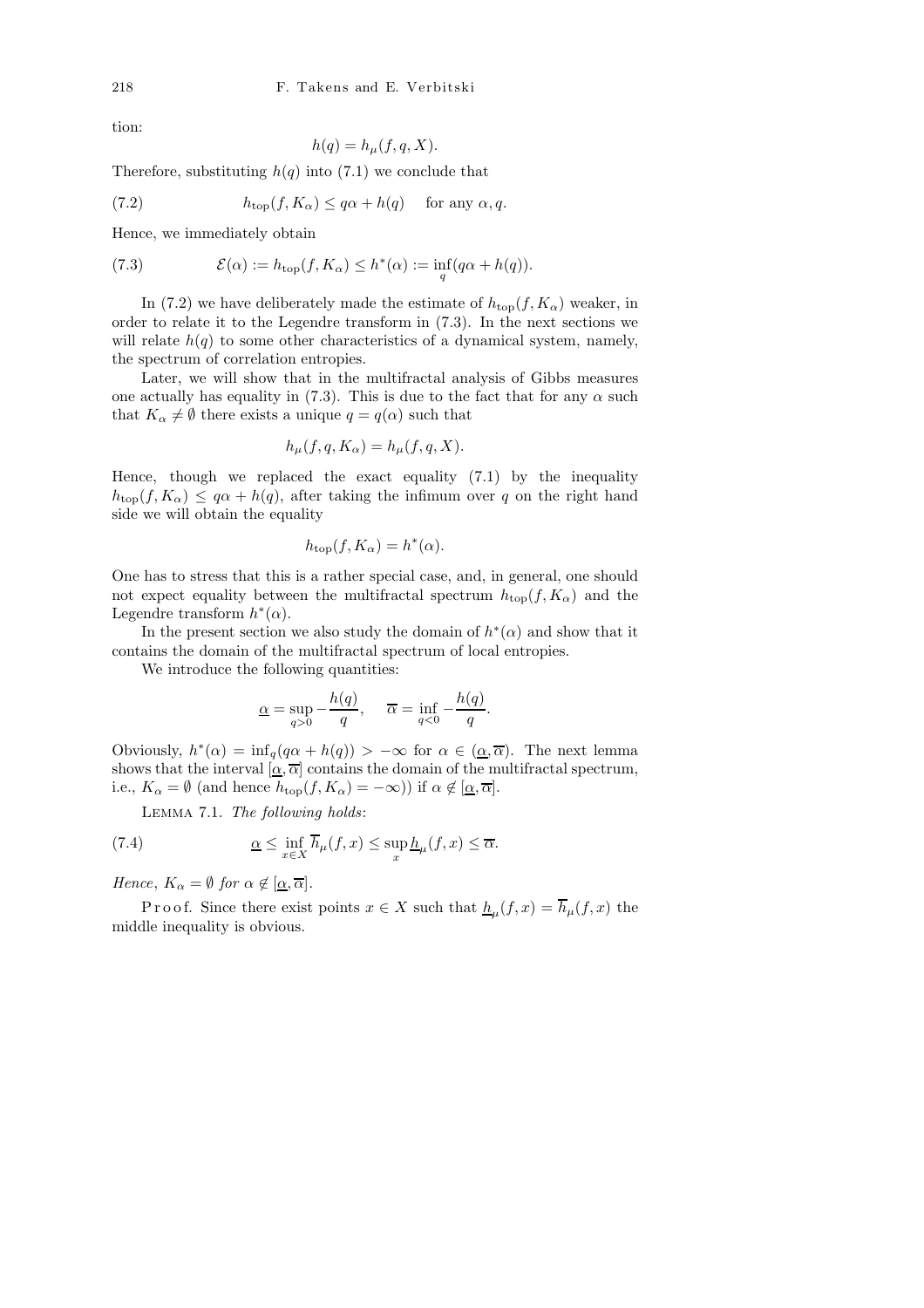Suppose now that  $\underline{\alpha} > \inf_{x \in X} \overline{h}_{\mu}(f, x)$ . This means that there exist  $q_0 > 0$ ,  $x \in X$  and  $\delta > 0$  such that

$$
-\frac{h(q_0)}{q_0} > \overline{h}_{\mu}(f, x) + \delta.
$$

Hence  $t_0 := -q_0(\overline{h}_{\mu}(f, x) + \delta) > h(q)$ . Moreover, there exist  $\varepsilon > 0$  and  $N \in \mathbb{N}$ such that for any  $n > N$  one has

$$
-\frac{1}{n}\log\mu(\mathcal{B}_n(x,\varepsilon)) \leq \overline{h}_{\mu}(f,x) + \delta.
$$

This implies that

$$
\mu(\mathcal{B}_n(x,\varepsilon))^{q_0} \exp(-nt_0) \ge \exp(-n q_0(\overline{h}_{\mu}(f,x)+\delta) - nt_0) = 1
$$

for  $n > N$ , where the last equality is due to the choice of  $t_0$ . Therefore

$$
M_{\mu}(\lbrace x \rbrace, q_0, t_0, \varepsilon) = \lim_{N \to \infty} \inf_{n \ge N} \mu(\mathcal{B}_n(x, \varepsilon))^{q_0} \exp(-nt_0) \ge 1.
$$

Hence

$$
h_{\mu}(T, q_0, \{x\}) \ge t_0 > h(q) = h_{\mu}(T, q_0, X),
$$

which is impossible due to the set monotonicity of  $h<sub>\mu</sub>(T, q, \cdot)$ . Thus, we conclude that  $\underline{\alpha} \leq \inf_{x \in X} \overline{h}_{\mu}(f, x)$ .

Suppose that  $\overline{\alpha} < \sup_{x \in X} \underline{h}_{\mu}(f, x)$ . Then there exist  $q_0 < 0, x \in X$  and  $\delta > 0$  such that

$$
-\frac{h(q_0)}{q_0} < \underline{h}_{\mu}(f, x) - \delta.
$$

Thus,  $t_0 := -q_0(\underline{h}_{\mu}(f, x) - \delta) > h(q)$ . Since

$$
\underline{h}_{\mu}(f,x) = \lim_{\varepsilon \to 0} \lim_{n \to \infty} -\frac{1}{n} \log \mu(\mathcal{B}_n(x,\varepsilon)),
$$

there exist  $\varepsilon > 0$  and N such that for any  $n > N$ ,

$$
-\frac{1}{n}\log \mu(\mathcal{B}_n(x,\varepsilon)) \geq \underline{h}_{\mu}(f,x) - \delta.
$$

Thus, for any  $n > N$  (note that  $q_0 < 0$ ),

$$
\mu(\mathcal{B}_n(x,\varepsilon))^{q_0} \exp(-nt_0) \ge \exp(-n q_0(\underline{h}_{\mu}(f,x)-\delta) - nt_0) = 1,
$$

due to the choice of  $t_0$ . As in the previous case, we conclude that  $h(f, q_0, \{x\})$  $\geq t_0 > h(q_0) = h_{\mu}(T, q_0, X)$ , contradicting the monotonicity of  $h(T, q, \cdot)$ . Hence  $\sup_x \underline{h}_{\mu}(f, x) \leq \overline{\alpha}$ .

Remark. To be absolutely rigorous, we have to stress that we actually proved the following fact:

$$
(\underline{\alpha}, \overline{\alpha}) \subseteq \text{dom}(h^*(\alpha)) \quad \text{and} \quad \text{dom}(\mathcal{E}(\alpha)) \subseteq [\underline{\alpha}, \overline{\alpha}].
$$

Therefore, we cannot deduce that  $dom(\mathcal{E}(\alpha)) \subseteq dom(h^*(\alpha))$ . However, the difference  $dom(\mathcal{E}(\alpha)) \setminus dom(h^*(\alpha))$  contains at most 2 points and is irrelevant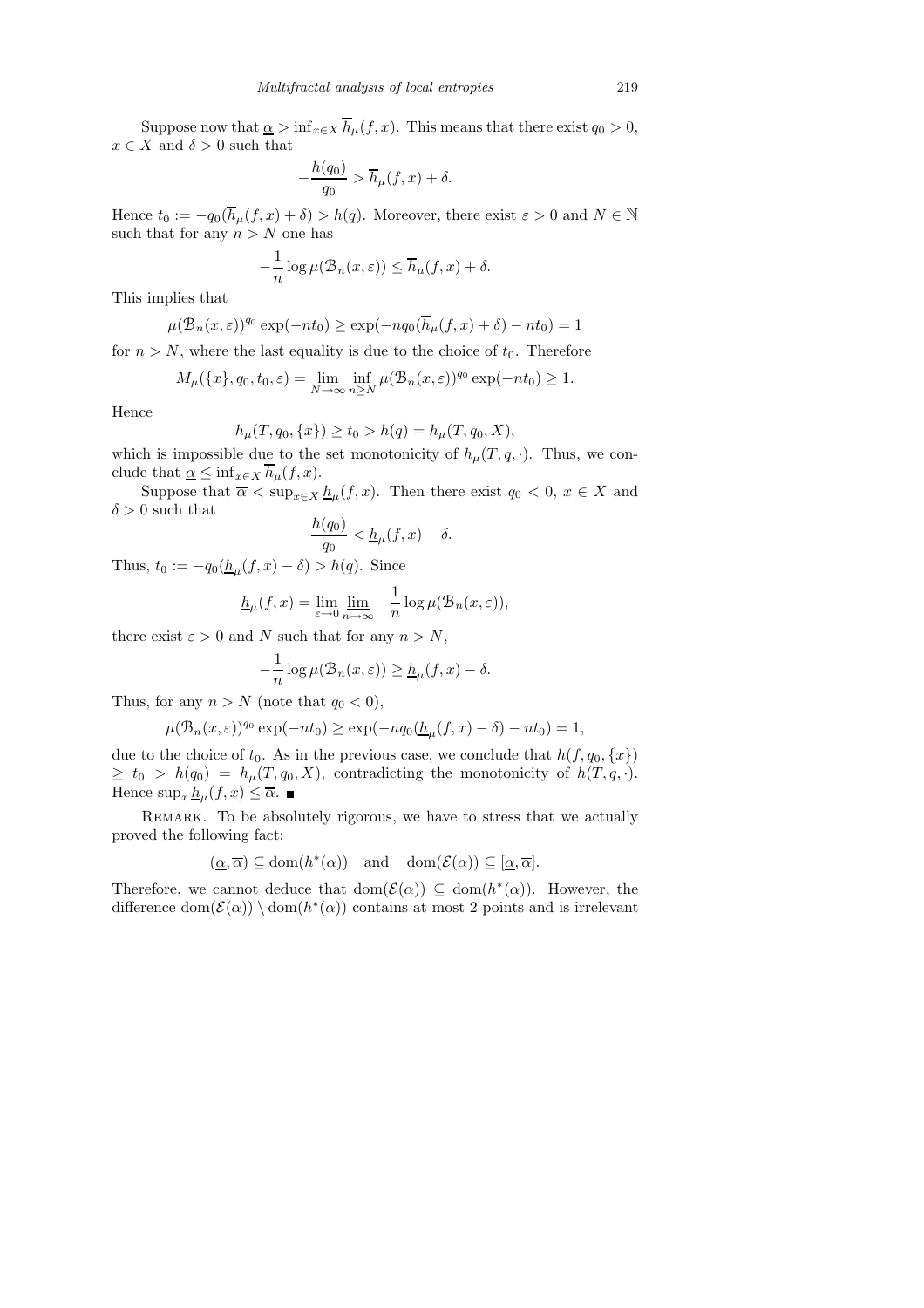from the multifractal point of view. More on the situation at the end points can be found in [22].

REMARK. How far the estimates  $\alpha, \overline{\alpha}$  on the domain of the multifractal spectrum are from being exact? In the later examples (Gibbs measures), where a complete description of the multifractal spectrum is known, we will see that the above estimates are sharp, meaning that not only  $K_{\alpha} = \emptyset$  for  $\alpha \notin [\alpha, \overline{\alpha}]$ , but  $K_{\alpha} \neq \emptyset$  for  $\alpha \in (\underline{\alpha}, \overline{\alpha})$ .

We summarize the above results in the following statement.

THEOREM 7.2. Let f be a continuous transformation of a compact metric space  $(X, d)$  with finite topological entropy. Consider an invariant non-atomic Borel measure  $\mu$ . Then there exist  $\alpha, \overline{\alpha}$  such that:

(i)  $K_{\alpha} = \emptyset$  for  $\alpha \notin [\underline{\alpha}, \overline{\alpha}];$ (ii) for  $\alpha \in (\alpha, \overline{\alpha})$  one has

$$
\mathcal{E}(\alpha) = h_{\text{top}}(f, K_{\alpha}) \le \inf_{q} (q\alpha + h(q)) = h^{*}(\alpha),
$$

where  $h(q) = h_{\mu}(f, q, X)$ .

8. Lower and upper  $(q, \mu)$ -entropy capacities. The definition of Hausdorff dimension involves coverings by balls of radius at most  $\varepsilon$ . If we consider coverings by balls of radius  $\varepsilon$  alone we will get the notion of lower and upper capacities. The same idea can be applied to the case of the  $(q, \mu)$ -entropy  $h_{\mu}(T, q, Z)$ . Here, for the set  $\mathcal{B}_{n_i}(x_i, \varepsilon)$  the role of the diameter is played by  $\exp(-n_i)$ . Thus, putting  $n_i \equiv n$  will be equivalent to fixing the diameters of the covering sets.

Now we give a precise definition of the lower and upper  $(q, \mu)$ -entropy capacities. We keep the definition of the  $(q, t)$ -free energy  $F_{\mu}(q, t, \mathcal{G})$  without any changes. However, for any  $Z \subseteq X$ ,  $Z \neq \emptyset$ , we define

(8.1) 
$$
CM_{\mu}^{c}(Z, q, t, \varepsilon, n) = \inf_{\mathcal{G}} F_{\mu}(q, t, \mathcal{G}),
$$

where the infimum is taken over all at most countable collections  $\mathcal{G}$  =  ${\mathcal{B}_n(x_i,\varepsilon)}_i$  with centers  $x_i \in Z$ , which cover Z. Note that n is the same for all balls in G. Hence the quantities  $CM_{\mu}^{c}(Z, q, t, \varepsilon, n)$  are not necessarily monotonic in  $n$ . Therefore, define

$$
\label{eq:2} \begin{aligned} \underline{CM}^c_\mu(Z,q,t,\varepsilon) &= \lim_{n\to\infty} CM^c_\mu(Z,q,t,\varepsilon,n),\\ \overline{CM}^c_\mu(Z,q,t,\varepsilon) &= \overline{\lim}_{n\to\infty} CM^c_\mu(Z,q,t,\varepsilon,n). \end{aligned}
$$

Again, since we consider only centered coverings, we achieve set monotonicity by putting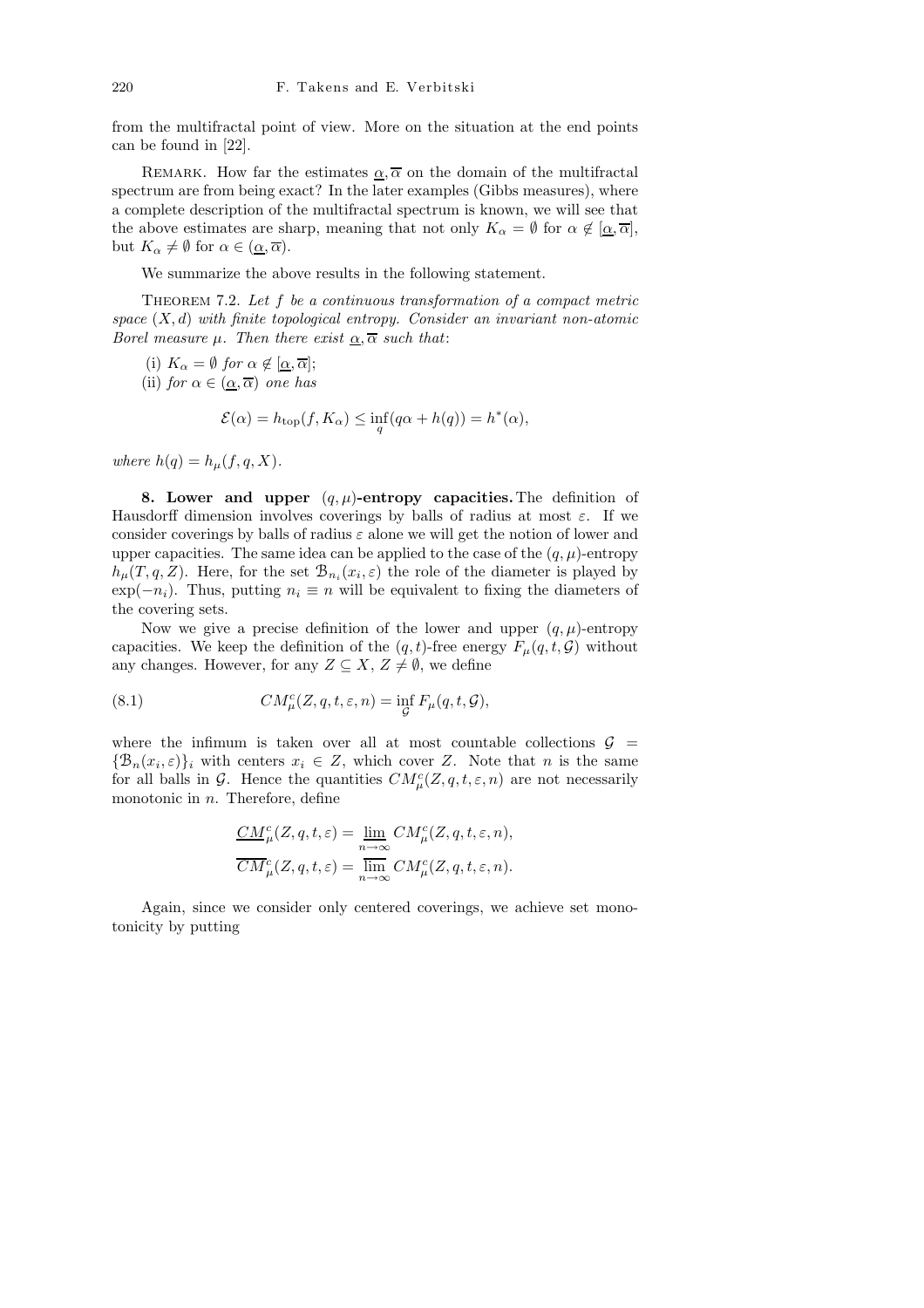*Multifractal analysis of local entropies* 221

$$
\frac{CM}{CM}_{\mu}(Z, q, t, \varepsilon) = \sup_{Z' \subseteq Z} \frac{CM_{\mu}^{c}(Z', q, t, \varepsilon)}{CM_{\mu}(Z, q, t, \varepsilon)} = \sup_{Z' \subseteq Z} \overline{CM}_{\mu}^{c}(Z', q, t, \varepsilon).
$$

There exist unique values  $\underline{Ch}_\mu(f,Z,q,\varepsilon), Ch_\mu(f,Z,q,\varepsilon)\in [-\infty,+\infty]$  such that

(8.2) 
$$
\underline{CM}_{\mu}(Z,q,t,\varepsilon) = \begin{cases} \infty & \text{if } t < \underline{Ch}_{\mu}(f,Z,q,\varepsilon), \\ 0 & \text{if } t > \underline{Ch}_{\mu}(f,Z,q,\varepsilon), \end{cases}
$$

(8.3) 
$$
\overline{CM}_{\mu}(Z,q,t,\varepsilon) = \begin{cases} \infty & \text{if } t < \overline{Ch}_{\mu}(f,Z,q,\varepsilon), \\ 0 & \text{if } t > \overline{Ch}_{\mu}(f,Z,q,\varepsilon). \end{cases}
$$

Finally, we define the lower and upper entropy capacities as

$$
\underline{Ch}_{\mu}(f, Z, q) = \overline{\lim_{\varepsilon \to 0} C h_{\mu}(f, Z, q, \varepsilon)}, \quad \overline{Ch}_{\mu}(f, Z, q) = \overline{\lim_{\varepsilon \to 0} C h_{\mu}(f, Z, q, \varepsilon)}.
$$

The lower and upper capacities admit a different equivalent definition. Namely, for every set  $Z \subseteq X$ ,  $Z \neq \emptyset$ , define

$$
\Lambda(Z, q, \varepsilon, n) = \inf_{\mathcal{G}} \sum_{i} \mu(\mathcal{B}_n(x_i, \varepsilon))^q,
$$

where the infimum is taken over all finite or countable collections  $\mathcal{G}$  =  $\{\mathcal{B}_n(x_i,\varepsilon)\}\$ <sub>i</sub> with  $x_i \in Z$  and such that  $Z \subseteq \bigcup_i \mathcal{B}_n(x_i,\varepsilon)$ . By definition we let  $\Lambda(\emptyset, q, \varepsilon, n) = 0.$ 

The next statement (similar to [17, Theorem 2.2]) gives an equivalent definition of  $\mathcal{C}_h^h(\mathcal{f}, Z, q, \varepsilon)$  and  $\mathcal{C}_h^h(\mathcal{f}, Z, q, \varepsilon)$ .

LEMMA 8.1. For any  $Z \subseteq X$ ,  $Z \neq \emptyset$ , we have

$$
\frac{Ch_\mu(f,Z,q,\varepsilon) = \sup_{Z' \subseteq Z} \lim_{n \to \infty} \frac{\log \Lambda(Z',q,\varepsilon,n)}{n},
$$

$$
\overline{Ch}_\mu(f,Z,q,\varepsilon) = \sup_{Z' \subseteq Z} \overline{\lim_{n \to \infty}} \frac{\log \Lambda(Z',q,\varepsilon,n)}{n}.
$$

P r o o f. We prove the equality only for the case of lower entropy capacity. The other case is analogous. Define for simplicity

$$
a = \underline{Ch}_{\mu}(Z, q, \varepsilon), \quad b = \sup_{Z' \subseteq Z} \lim_{n \to \infty} \frac{\Lambda(Z', q, \varepsilon, n)}{n}
$$

.

Let  $\delta > 0$ . Then by definition (8.2), for every  $Z' \subseteq Z$  one has

$$
0 = \underline{CM}_{\mu}(Z', q, a + \delta, \varepsilon) = \lim_{n \to \infty} \inf_{\mathcal{G}} \sum_{i} \mu(\mathcal{B}_n(x_i, \varepsilon))^q \exp(-n(a + \delta)).
$$

Therefore there exists a sequence  $\{n_k\}, n_k \to \infty$  as  $k \to \infty$ , and a sequence of Z'-centered coverings  $\mathcal{G}_k = \{ \mathcal{B}_{n_k}(x_i, \varepsilon) \}$  such that  $F_\mu(q, a + \delta, \mathcal{G}_{n_k}) \to 0$  as  $k \to \infty$ . Since  $A(Z', q, \varepsilon, n_k) \exp(-n_k(a + \delta)) \leq F_{\mu}(q, a + \delta, \mathcal{G}_{n_k})$  we conclude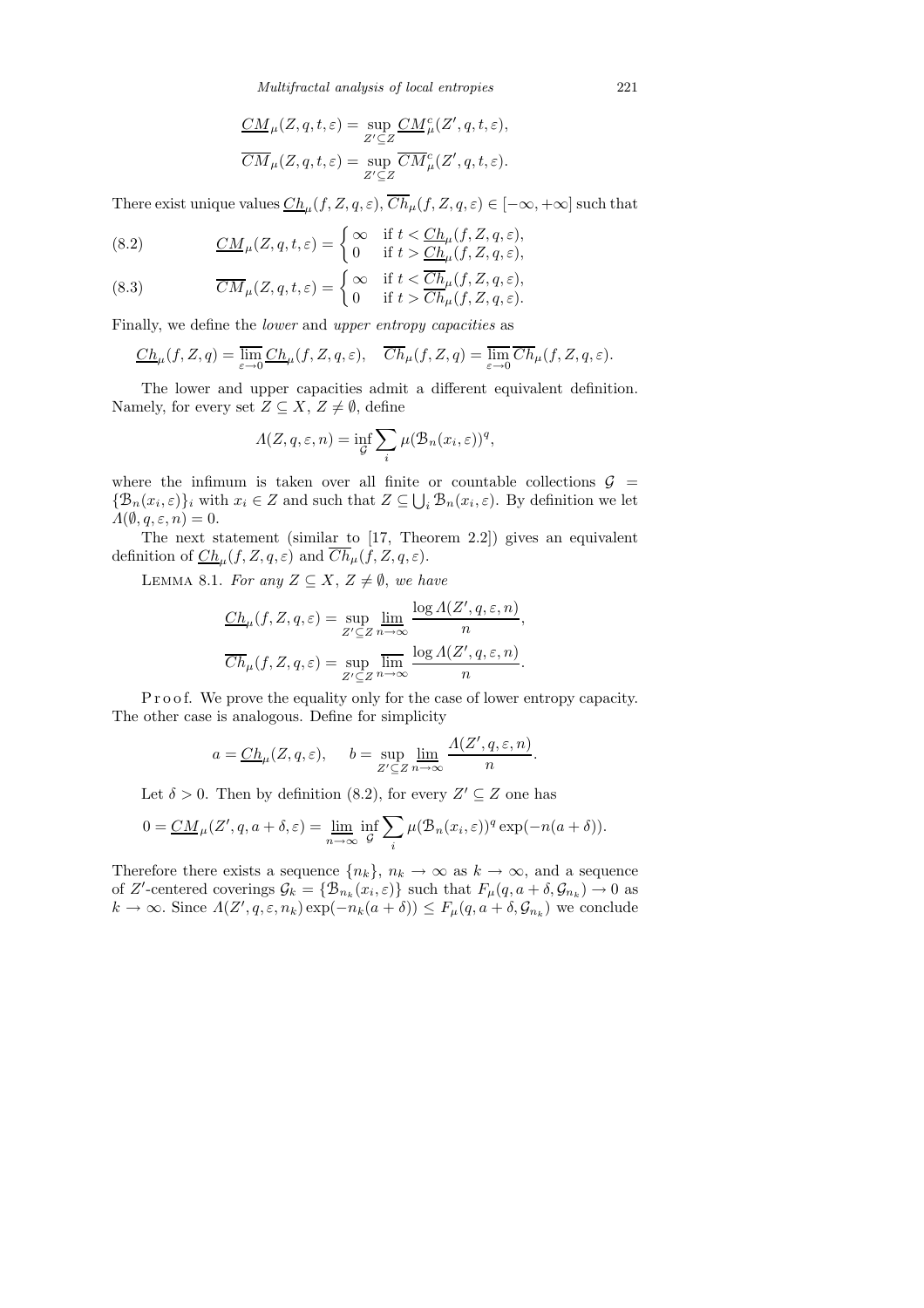that

$$
\underline{\lim_{n \to \infty}} \frac{\log \Lambda(Z', q, \varepsilon, n)}{n} \le a + \delta.
$$

Since Z' is an arbitrary subset of Z and  $\delta > 0$  is arbitrary, we conclude that  $b \leq a$ .

Now we prove the opposite inequality. For any  $\delta > 0$  one has

$$
\underline{CM}_{\mu}(Z, q, a - \delta, \varepsilon) = \sup_{Z' \subseteq Z} \underline{CM}_{\mu}^{c}(Z', q, a - \delta, \varepsilon) = \infty.
$$

Hence there exists a set  $Z' \subseteq Z$  such that

$$
\underline{CM}_{\mu}^{c}(Z',q,a-\delta,\varepsilon) = \underline{\lim}_{n \to \infty} \inf_{\mathcal{G}} \sum_{i} \mu(\mathcal{B}_{n}(x_{i},\varepsilon))^{q} \exp(-n(a-\delta)) > 2
$$

and therefore for sufficiently large  $N$  and all  $n > N$  and every centered covering  $\mathcal G$  of  $Z'$  one has

$$
F_{\mu}(q, a - \delta, G) = \left(\sum_{i} \mu(\mathcal{B}_{n}(x_{i}, \varepsilon))^{q}\right) \exp(-n(a - \delta)) > 1.
$$

Thus, for all  $n > N$ ,

$$
\frac{\log A(Z', q, \varepsilon, n)}{n} \ge a - \delta.
$$

This implies that  $b \geq \underline{\lim}_{n \to \infty} (\log A(Z', q, \varepsilon, n))/n \geq a - \delta$ . Since  $\delta$  was arbitrary we conclude that  $b \geq a$ .

It is obvious that the  $(q, \mu)$ -entropy and the lower and upper entropy capacities satisfy the inequalities

$$
h_{\mu}(f,q,Z) \leq \underline{Ch}_{\mu}(f,q,Z) \leq \overline{Ch}_{\mu}(f,q,Z)
$$

for any  $q \in \mathbb{R}$  and all  $Z \subseteq X$ . Therefore we can substitute  $Ch(q) :=$  $\mathop{Ch}\nolimits_\mu(f,q,X)$  and  $\mathop{Ch}\nolimits(q):=\mathop{Ch}\nolimits_\mu(f,q,X)$  for  $h(q)=h_\mu(f,q,X)$  in the statement of Theorem 7.2. Thus we obtain the following theorem.

THEOREM 8.2. Let f be a continuous transformation of a compact metric space  $(X, d)$  with finite topological entropy. Consider an invariant non-atomic Borel measure  $\mu$ . Then there exist  $\alpha, \overline{\alpha}$  such that

(i)  $K_{\alpha} = \emptyset$  for  $\alpha \notin [\underline{\alpha}, \overline{\alpha}];$ 

(ii) for 
$$
\alpha \in (\underline{\alpha}, \overline{\alpha})
$$
 one has

$$
\mathcal{E}(\alpha) = h_{\text{top}}(f, K_{\alpha}) \leq \underline{Ch}^*(\alpha) \leq \overline{Ch}^*(\alpha),
$$

where  $\underline{Ch}(q) = \underline{Ch}_{\mu}(f, q, X)$  and  $Ch(q) = Ch_{\mu}(f, q, X)$ .

9. Correlation entropies. The spectra of generalized dimensions have been successfully used in the multifractal analysis of local dimensions [17, 16. Two spectra have been considered: the first, named after Rényi, is based on box counting, the second (sometimes called the Hentschel–Procaccia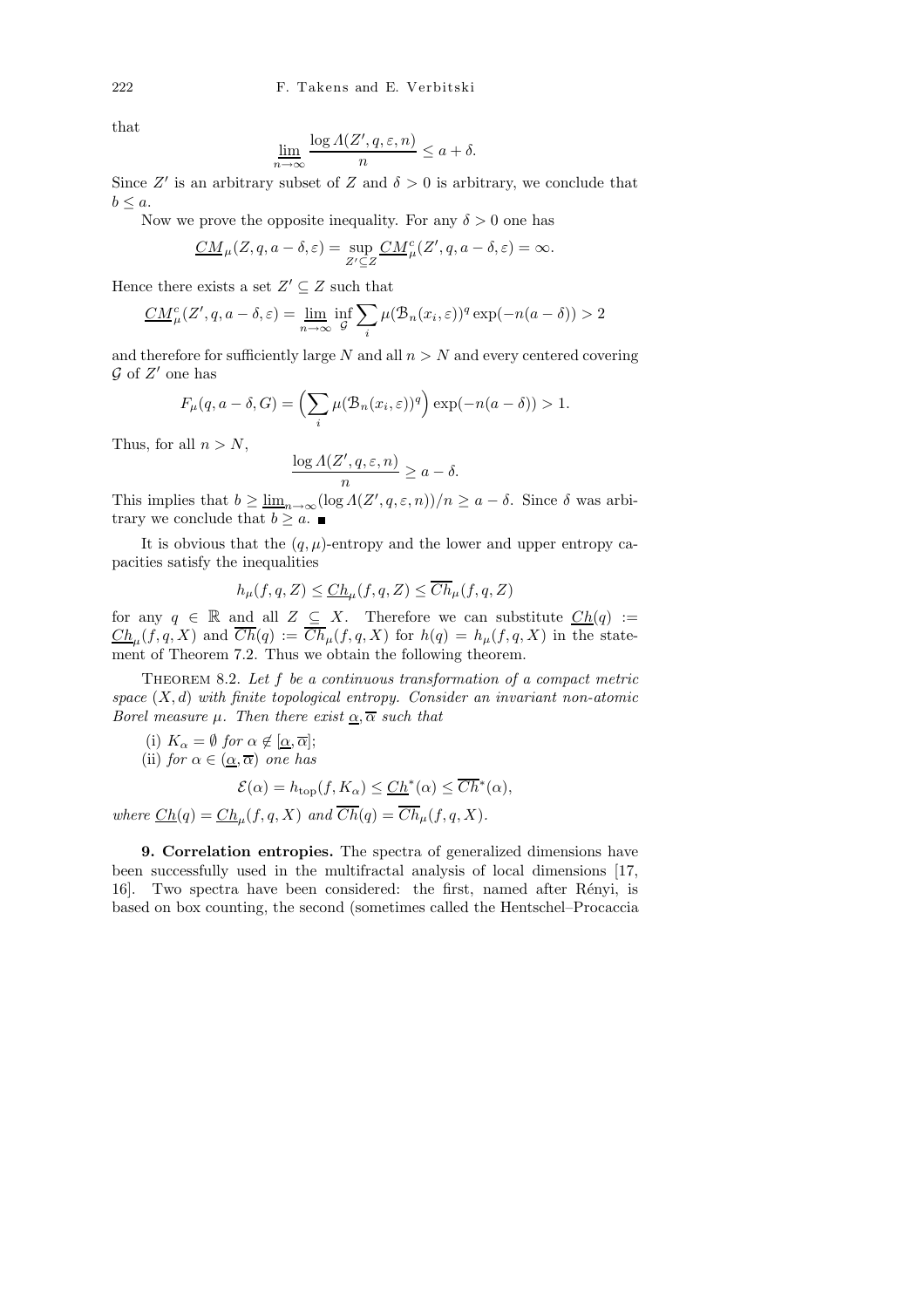spectrum) is based on correlation integrals. Under mild assumptions these spectra coincide [9, 17].

Generalizations to the entropy case were made in [8, 3]. However, the first approach produces the Rényi entropies, which do not contain any essential information about the dynamical system [23].

On the other hand, the correlation entropies, which we define in this section, do not present such problems and suit the purposes of the multifractal analysis of local entropies quite well.

For a given  $q \neq 1$  define

$$
I(q,\varepsilon,n) = \left\{ \mu(\mathcal{B}_n(x,\varepsilon))^{q-1} d\mu \right\}.
$$

The lower and upper correlation entropies are then defined as

$$
\underline{H}_{\mu}(f,q) = \lim_{\varepsilon \to 0} \lim_{n \to \infty} -\frac{1}{(q-1)n} \log I(q, \varepsilon, n),
$$

$$
\overline{H}_{\mu}(f,q) = \lim_{\varepsilon \to 0} \overline{\lim_{n \to \infty}} -\frac{1}{(q-1)n} \log I(q, \varepsilon, n).
$$

We define the *spectrum of correlation entropies* at  $q = 1$  by continuity in q:

$$
I(1, \varepsilon, n) = \int \log \mu(\mathcal{B}_n(x, \varepsilon)) d\mu,
$$

and

$$
\underline{H}_{\mu}(f,1) = \lim_{\varepsilon \to 0} \lim_{n \to \infty} -\frac{1}{n} I(1,\varepsilon,n), \quad \overline{H}_{\mu}(f,1) = \lim_{\varepsilon \to 0} \overline{\lim_{n \to \infty}} -\frac{1}{n} I(1,\varepsilon,n).
$$

Applying the Brin–Katok formula and Fatou lemma we conclude that actually

$$
\underline{H}_{\mu}(f,1) = \overline{H}_{\mu}(f,1) = h_{\mu}(f).
$$

One can easily show that  $\underline{H}_{\mu}(f,q)$  and  $\overline{H}_{\mu}(f,q)$  are continuous functions for  $q \in [0, 1)$  and  $q \in (1, \infty)$ , with possible singularities at  $q = 1$  (see the last section for examples).

Moreover, the following (quite rough) estimates are known:

$$
0 \le \underline{H}_{\mu}(f,q) \le \overline{H}_{\mu}(f,q) \le h_{\mu}(f) \quad \text{for } q > 1,
$$
  

$$
h_{\mu}(f) \le \underline{H}_{\mu}(f,q) \le \overline{H}_{\mu}(f,q) \le h_{\text{top}}(f) \quad \text{for } q \in [0,1).
$$

Since we will later use the correlation entropies in our estimates of the multifractal spectrum, which we would like to keep as sharp as possible, we will only use the lower correlation entropies. Hence, we set

$$
H_{\mu}(f,q) = \underline{H}_{\mu}(f,q).
$$

10. Entropy doubling condition and correlation entropies. In this section we assume that the invariant measure satisfies the entropy doubling condition (see (4.3)). This will allow us to relate the multifractal spectrum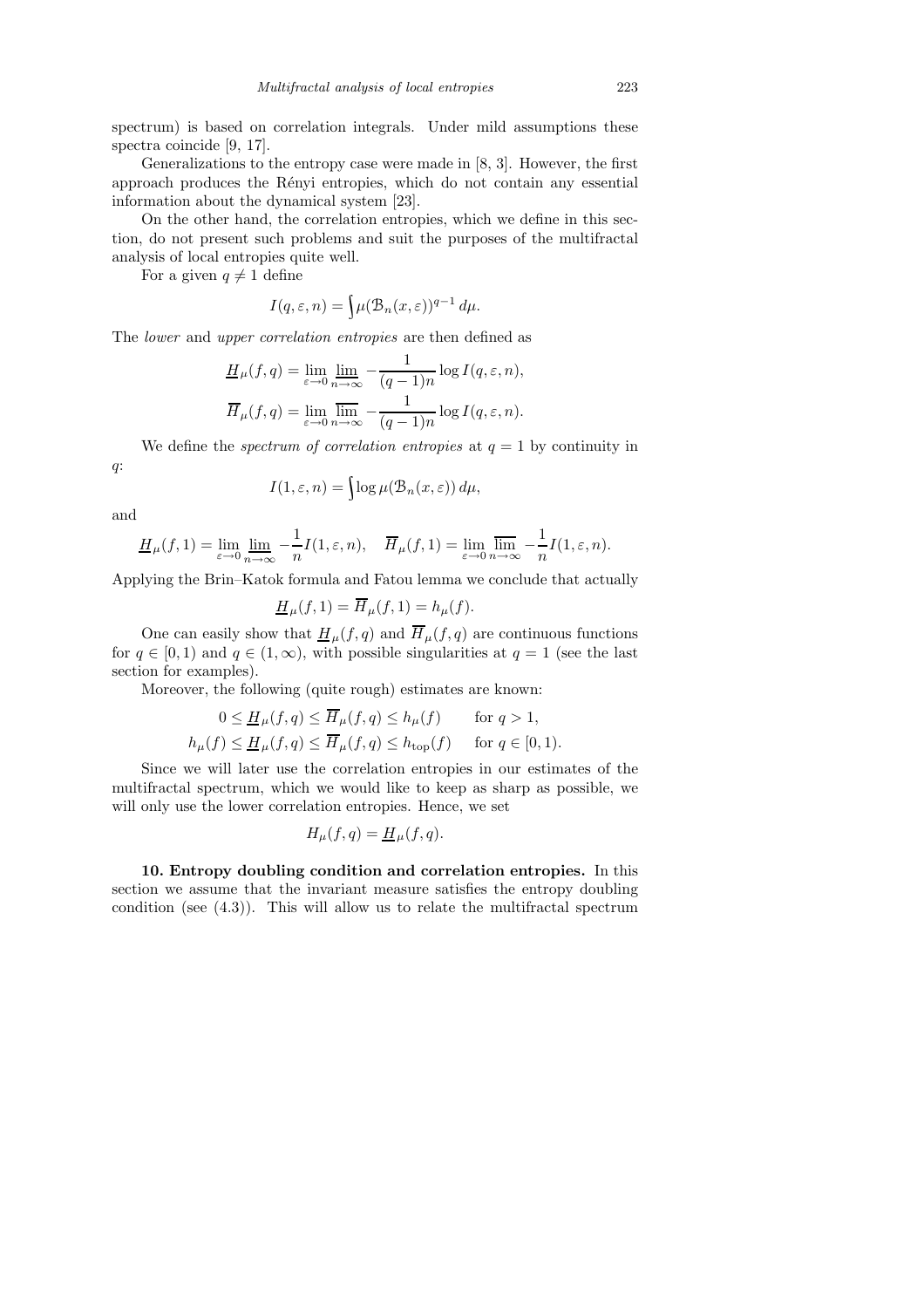for local entropies to the spectrum of correlation entropies, defined in the previous section.

LEMMA 10.1. If  $\mu$  satisfies the entropy doubling condition then for every sufficiently small  $\varepsilon > 0$  and any  $q > 1$  there exist constants  $C_1, C_2$  such that for any  $Z \subseteq X$  one has

$$
C_1 \Lambda(Z, q, 2\varepsilon, n) \le \int \mu(\mathcal{B}_n(x, \varepsilon))^{q-1} d\mu \le C_2 \Lambda(X, q, \varepsilon, n).
$$

P r o o f. Let  $Z \subseteq X$  and  $E = \{x_i\}$  be some maximal  $(n, \varepsilon)$ -separated set, i.e. for every  $i \neq j$  one has  $d_n(x_i, x_j) > \varepsilon$  and one cannot add any other points to E without breaking the separation condition. This in particular implies that  $\mathcal{B}_n(x_i, \varepsilon/2) \cap \mathcal{B}_n(x_j, \varepsilon/2) = \emptyset$  and  $X \subseteq \bigcup_i \mathcal{B}_n(x_i, \varepsilon)$ .

Obviously, for  $q > 1$ ,

(10.1) 
$$
\int \mu(\mathcal{B}_n(x,\varepsilon))^{q-1} d\mu \geq \sum_i \int_{\mathcal{B}_n(x_i,\varepsilon/2)} \mu(\mathcal{B}_n(x,\varepsilon))^{q-1} d\mu
$$

$$
\geq \sum_i \mu(\mathcal{B}_n(x_i,\varepsilon/2))^q,
$$

since  $\mathcal{B}_n(x_i, \varepsilon/2) \subseteq \mathcal{B}_n(x, \varepsilon)$  for every  $x \in \mathcal{B}_n(x_i, \varepsilon/2)$ .

On the other hand, for any i such that  $\mathcal{B}_n(x_i, \varepsilon) \cap Z \neq \emptyset$  choose some  $z_i \in$  $\mathcal{B}_n(x_i, \varepsilon) \cap Z$ . Denote the set of all such i's by I'. Thus  $\mathcal{B}_n(x_i, \varepsilon) \subseteq \mathcal{B}_n(z_i, 2\varepsilon)$ and  $Z \subseteq \bigcup_{i \in I'} \mathcal{B}_n(z_i, 2\varepsilon)$ . Hence,  $\{\mathcal{B}_n(z_i, 2\varepsilon)\}_{i \in I'}$  is a centered covering of  $Z$ . Note that  $\mathcal{B}_n(z_i, \varepsilon) \subseteq \mathcal{B}_n(x_i, 2\varepsilon)$  as well.

Let  $C = C(\varepsilon) \in (1,\infty)$  be such that

$$
\sup_{x} \frac{\mu(\mathcal{B}_n(x, 2\varepsilon))}{\mu(\mathcal{B}_n(x, \varepsilon))} < C \quad \text{and} \quad \sup_{x} \frac{\mu(\mathcal{B}_n(x, \varepsilon))}{\mu(\mathcal{B}_n(x, \varepsilon/2))} < C
$$

for all  $n$ . Such a  $C$  exists due to the entropy doubling condition. Therefore,

$$
\Lambda(Z, q, 2\varepsilon, n) \leq \sum_{i \in I'} \mu(\mathcal{B}_n(z_i, 2\varepsilon))^q \leq C^q \sum_{i \in I'} \mu(\mathcal{B}_n(z_i, \varepsilon))^q
$$
  

$$
\leq C^q \sum_{i \in I'} \mu(\mathcal{B}_n(x_i, 2\varepsilon))^q \leq C^{2q} \sum_{i \in I'} \mu(\mathcal{B}_n(x_i, \varepsilon))^q \leq C^{3q} \sum_{i \in I'} \mu(\mathcal{B}_n(x_i, \varepsilon/2))^q.
$$

Therefore, comparing (10.1) with the previous estimate we conclude that for  $q > 1$  and any  $Z \subseteq X$ ,

$$
\frac{1}{C^{3q}}\Lambda(Z, q, 2\varepsilon, n) \le \int \mu(\mathcal{B}_n(x, \varepsilon))^{q-1} d\mu.
$$

Let  $E = \{x_i\}$  be an arbitrary  $(n, \varepsilon)$ -generating set, i.e.  $X = \bigcup_i \mathcal{B}_n(x_i, \varepsilon)$ . Choose  $C > 1$  such that

$$
\sup_{x} \frac{\mu(\mathcal{B}_n(x, 2\varepsilon))}{\mu(\mathcal{B}_n(x, \varepsilon))} < C
$$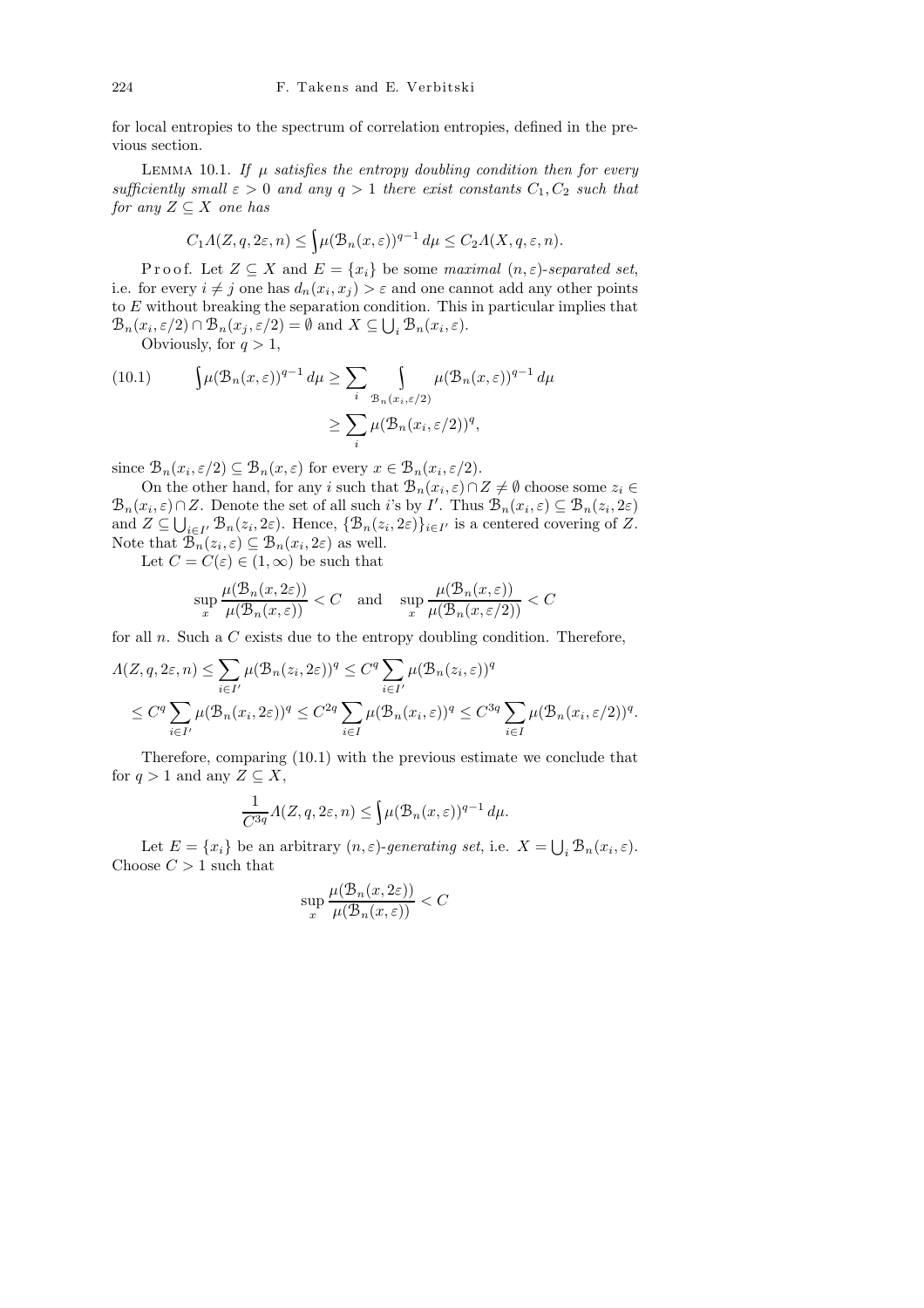for all  $n$ . Then

$$
\int \mu(\mathcal{B}_n(x,\varepsilon))^{q-1} d\mu \leq \sum_i \int_{\mathcal{B}_n(x_i,\varepsilon)} \mu(\mathcal{B}_n(x,\varepsilon))^{q-1} d\mu
$$
  

$$
\leq \sum_i \mu(\mathcal{B}_n(x_i, 2\varepsilon))^{q-1} \mu(\mathcal{B}_n(x_i,\varepsilon))
$$
  

$$
\leq C^{q-1} \sum_i \mu(\mathcal{B}_n(x_i,\varepsilon))^q.
$$

Therefore, since E is an arbitrary  $(n, \varepsilon)$ -generating set we conclude that for  $q > 1$ ,

$$
\int \mu(\mathcal{B}_n(x,\varepsilon))^{q-1} d\mu \le C^{q-1} \Lambda(X,q,\varepsilon,n). \blacksquare
$$

LEMMA 10.2. If  $\mu$  satisfies the entropy doubling condition then for every sufficiently small  $\varepsilon > 0$  and any  $q < 1$  there exist constants  $D_1$  such that for any  $Z \subseteq X$  one has

$$
D_1 \Lambda(Z, q, \varepsilon, n) \le \int \mu(\mathcal{B}_n(x, \varepsilon))^{q-1} d\mu \le \Lambda(X, q, \varepsilon/2, n).
$$

P r o o f. We start with the second inequality. Let  $E = \{x_i\}$  be an arbitrary  $(n, \varepsilon/2)$ -generating set. Then

$$
\int \mu(\mathcal{B}_n(x,\varepsilon))^{q-1} d\mu \leq \sum_i \int_{\mathcal{B}_n(x_i,\varepsilon/2)} \mu(\mathcal{B}_n(x,\varepsilon))^{q-1} d\mu
$$
  

$$
\leq \sum_i \mu(\mathcal{B}_n(x_i,\varepsilon/2))^q,
$$

since if  $x \in \mathcal{B}_n(x_i, \varepsilon/2)$  then  $\mathcal{B}_n(x_i, \varepsilon/2) \subseteq \mathcal{B}_n(x, \varepsilon)$ . Thus

$$
\int \mu(\mathcal{B}_n(x,\varepsilon))^{q-1} d\mu \leq \Lambda(X,q,\varepsilon/2,n).
$$

Let  $E = \{x_i\}$  be an arbitrary maximal  $(n, 2\varepsilon)$ -separated set. Thus  $\mathcal{B}_n(x_i, \varepsilon) \cap \mathcal{B}_n(x_j, \varepsilon) = \emptyset$  for  $i \neq j$  and

(10.2) 
$$
\int \mu(\mathcal{B}_n(x,\varepsilon))^{q-1} d\mu \ge \sum_i \int_{\mathcal{B}_n(x_i,\varepsilon)} \mu(\mathcal{B}_n(x,\varepsilon))^{q-1} d\mu
$$

$$
\ge \sum_i \mu(\mathcal{B}_n(x_i, 2\varepsilon))^{q-1} \mu(\mathcal{B}_n(x_i,\varepsilon))
$$

$$
\ge \frac{1}{C} \sum_i \mu(\mathcal{B}_n(x_i, 2\varepsilon))^q,
$$

where we have used the fact that for  $x \in \mathcal{B}_n(x_i, \varepsilon)$  one has  $\mathcal{B}_n(x, \varepsilon) \subseteq$  $\mathcal{B}_n(x_i, 2\varepsilon)$ , and  $C > 1$  is such that

$$
\sup_{x} \frac{\mu(\mathcal{B}_n(x, 2\varepsilon))}{\mu(\mathcal{B}_n(x, \varepsilon))} < C.
$$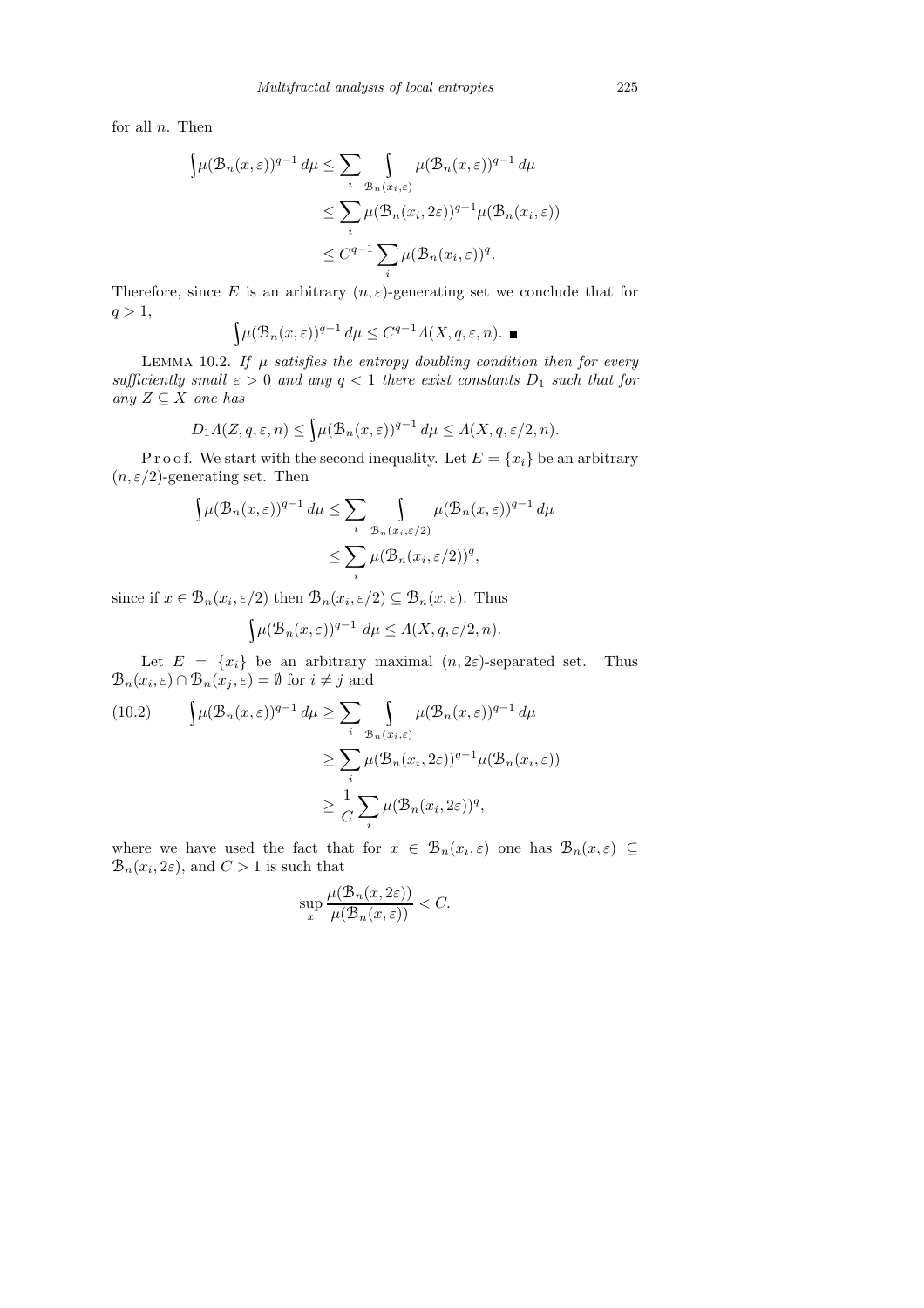Let  $Z \subseteq X$  and  $\mathcal{G} = {\mathcal{B}_n(z_i, \varepsilon)}$  be an arbitrary centered covering of Z. Let  $C$  be such that

$$
\sup_x\frac{\mu(\mathcal{B}_n(x,4\varepsilon))}{\mu(\mathcal{B}_n(x,2\varepsilon))}
$$

for all  $n \geq 1$ . For any j there exists some  $i = i(j)$  such that  $z_j \in \mathcal{B}_n(x_i, 2\varepsilon)$ . Denote the set of those i by I'. First, consider  $q \in [0,1)$ . Since  $\mathcal{B}_n(z_j, \varepsilon) \subseteq$  $\mathcal{B}_n(x_i, 4\varepsilon)$  we conclude that

$$
\sum_{j} \mu(\mathcal{B}_n(z_j,\varepsilon))^q \leq \sum_{i \in I'} \mu(\mathcal{B}_n(x_i,4\varepsilon))^q \leq C^q \sum_{i \in I'} \mu(\mathcal{B}_n(x_i,2\varepsilon))^q.
$$

Consider now  $q < 0$ . If  $z_j \in \mathcal{B}_n(x_i, 2\varepsilon)$  then  $\mathcal{B}_n(x_i, 2\varepsilon) \subseteq \mathcal{B}_n(z_j, 4\varepsilon)$ . Therefore

$$
\sum_{i \in I'} \mu(\mathcal{B}_n(x_i, 2\varepsilon))^q \ge \sum_j \mu(\mathcal{B}_n(z_j, 4\varepsilon))^q \ge C^{2q} \sum_j \mu(\mathcal{B}_n(z_j, \varepsilon))^q.
$$

In both cases, there exists some constant  $D$  such that

$$
\sum_{i \in I'} \mu(\mathcal{B}_n(x_i, 2\varepsilon))^q \ge D \sum_j \mu(\mathcal{B}_n(z_j, \varepsilon))^q \ge D\Lambda(Z, q, \varepsilon, n).
$$

Comparing this to  $(10.2)$  we conclude that there exists  $D_1$  such that for any  $Z \subseteq X$ ,

$$
\int \mu(\mathcal{B}_n(x,\varepsilon))^{q-1} d\mu \ge D_1 \Lambda(Z,q,\varepsilon,n).
$$

As a direct consequence of the above estimates we obtain the following result.

LEMMA 10.3. Suppose  $\mu$  satisfies the entropy doubling condition. Then for  $q < 1$  one has

$$
\overline{Ch}_{\mu}(f,q,X,2\varepsilon) \le \lim_{n \to \infty} \frac{1}{n} \log \int \mu(\mathcal{B}_n(x,\varepsilon))^{q-1} d\mu \le \overline{Ch}_{\mu}(f,q,X,\varepsilon),
$$
  
for  $q > 1$ 

and for  $q > 1$ ,

$$
\underline{Ch}_{\mu}(f,q,X,2\varepsilon)\leq \varliminf_{n\to\infty}\frac{1}{n}\log\Bigl(\mu(\mathcal{B}_n(x,\varepsilon))^{q-1}\,d\mu\leq \underline{Ch}_{\mu}(f,q,X,\varepsilon).
$$
 Therefore, for  $q<1$  we have

$$
H_{\mu}(f,q) = \lim_{\varepsilon \to 0} \lim_{n \to \infty} -\frac{1}{(q-1)n} \log \int \mu(\mathcal{B}_n(x,\varepsilon))^{q-1} d\mu
$$
  
= 
$$
-\frac{1}{q-1} \underline{Ch}_{\mu}(f,q,X),
$$

and for  $q > 1$ ,

$$
H_{\mu}(f,q) = \lim_{\varepsilon \to 0} \lim_{n \to \infty} -\frac{1}{(q-1)n} \log \int \mu(\mathcal{B}_n(x,\varepsilon))^{q-1} d\mu
$$
  
= 
$$
-\frac{1}{q-1} \overline{Ch}_{\mu}(f,q,X).
$$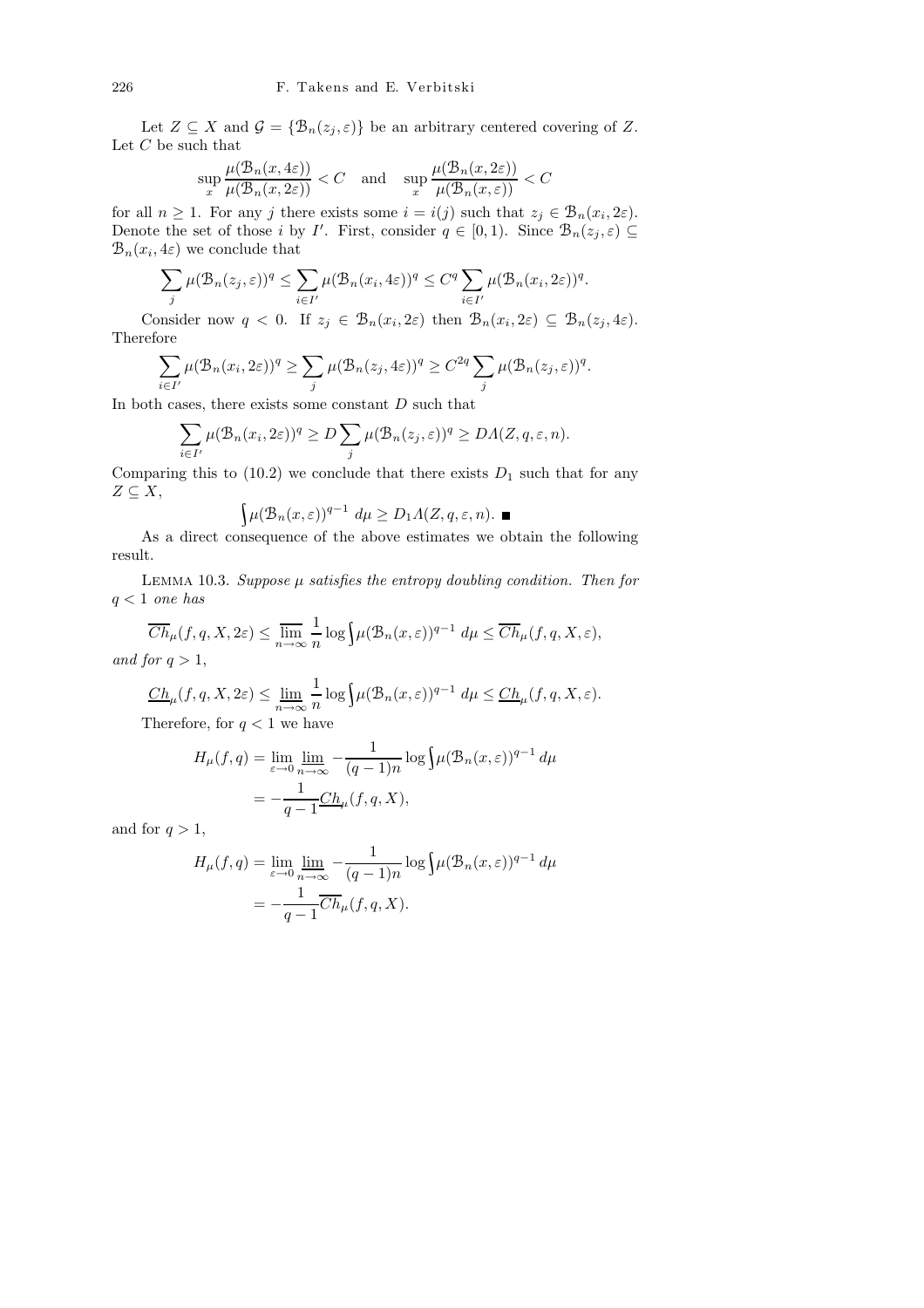In both cases, one has  $(1-q)H<sub>\mu</sub>(f, q) \geq h_{\mu}(f, q, X)$ , and hence we easily obtain a third version of our main result on the multifractal analysis of local entropies.

THEOREM 10.4. Let  $f$  be a continuous transformation of a compact metric space  $(X, d)$  with finite topological entropy. Consider an invariant non-atomic Borel measure  $\mu$  which satisfies the entropy doubling condition. Then there exist  $\alpha, \overline{\alpha}$  such that:

(i)  $K_{\alpha} = \emptyset$  for  $\alpha \notin [\underline{\alpha}, \overline{\alpha}];$ (ii) for  $\alpha \in (\alpha, \overline{\alpha})$  one has

$$
\mathcal{E}(\alpha) = h_{\text{top}}(f, K_{\alpha}) \le \inf_{q} (q\alpha + T(q)) = T^*(\alpha),
$$

where  $T(q) = (1-q)H_{\mu}(f,q)$ .

Now we define those systems  $(X, \mu, f)$  for which the multifractal formalism is valid.

DEFINITION 10.5. We say that the *multifractal formalism for local entropies is valid* for the dynamical system  $(X, \mu, f)$  if there exist  $\alpha, \overline{\alpha}$  such that:

(i)  $K_{\alpha} = \emptyset$  for  $\alpha \notin [\alpha, \overline{\alpha}]$  and  $K_{\alpha} \neq \emptyset$  for  $\alpha \in (\alpha, \overline{\alpha})$ ;

(ii)  $\mathcal{E}(\alpha) = h_{\text{top}}(f, K_{\alpha})$  is a smooth convex function of  $\alpha$  on the interval  $(\underline{\alpha}, \overline{\alpha});$ 

(iii) let  $T(q) = (1 - q)H_{\mu}(f, q)$ ; then

$$
\mathcal{E}(\alpha) = \inf_{q} (q\alpha + T(q)) = T^*(\alpha)
$$

for all  $\alpha \in (\alpha, \overline{\alpha})$ .

11. Discussion of another entropy characteristic. The definition of  $(q, \mu)$ -entropy involves coverings with centers in a given set. This suits our technical purposes. One could argue, however, how natural this definition is.

The following definition, in our opinion, is closer in spirit to the definition of Hausdorff dimension (or topological entropy for a non-compact or non-invariant set).

Again, let  $Z \subseteq X$ ,  $Z \neq \emptyset$ , and  $q, t \in \mathbb{R}$ . We define

$$
m_{\mu}(Z, q, t, \varepsilon, n) = \inf_{\mathcal{G}} \sum_{i} \mu(\mathcal{B}_{n_i}(x_i, \varepsilon))^q \exp(-tn_i),
$$

where the infimum is taken over all collections  $\mathcal{G} = \{ \mathcal{B}_{n_i}(x_i, \varepsilon) \}$  with  $n_i \ge n$ covering Z, i.e.  $Z \subseteq \bigcup_i \mathcal{B}_{n_i}(x_i, \varepsilon)$ . Note that we do not require the centers  $x_i$  to be in Z. Thus the quantities  $m_\mu(Z, q, t, \varepsilon, n)$  are monotonic with respect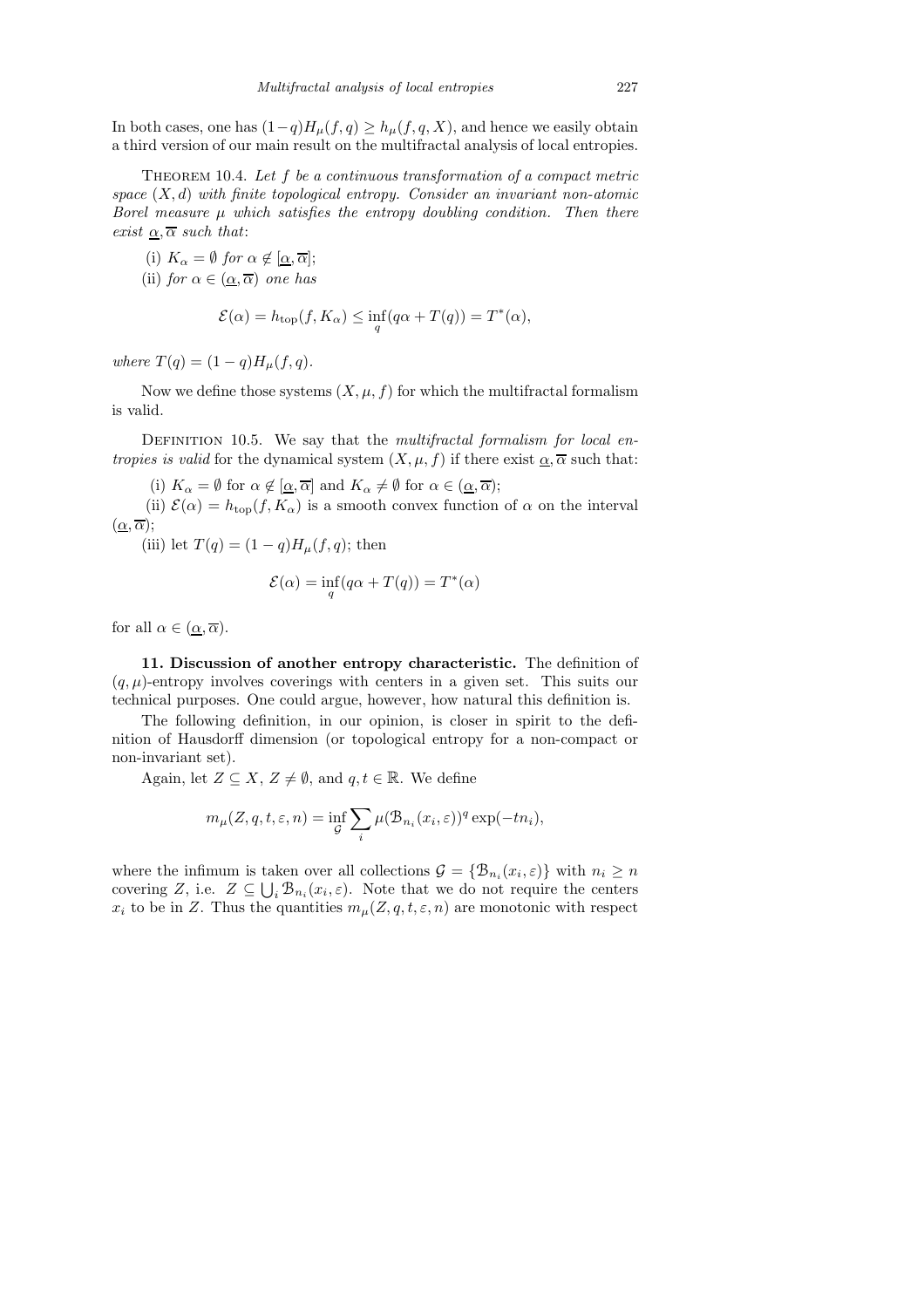to the first argument. Moreover,

(11.1) 
$$
m_{\mu}(Z, q, t, \varepsilon, n) \le M_{\mu}^{c}(Z, q, t, \varepsilon, n),
$$

since we have only enlarged the class of admissible coverings and therefore the infimum cannot be larger.

Obviously,  $m_{\mu}(Z, q, t, \varepsilon, n)$  is non-decreasing in n, therefore the following limit exists:

$$
m_{\mu}(Z, q, t, \varepsilon) = \lim_{n \to \infty} m_{\mu}(Z, q, t, \varepsilon, n) = \sup_{n \ge 1} m_{\mu}(Z, q, t, \varepsilon, n).
$$

The qualitative behavior of  $m_{\mu}(Z, q, t, \varepsilon)$  is similar to that of  $M_{\mu}(Z, q, t, \varepsilon)$ . Namely, there exists a critical value  $h^*_{\mu}(f, q, Z, \varepsilon)$  such that

$$
m_{\mu}(Z, q, t, \varepsilon) = \begin{cases} +\infty, & t < h_{\mu}^*(f, q, Z, \varepsilon), \\ 0, & t > h_{\mu}^*(f, q, Z, \varepsilon). \end{cases}
$$

Taking into account (11.1) we get

$$
m_\mu(Z,q,t,\varepsilon)\leq M_\mu^c(Z,q,t,\varepsilon)\leq \sup_{Z'\subseteq Z}M_\mu^c(Z',q,t,\varepsilon)=M_\mu(Z,q,t,\varepsilon).
$$

Therefore  $h^*_{\mu}(f, q, Z, \varepsilon) \leq h_{\mu}(f, q, Z, \varepsilon)$ , and

$$
h^*_\mu(f,q,Z):=\mathop{\overline{\lim}}\limits_{\varepsilon\to 0}h^*_\mu(f,q,Z,\varepsilon)\leq h_\mu(f,q,Z).
$$

The next lemma establishes sufficient conditions for equality of  $h^*_{\mu}(f, q, Z)$  and  $h_{\mu}(f, q, Z)$ .

LEMMA 11.1. The equality  $h^*_{\mu}(f,q,Z) = h_{\mu}(f,q,Z)$  holds for every  $Z \subseteq X$ if  $q \leq 0$ , and also if  $q > 0$  and  $\mu$  satisfies the entropy doubling condition.

Proof. Suppose  $h^*_{\mu}(f,q,Z) < h_{\mu}(f,q,Z)$ . Since by definition  $h^*_{\mu}(f,q,Z)$  $=\overline{\lim}_{\varepsilon\to 0} h^*_{\mu}(f,q,Z,\varepsilon)$  and  $h_{\mu}(f,q,Z)=\overline{\lim}_{\varepsilon\to 0} h_{\mu}(f,q,Z,\varepsilon)$ , there exist  $\varepsilon > 0$ and  $\delta > 0$  such that

$$
h^*_\mu(f,q,Z,\varepsilon/2)+\delta
$$

This implies that

(11.2) 
$$
m_{\mu}(Z, q, h_{\mu}^{*}(f, q, Z) + \delta, \varepsilon/2) = 0, \nM_{\mu}(Z, q, h_{\mu}^{*}(f, q, Z) + \delta, \varepsilon) = \infty.
$$

Denote for simplicity  $h^*_{\mu}(f, q, Z) + \delta$  by t and let C be any number greater than 1. From (11.2) we conclude that there exists a set  $Z' \subseteq Z$  such that  $M_{\mu}^{c}(Z', q, t, \varepsilon) > C^{2|q|}$ . Hence, there exists an integer N such that

(11.3) 
$$
F_{\mu}(q, t, \mathcal{G}') = \sum_{i} \mu(\mathcal{B}_{n_i}(z_i, \varepsilon))^q \exp(-n_i t) > C^{2|q|}
$$

for any collection  $\mathcal{G}' = \{ \mathcal{B}_{n_i}(z_i, \varepsilon) \}$  with  $n_i \geq N$  and  $z_i \in Z'$  covering  $Z'$ .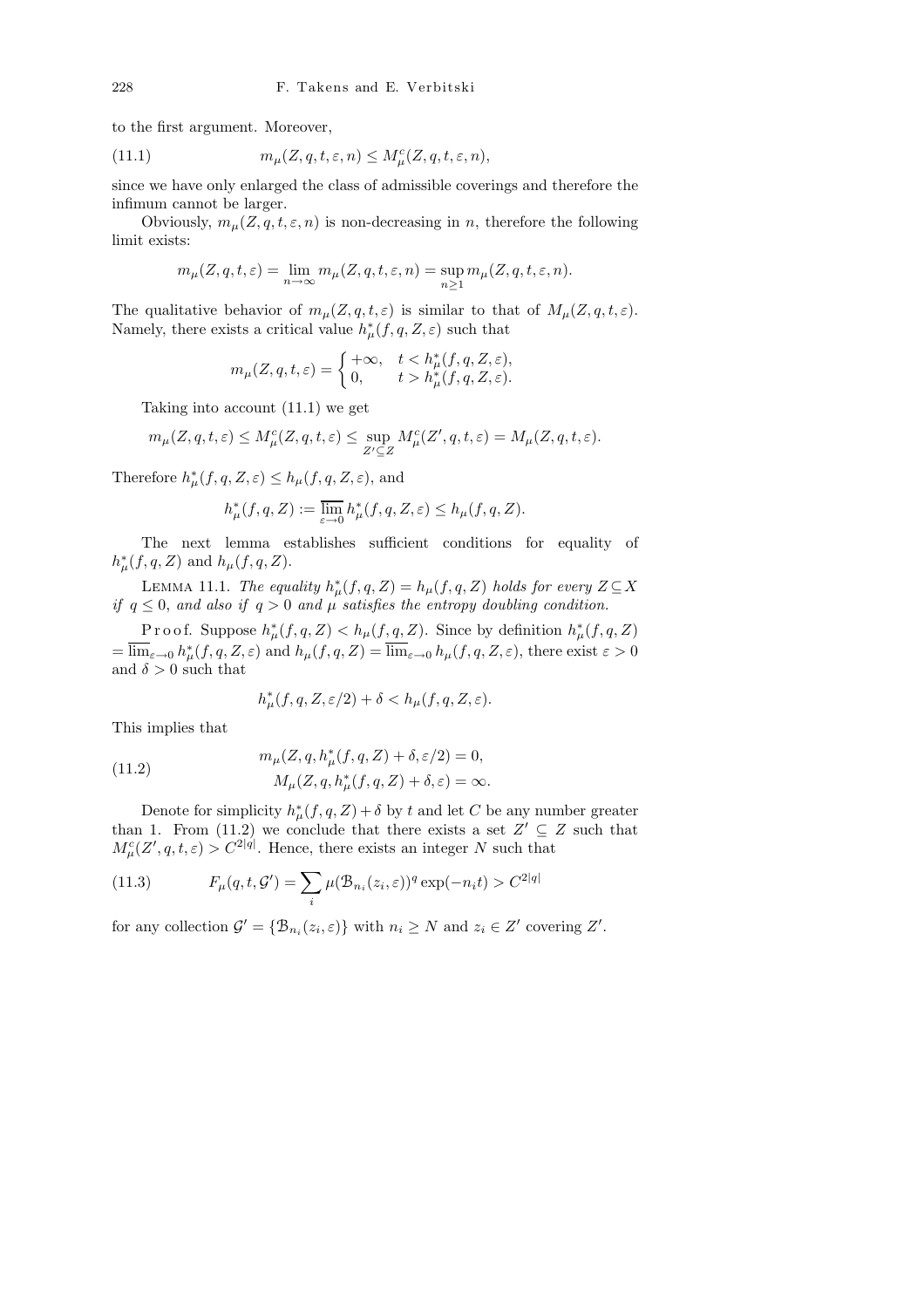On the other hand, since  $m_{\mu}(Z', q, t, \varepsilon/2) = 0$ , there exists a collection  $\mathcal{G}' = \{ \mathcal{B}_{n_i}(x_i, \varepsilon/2) \}$  covering Z with  $n_i \geq N$  such that

(11.4) 
$$
F_{\mu}(q, t, \mathcal{G}) = \sum_{i} \mu(\mathcal{B}_{n_i}(x_i, \varepsilon/2))^q \exp(-n_i t) < \frac{1}{2C}.
$$

Without loss of generality we may assume that  $\mathcal{B}_{n_i}(x_i, \varepsilon/2) \cap Z' \neq \emptyset$ . Otherwise, after deleting these sets from  $G$  we obtain a smaller covering with this property, which still satisfies (11.4).

For any i choose some  $z_i \in \hat{\mathcal{B}}_{n_i}(x_i, \varepsilon/2) \cap Z'$ . Obviously,  $\mathcal{B}_{n_i}(x_i, \varepsilon/2) \subseteq$  $\mathcal{B}_{n_i}(z_i, \varepsilon)$ . Therefore by (11.3) we obtain

$$
F_{\mu}(q, t, \mathcal{G}') = \sum_{i} \mu(\mathcal{B}_{n_i}(z_i, \varepsilon))^q \exp(-tn_i) > C^{2|q|}
$$

Now, we have to consider two cases:  $q \leq 0$  and  $q > 0$ . If  $q \leq 0$  then  $\mu(\mathcal{B}_{n_i}(x_i, \varepsilon/2))^q \geq \mu(\mathcal{B}_{n_i}(z_i, \varepsilon))^q$  and hence

$$
1 \le C^{2|q|} < F_{\mu}(q, t, \mathcal{G}') \le F_{\mu}(q, t, \mathcal{G}) < \frac{1}{2C} < \frac{1}{2}.
$$

Thus we have arrived at a contradiction.

If  $q > 0$  then the previous argument does not work. However, since  $\mu$ satisfies the entropy doubling condition, we can choose  $C > 1$  such that

$$
\sup_{x} \frac{\mu(\mathcal{B}_n(x,\varepsilon))}{\mu(\mathcal{B}_n(x,\varepsilon/2))} < C
$$

for all  $n$ . Therefore

$$
\mu(\mathcal{B}_{n_i}(z_i,\varepsilon)) \leq C\mu(\mathcal{B}_{n_i}(z_i,\varepsilon/2)) \leq C\mu(\mathcal{B}_{n_i}(x_i,\varepsilon)) \leq C^2\mu(\mathcal{B}_{n_i}(x_i,\varepsilon/2)),
$$

since  $\mathcal{B}_{n_i}(z_i,\varepsilon/2) \subseteq \mathcal{B}_{n_i}(x_i,\varepsilon)$  if  $z_i \in \mathcal{B}_{n_i}(x_i,\varepsilon/2)$ . The above inequality implies that for  $q > 0$  one has

$$
C^{2|q|} < F_{\mu}(q, t, \mathcal{G}') \leq C^{2q} F_{\mu}(q, t, \mathcal{G}) \leq \frac{C^{2q}}{2C},
$$

and we have arrived at a contradiction again.  $\blacksquare$ 

12. Examples. In this section we discuss three examples which illustrate the general results obtained in the previous section. We start with the following simple example.

## 12.1. Homogeneous measures

DEFINITION 12.1 (see [26]). Let f be a continuous transformation of a compact metric space  $(X, d)$ . A Borel measure  $\mu$  on X is said to be f-homogeneous if for each  $\varepsilon > 0$  there exist  $\delta > 0$  and  $c > 0$  such that

$$
\mu(\mathcal{B}_n(y,\delta)) \le c\mu(\mathcal{B}_n(x,\varepsilon))
$$

for all  $n \geq 1$  and  $x, y \in X$ .

.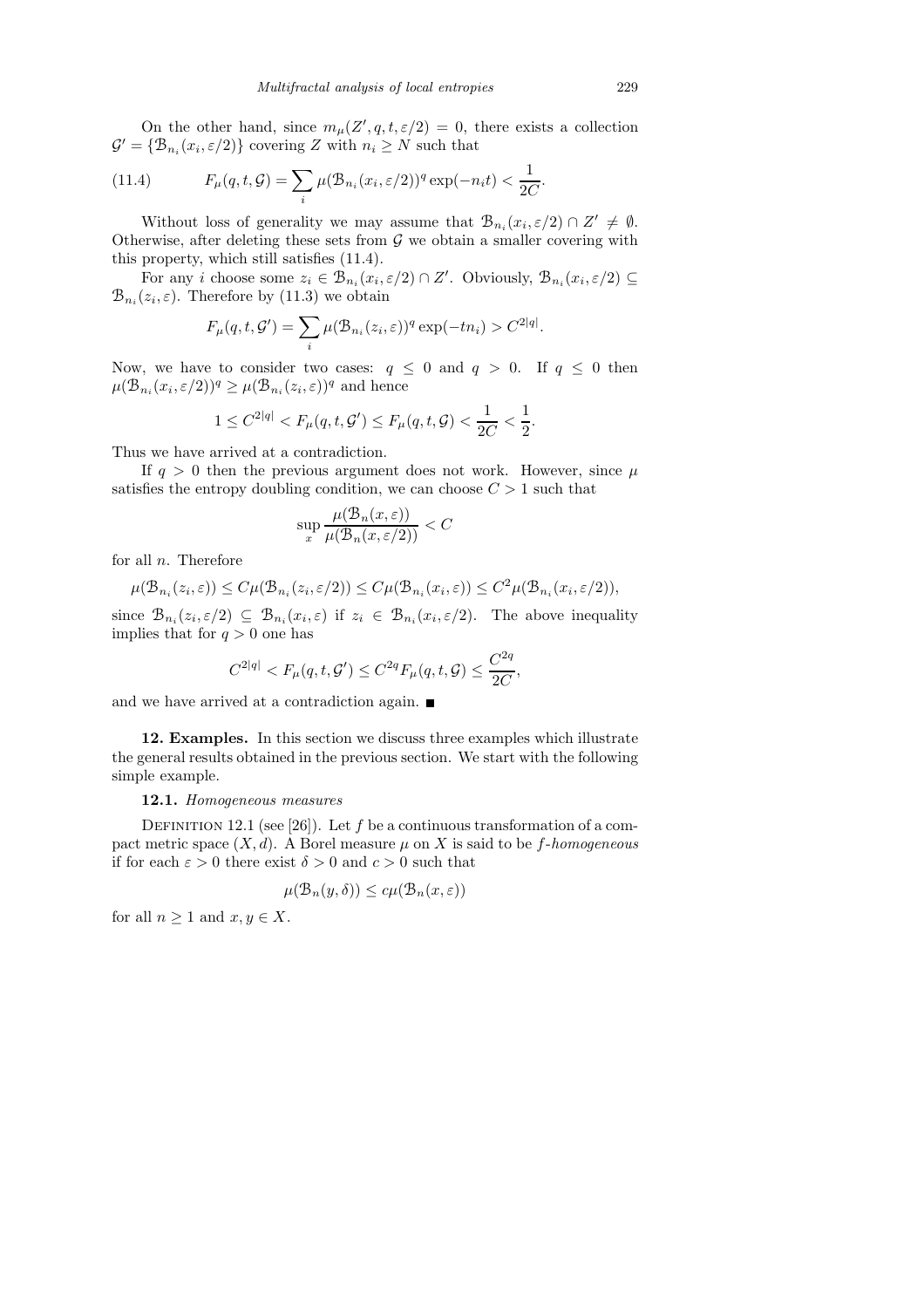As a simplest example consider the Lebesgue measure and the Arnold– Thom cat map of the torus  $\mathbb{T}^2$ , i.e., the linear automorphism of  $\mathbb{T}^2$  given by the matrix  $A = \begin{pmatrix} 2 & 1 \\ 1 & 1 \end{pmatrix}$ . The same property is enjoyed by the Bowen–Margulis measures for Anosov systems.

This condition is rather strong. In particular, it implies that  $\mu$  is a measure of maximal entropy and that

$$
h_{\mu}(f, x) = h_{\mu}(f) = h_{\text{top}}(f)
$$

for all  $x \in X$ . Thus the multifractal spectrum of local entropies for a homogeneous measure is trivial:

$$
h_{\text{top}}(f, K_{\alpha}) = \begin{cases} h_{\text{top}}(f) & \text{if } \alpha = h_{\text{top}}(f), \\ 0 & \text{otherwise.} \end{cases}
$$

Not surprisingly, the spectrum of correlation entropies is quite simple as well:

$$
H_{\mu}(f,q) \equiv h_{\text{top}}(f).
$$

Obviously,  $\mathcal{E}(\alpha)$  and  $(1-q)H_{\mu}(f,q)$  are related by the Legendre transform. However, the interval  $(\alpha, \overline{\alpha})$  is empty. Thus, in this clearly degenerate situation, we can say that the multifractal formalism is valid for homogeneous measures. According to some definitions in the physics literature, homogeneous measures are not multifractal measures.

12.2. Gibbs measures for expansive homeomorphisms with specification. This is the most general situation known when the multifractal formalism for local entropies, according to Definition 10.5, is valid. Here we describe results obtained in [24].

First we introduce the notion of an expansive homeomorphism with specification and Gibbs measures.

DEFINITION 12.2. A homeomorphism  $f : X \to X$  is called *expansive* if there exists a constant  $\gamma > 0$  such that

if  $d(f^{n}(x), f^{n}(y)) < \gamma$  for all  $n \in \mathbb{Z}$  then  $x = y$ .

Such a  $\gamma$  is called an *expansivity constant*.

Another important requirement is the following.

DEFINITION 12.3 (see [5]). We say that a homeomorphism  $f: X \to X$  has the *specification property* if for each  $\delta > 0$  there exists an integer  $p = p(\delta)$  such that the following holds: if

(a)  $I_1, \ldots, I_n$  are intervals of integers,  $I_j \subseteq [a, b]$  for some  $a, b \in \mathbb{Z}$  and all  $j,$ 

(b) dist( $I_i, I_j$ )  $\geq p(\delta)$  for  $i \neq j$ ,

then for arbitrary  $x_1, \ldots, x_n \in X$  there exists a point  $x \in X$  such that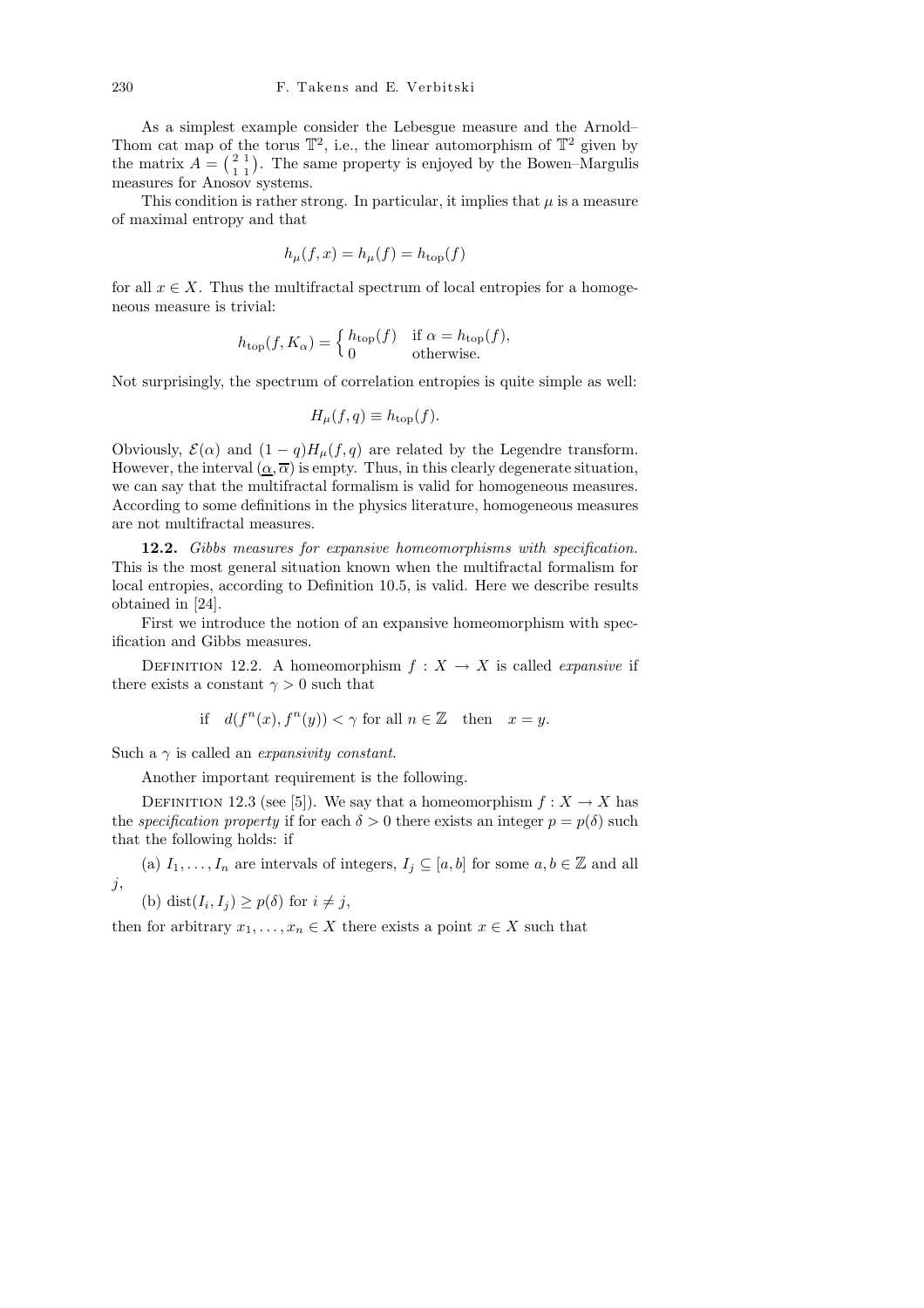- (1)  $f^{b-a+p(\delta)}(x) = x,$
- (2)  $d(f^k(x), f^k(x_i)) < \delta$  for  $k \in I_i$ .

We call such maps *homeomorphisms with specification*.

The specification property guarantees good mixing properties of  $f$  and the existence of a sufficient number of periodic orbits.

We consider Gibbs measures for a special, but quite large, class  $\mathcal{V}_f(X)$ of potentials, which is defined as follows. We say that  $\varphi \in \mathcal{V}_f(X)$  if  $\varphi$  is continuous and there exist  $\varepsilon > 0$  and  $K > 0$  such that for all  $n \in \mathbb{N}$ ,

$$
d(f^k(x), f^k(y)) < \varepsilon \text{ for } k = 0, \dots, n - 1
$$

$$
\Rightarrow \Big| \sum_{i=0}^{n-1} \varphi(f^i(x)) - \sum_{i=0}^{n-1} \varphi(f^i(y)) \Big| < K.
$$

For example, for a hyperbolic diffeomorphism  $f$  any Hölder continuous function  $\varphi$  is in  $\mathcal{V}_f(X)$  [14, Prop. 20.2.6].

The following theorem states the existence and basic properties of the equilibrium states for potentials in  $\mathcal{V}_f(X)$ . Basically it says that the equilibrium states exist and are unique, and moreover they are Gibbs measures.

THEOREM 12.4 (see [5, 11, 14]). If f is an expansive homeomorphism with specification and  $\varphi \in \mathcal{V}_f(X)$  then there exists a unique measure  $\mu_\varphi$ , called the equilibrium state of  $\varphi$ , such that

$$
P(\varphi) = h_{\mu_{\varphi}}(f) + \int \varphi \, d\mu_{\varphi},
$$

where  $P(\varphi)$  is the topological pressure of  $\varphi$ . The equilibrium state  $\mu_{\varphi}$  is a Gibbs measure, i.e., for sufficiently small  $\varepsilon > 0$  there exist constants  $A_{\varepsilon}, B_{\varepsilon} > 0$  such that for all  $x \in X$  and  $n \geq 0$ ,

(12.1) 
$$
A_{\varepsilon} \leq \frac{\mu_{\varphi}(\mathcal{B}_n(x,\varepsilon))}{\exp(-nP(\varphi) + \sum_{i=0}^{n-1} \varphi(f^i(x)))} \leq B_{\varepsilon}.
$$

Moreover,  $\mu_{\varphi}$  is ergodic, positive on open sets and mixing.

The characteristic property (12.1) of a Gibbs measure is the key which allows us to perform a complete multifractal analysis of local entropies. It is easy to see from (12.1) that Gibbs measures satisfy the entropy doubling condition. Therefore according to the results in the previous sections it makes sense to look at correlation entropies. The following result establishes the smoothness of correlation entropies as functions of the parameter q.

LEMMA 12.5 (see [24]). Suppose  $f: X \to X$  is an expansive homeomorphism with specification,  $\varphi \in \mathcal{V}_f(X)$  and  $\mu$  is the corresponding Gibbs measure. Then

$$
(1-q)H_{\mu}(f,q) = P(q\varphi) - qP(\varphi).
$$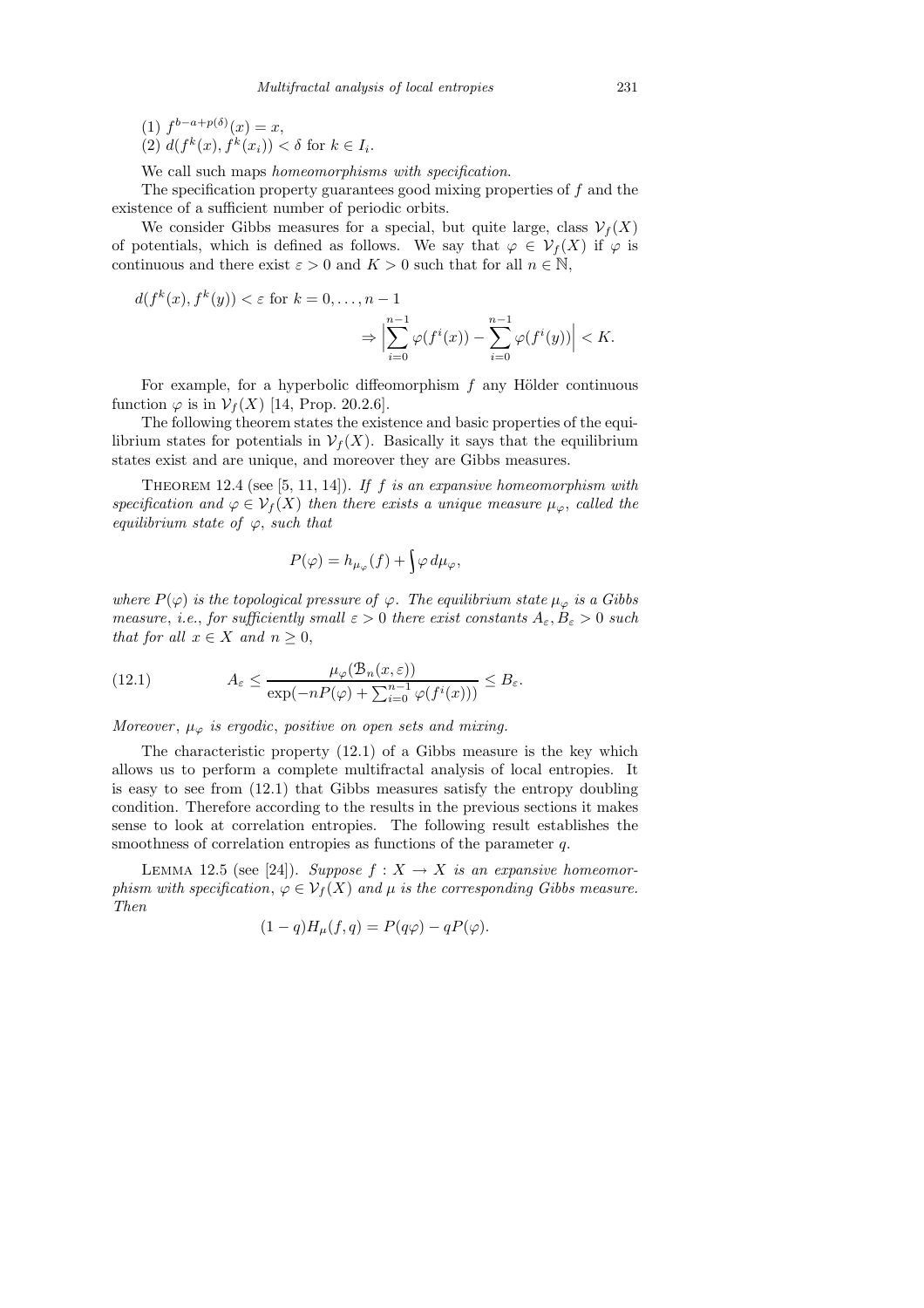Moreover,  $(1-q)H<sub>\mu</sub>(f,q)$  is convex and continuously differentiable, and it is strictly convex provided  $\mu$  is not a measure of maximal entropy.

The results from the previous section say that the Legendre transform of  $T(q) = (1 - q)H_u(f,q)$  give an upper estimate of the multifractal spectrum of local entropies. It turns out that there is an exact equality. The way to prove this, which is used in  $[24]$ , was adopted from  $[1, 2]$  and consists in the following. It is quite clear that since the system  $(f, \mu)$  is ergodic there is only one value  $\alpha_1$  such that  $\mu(K_{\alpha_1}) = 1$ , while for all other  $\alpha$ 's the sets  $K_{\alpha}$  have measure 0. Actually, we know from the Brin–Katok formula that  $\alpha_1 = h_u(f)$ . Now, since  $h_{\text{top}}(f, K_{\alpha}) \leq \alpha$  for all  $\alpha \geq 0$  and  $h_{\text{top}}(f, K_{\alpha}) \geq h_{\nu}(f)$  for every invariant measure  $\nu$  such that  $\nu(K_{\alpha}) = 1$  (Theorem 3.2), taking  $\alpha_1 = h_{\mu}(f)$ and  $\nu = \mu$  we immediately conclude that

$$
\alpha_1 \ge h_{\text{top}}(F, K_{\alpha_1}) \ge h_{\mu}(f) = \alpha_1.
$$

Hence,  $h_{\text{top}}(F, K_{\alpha_1}) = \alpha_1$ .

It turns out that we can generalize this argument to all other  $\alpha$ 's. The idea is to introduce a one-parameter family of measures  $\mu_q$ , which are Gibbs states for the potential  $q\varphi$ . Then for a suitable parameterization  $\alpha(q)$ ,

$$
\mu_q(K_{\alpha}) = \begin{cases} 1 & \text{if } \alpha = \alpha(q), \\ 0 & \text{otherwise.} \end{cases}
$$

This parameterization  $\alpha(q)$  is build in the following way. Consider  $T(q)$  =  $P(q\varphi) - qP(\varphi) = (1-q)H_{\mu}(f,q)$ . It turns out to be a differentiable decreasing function of q. Let  $\alpha(q) = -T'(q) \geq 0$  and  $\mu_q$  be an equilibrium state for  $\varphi_q = q\varphi$ . Comparing (12.1) for two Gibbs measures  $\mu$  and  $\mu_q$  corresponding to the potentials  $\varphi$  and  $q\varphi$  we see that for every  $x \in X$ ,

$$
h_{\mu_q}(f,x) = T(q) + q h_{\mu}(f,x)
$$

provided at least one of the local entropies  $h_{\mu}(f, x)$ ,  $h_{\mu_q}(f, x)$  exists. Therefore, if  $x \in K_{\alpha(q)}$ , i.e.,  $h_{\mu}(f, x) = \alpha(q)$ , then

$$
h_{\mu_q}(f, x) = T(q) + q\alpha(q).
$$

It is not very difficult to verify that the measure-theoretic entropy of  $\mu_q$  is given by

$$
h_{\mu_q}(f) = T(q) + q\alpha(q).
$$

Thus, since  $h_{\mu_q}(f,x) = h_{\mu_q}(f)$  for  $\mu_q$ -a.e. x, and the equality holds only for  $x \in K_{\alpha(q)}$ , one gets  $\mu_q(K_{\alpha(q)}) = 1$ . The final argument is similar to the one above for  $\alpha = h_{\mu}(f)$ . Namely, from Theorem 10.4 we know that for all  $\alpha \geq 0$ ,

$$
h_{\text{top}}(f, K_{\alpha}) \leq T^*(\alpha) = \inf_{q} (T(q) + q\alpha).
$$

On the other hand, since  $\mu_q$  is an invariant measure concentrated on  $K_{\alpha(q)}$ ,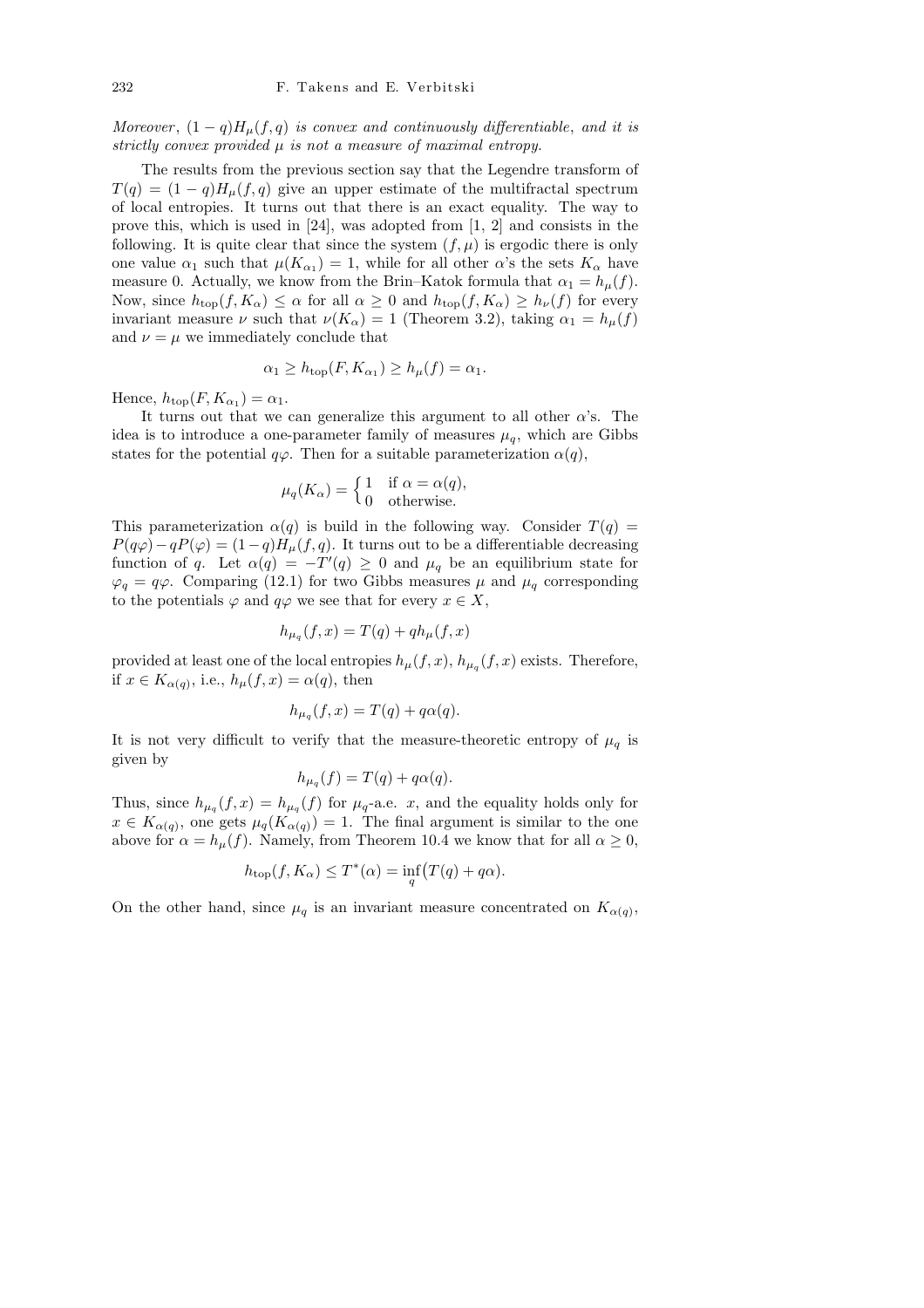we obtain

$$
h_{\text{top}}(f, K_{\alpha(q)}) \ge h_{\mu_q}(f) = T(q) + q\alpha(q).
$$

Comparing the last two formulas we conclude that  $h_{\text{top}}(f, K_{\alpha(q)}) = T^*(\alpha(q))$ for all  $q$ . To finish the proof we have to apply the result from  $[22]$  which states that  $\{\alpha(q)\}\$ for  $q \in \mathbb{R}$  exhausts the domain of the multifractal spectrum. More precisely, there exists an interval  $[\alpha, \overline{\alpha}]$  such that

$$
K_{\alpha} = \emptyset \quad \text{ for } \alpha \notin [\underline{\alpha}, \overline{\alpha}],
$$
  
for every  $\alpha \in (\underline{\alpha}, \overline{\alpha})$  there exists  $q \in \mathbb{R}$  such that  $\alpha = \alpha(q)$ .

This means that we obtained a complete description of the multifractal spectrum of local entropies for an expansive homeomorphism with specification.

12.3. Weak Gibbs measures for interval maps with indifferent fixed points. For simplicity we consider a piecewise monotonic map with two full branches, expanding everywhere except one fixed point. The precise conditions are given in the next definition. This, and even more general situations, are considered in [13, 20, 28].

DEFINITION 12.6. We say that  $f : [0, 1] \rightarrow [0, 1]$  is a *Manneville–Pomeau* type map if

 $(1)$  f is piecewise monotonic and has two full branches, i.e., there exists  $p > 0$  such that  $f(0, p) = (0, 1)$  and  $f(p, 1) = (0, 1);$ 

(2) the branches  $f|_{(0,p)}$  and  $f|_{(p,1]}$  are  $C^2$ ;

(3)  $f'(x) > 1$  for all  $x > 0$  and  $f'(x) \geq \lambda > 1$  for  $x \in (p, 1)$ .

(4) f has the following asymptotic behavior as  $x \to 0_{+}$ :

$$
f(x) = x + Cx^{1+\gamma}(1 + u(x))
$$

with constants  $C > 0$ ,  $\gamma \in (0,1)$ , and  $u(x)$  a  $C^1$  function such that  $u'(x) =$  $\mathcal{O}(x^{t-1})$  as  $x \to 0_+$ , for some  $t > 0$ .

G. Pianigiani [19] was the first to show the existence of an absolutely continuous invariant measure for Manneville–Pomeau type maps. We denote this measure by  $\mu$ . This invariant measure has positive entropy, which is given by Rokhlin's formula

$$
h_{\mu}(f) = \log |f'| d\mu.
$$

The ergodic properties of  $\mu$  have been studied extensively in the literature (see, e.g., [13, 15, 27, 12]). In particular, it has recently been established that for these systems correlations decay polynomially. Note that for expanding systems the decay is exponential.

The absolutely continuous invariant measure  $\mu$  is an equilibrium state for the potential  $\varphi = -\log|f'|$ . But it is not unique: the Dirac measure concentrated at 0 is an equilibrium state as well. The existence of two equilibrium states (i.e., non-uniqueness of equilibrium states) results in the non-smooth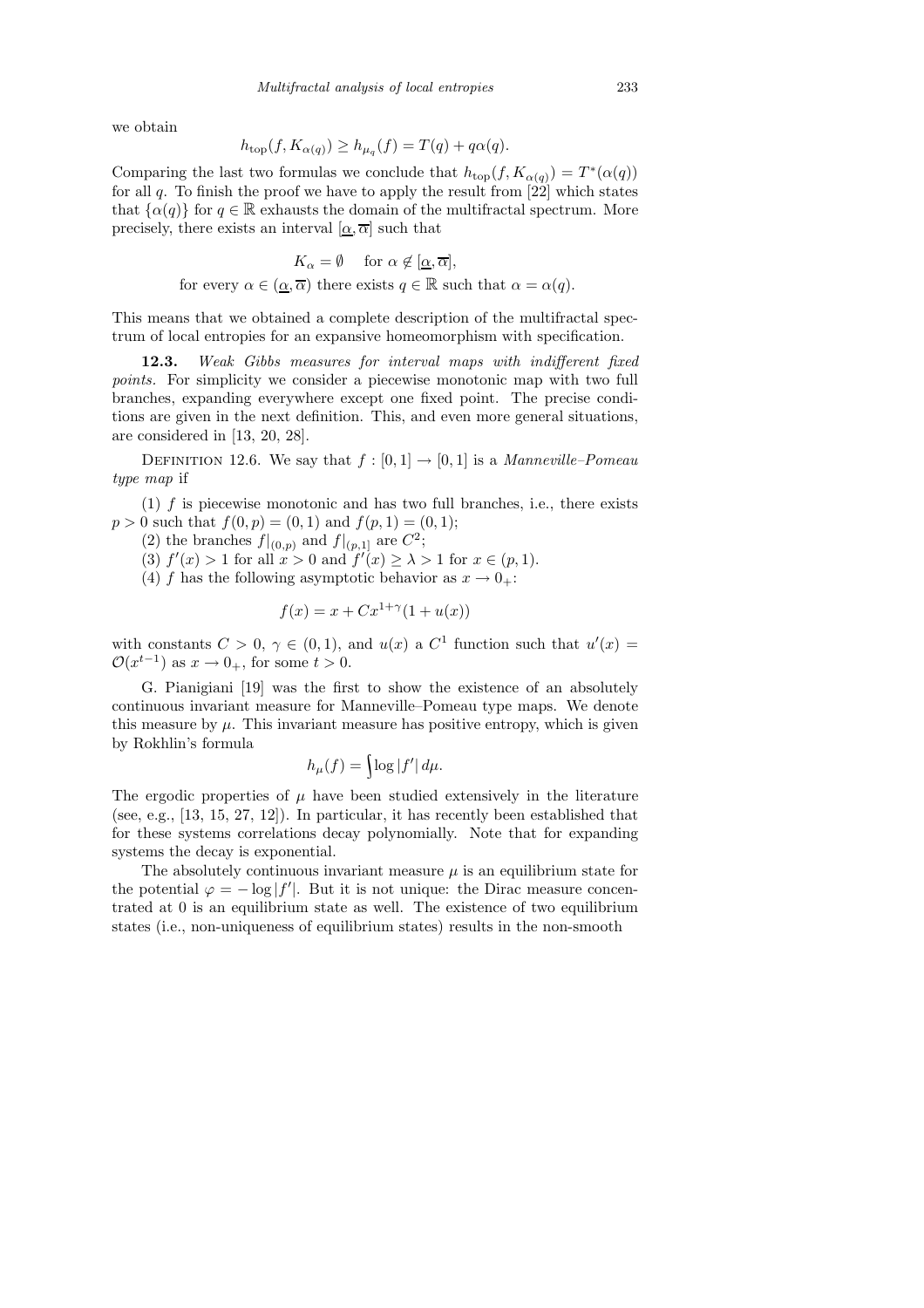behavior of the pressure function  $P(q\varphi)$ . Combining the results from [20, 25] we obtain the following statement.

LEMMA 12.7. Let f be a Manneville–Pomeau type map. Then  $P(q\varphi)$  is a continuous, convex, non-increasing function. Moreover,  $P(q\varphi) = 0$  for  $q \ge 1$ , and  $P(q\varphi) > 0$  for  $q < 1$ ,  $P(q\varphi)$  is a real-analytic function of  $q < 1$ . At the critical point one has the asymptotics

$$
\frac{P(q\varphi)}{1-q} \to h_{\mu}(f) \quad \text{as } q \nearrow 1.
$$

The equilibrium state  $\mu$  is not a Gibbs measure according to the standard definitions in ergodic theory (e.g., Theorem 12.4). The quotient

$$
\frac{\mu(\mathcal{B}_n(x,\varepsilon))}{\exp\left(\sum_{k=0}^{n-1}\varphi(f^k(x))\right)}
$$

is not uniformly bounded from above and below by constants independent of n. However, for every sufficiently small  $\varepsilon > 0$  one can find a subexponential sequence  $K_n$ , i.e.,  $\lim_{n\to\infty} (\log K_n)/n = 0$ , such that

(12.2) 
$$
\frac{1}{K_n} \leq \frac{\mu(\mathcal{B}_n(x,\varepsilon))}{\exp\left(\sum_{k=0}^{n-1} \varphi(f^k(x))\right)} \leq K_n
$$

for all x. This observation leads to the following definition.

DEFINITION 12.8. We say that  $\mu$  is a *weak Gibbs measure* if for every sufficiently small  $\varepsilon > 0$  one can choose  $K_n$  with  $\lim_{n\to\infty} (\log K_n)/n = 0$  such that  $(12.2)$  holds for every x.

The estimate (12.2) does not actually imply that  $\mu$  satisfies the entropy doubling condition. Though it is clear that  $\mu$  satisfies a weaker version of the doubling condition:

DEFINITION 12.9. We say that  $\mu$  satisfies the *weak entropy doubling con*dition if for every sufficiently small  $\varepsilon > 0$  one has

(12.3) 
$$
\lim_{n \to \infty} \frac{1}{n} \log \sup_{x} \frac{\mu(\mathcal{B}_n(x, \varepsilon))}{\mu(\mathcal{B}_n(x, \varepsilon/2))} = 0.
$$

It is easy to check that after appropriate modifications in the proofs all the results in Section 10 remain valid. For example, from (12.3) we conclude that for every sufficiently small  $\varepsilon > 0$  and any  $\delta > 0$  there exist N such that for all  $n > N$  one has

$$
C(\varepsilon, n) = \sup_{x} \frac{\mu(\mathcal{B}_n(x, \varepsilon))}{\mu(\mathcal{B}_n(x, \varepsilon/2))} \le \exp (\delta n).
$$

Therefore, the constants  $C_1, C_2$  from the statement of Lemma 10.1 should be replaced by some numbers  $C_1(n)$ ,  $C_2(n)$ , which do not decay or grow too fast with n. In particular, there exists a constant  $K > 0$ , independent of n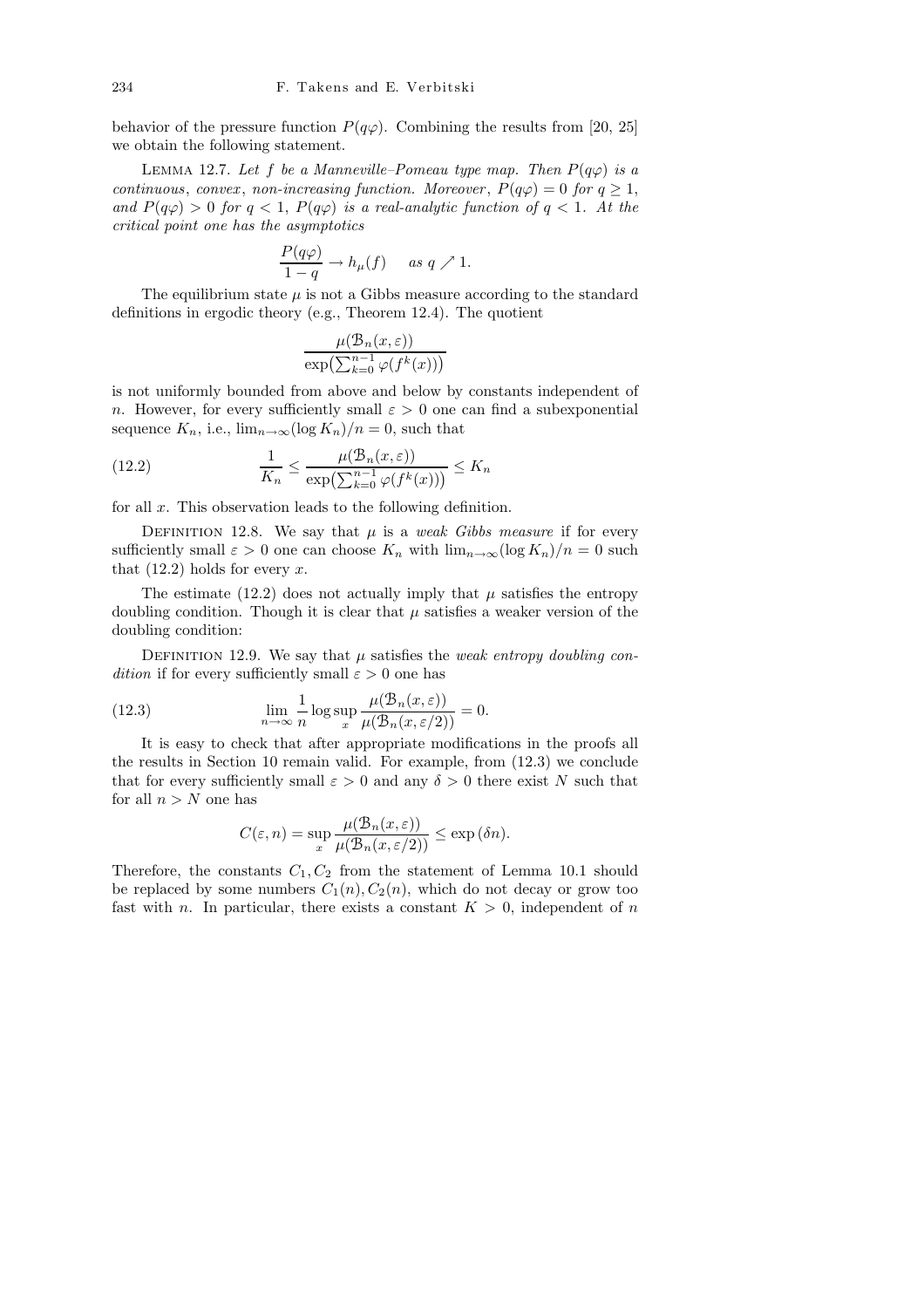and  $\delta$ , such that  $C_1(n) > \exp(-K\delta n)$  and  $C_2(n) < \exp(K\delta n)$  for sufficiently large *n*. As a result, for  $q > 1$  we obtain

$$
\overline{Ch}_{\mu}(f,q,X,2\varepsilon) - K\delta \le \lim_{n \to \infty} \frac{1}{n} \log \int \mu(\mathcal{B}_n(x,\varepsilon))^{q-1} d\mu
$$
  

$$
\le \overline{Ch}_{\mu}(f,q,X,\varepsilon) + K\delta.
$$

Since  $\delta$  is an arbitrary positive number, we obtain exactly the same result as in Lemma 10.3.

As a result we conclude that the Legendre transform of  $(1-q)H<sub>\mu</sub>(f, q)$  $P(q\varphi)$  gives an upper estimate on the multifractal spectrum of local entropies.

The problem is now of course to show that we actually have equality of the multifractal spectrum and the Legendre transform of  $(1-q)H_{\mu}(f,q)$ . The method used in the previous example employs the construction of "reference measures"  $\mu_q$ . We have used the equilibrium states corresponding to the potentials  $q\varphi$  as such measures. In this case we can repeat the same argument for  $q \leq 1$  (corresponding to  $\alpha \geq h_{\mu}(f)$ ) and achieve the same result. However, for  $q > 1$  (corresponding to  $\alpha < h_{\mu}(f)$ ), the equilibrium states for  $\varphi_q = q\varphi$  are just the Dirac measures, carrying zero entropy and therefore useless for our purposes.

At the present moment it is not clear what the structure of the multifractal spectrum for  $\alpha < h_{\mu}(f)$  is. To answer this question, in our opinion, one should study in greater detail the pre-measures involved in the definition of topological entropy.

13. Concluding remarks. In the first part of this paper we have constructed a general formalism which allows us to obtain an upper estimate on the multifractal spectrum of local entropies. Under additional assumptions (the entropy doubling condition) we have shown that the Legendre transform of the spectrum of correlation entropies gives an upper estimate. We have illustrated these results on three examples. For homogeneous measures the multifractal spectrum is a delta-like function. In the case of Gibbs measures for expansive homeomorphisms with specification the multifractal spectrum is a smooth strictly concave function, which is equal to the Legendre transform of  $(1-q)H_u(f,q)$ . For non-uniformly hyperbolic dynamical systems (interval maps with indifferent fixed points) the methods developed recover the multifractal spectrum only partially.

Acknowledgments. The second author is grateful to Lars Olsen for bringing the results from [16] to his attention. He also acknowledges the support of the Dutch Organization for Scientific Research (NWO), grant 613-06- 551.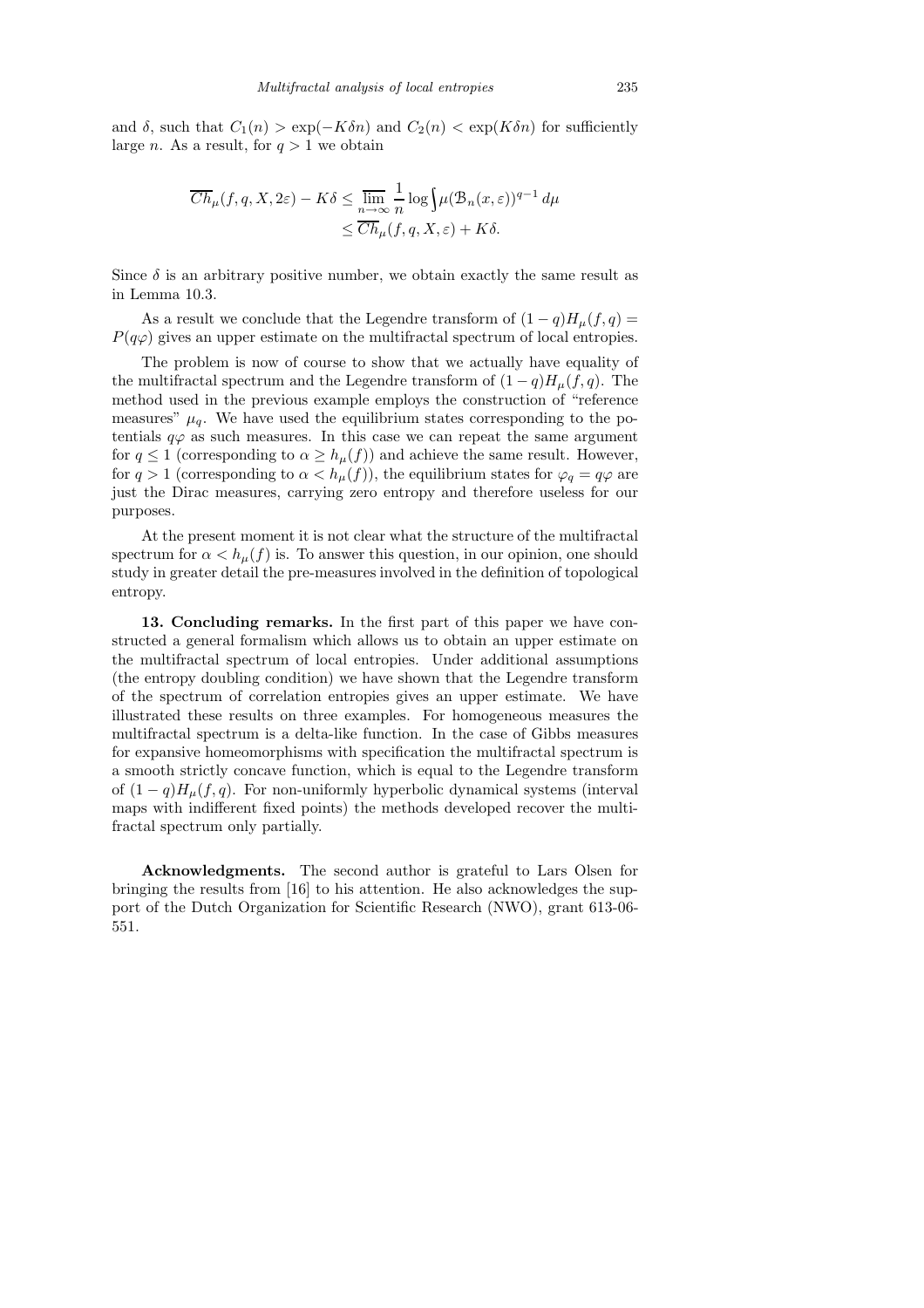## **References**

- [1] L. Barreira, Ya. Pesin, and J. Schmeling, *Multifractal spectra and multifractal rigidity for horseshoes*, J. Dynam. Control Systems 3 (1997), 33–49.
- [2] —, —, —, *On a general concept of multifractality*: *multifractal spectra for dimensions*, *entropies*, *and Lyapunov exponents*. *Multifractal rigidity*, Chaos 7 (1997), 27–38.
- [3] C. Beck and F. Schlögl, *Thermodynamics of Chaotic Systems*, Cambridge Univ. Press, Cambridge, 1993.
- [4] R. Bowen, *Topological entropy for noncompact sets*, Trans. Amer. Math. Soc. 184 (1973), 125–136.
- [5] —, *Some systems with unique equilibrium states*, Math. Systems Theory 8  $(1974//75), 193–202.$
- [6] M. Brin and A. Katok, *On local entropy*, in: Geometric Dynamics (Rio de Janeiro, 1981), Lecture Notes in Math. 1007, Springer, Berlin, 1983, 30–38.
- [7] K. Falconer, *Fractal Geometry*, Wiley, Chichester, 1990.
- [8] P. Grassberger and I. Procaccia, *Dimensions and entropies of strange attractors from a fluctuating dynamics approach*, Phys. D 13 (1984), 34–54.
- [9] M. Guysinsky and S. Yaskolko, *Coincidence of various dimensions associated with metrics and measures on metric spaces*, Discrete Contin. Dynam. Systems 3 (1997), 591–603.
- [10] T. C.Halsey, M. H. Jensen, L. P. Kadanoff, I. Procaccia, and B. I. Sh r aim an, *Fractal measures and their singularities*: *the characterization of strange sets*, Phys. Rev. A (3), 33 (1986), 1141–1151.
- [11] N. T. A. H aydn and D. Ruelle, *Equivalence of Gibbs and equilibrium states for homeomorphisms satisfying expansiveness and specification*, Comm. Math. Phys. 148 (1992), 155–167.
- [12] H. Hu, *Decay of correlations for piecewise smooth maps with indifferent fixed points*, preprint, 1998.
- [13] S. Isola, *Dynamical zeta functions and correlation functions for non-uniformly hyperbolic transformations*, preprint, 1995.
- [14] A. Katok and B. Hasselblatt, *Introduction to the Modern Theory of Dynamical Systems*, Encyclopedia Math. Appl. 54, Cambridge Univ. Press, Cambridge, 1995.
- [15] C. Liverani, B. Saussol, and S. Vaienti, A probabilistic approach to inter*mittency*, preprint.
- [16] L. Ol sen, *A multifractal formalism*, Adv. Math. 116 (1995), 82–196.
- [17] Ya. B. Pesin, *Dimension Theory in Dynamical Systems*, Univ. of Chicago Press, Chicago, IL, 1997.
- [18] Ya. B. Pesin and B. S. Pitskel', *Topological pressure and the variational principle for noncompact sets*, Funktsional. Anal. i Prilozhen. 18 (1984), no. 4, 50–63 (in Russian).
- [19] G. Pianigiani, *First return map and invariant measures*, Israel J. Math. 35 (1980), 32–48.
- [20] T. Prellberg and J. Slawny, *Maps of intervals with indifferent fixed points*: *thermodynamic formalism and phase transitions*, J. Statist. Phys. 66 (1992), 503–514.